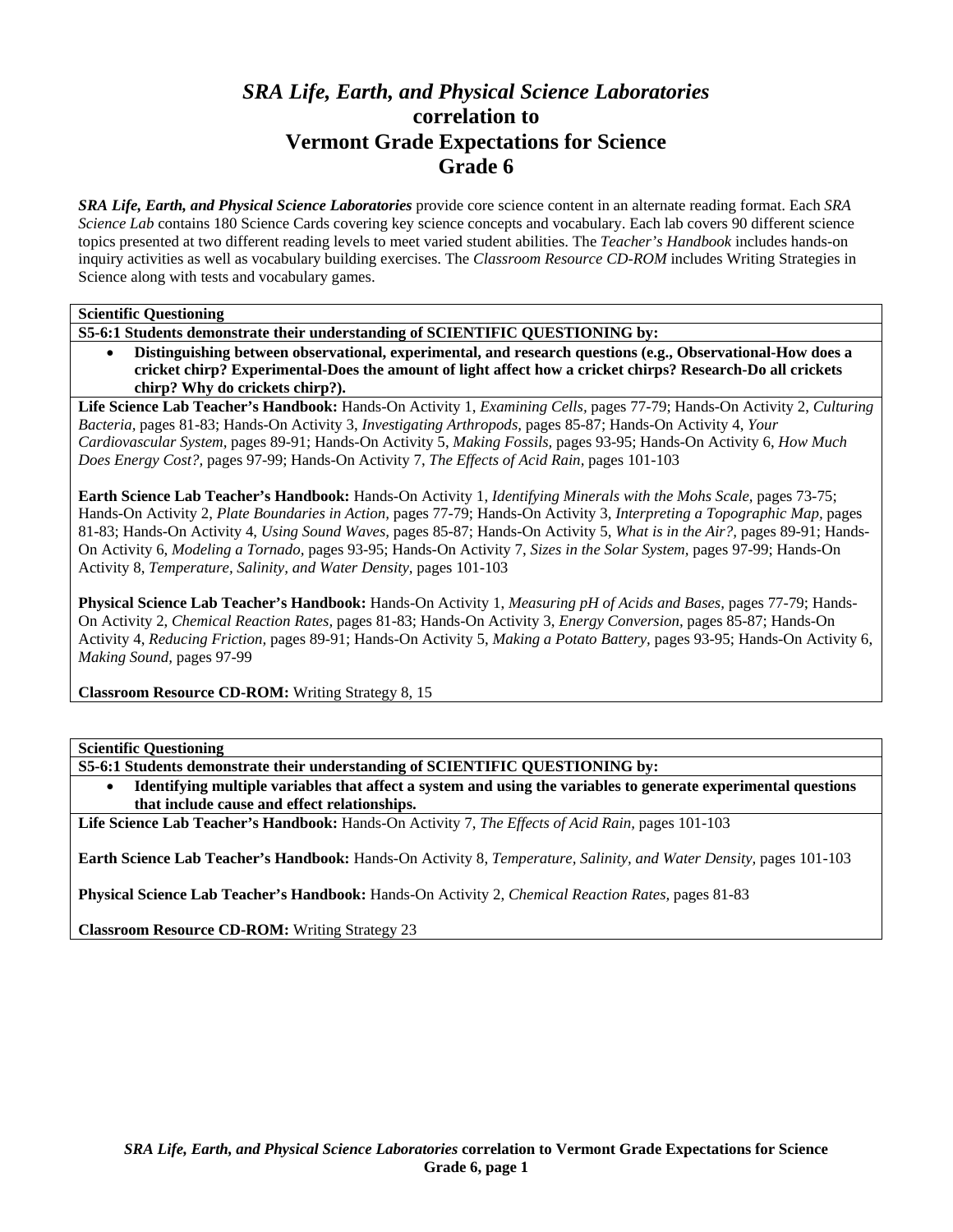**Predicting and Hypothesizing** 

# **S5-6:2 Students demonstrate their understanding of PREDICTING AND HYPOTHESIZING by:**

• **Using logical inferences derived from evidence to predict what may happen or be observed in the future. Life Science Lab Teacher's Handbook:** Hands-On Activity 1, *Examining Cells,* pages 77-79; Hands-On Activity 2, *Culturing Bacteria,* pages 81-83; Hands-On Activity 3, *Investigating Arthropods,* pages 85-87; Hands-On Activity 4, *Your Cardiovascular System,* pages 89-91; Hands-On Activity 5, *Making Fossils,* pages 93-95; Hands-On Activity 6, *How Much Does Energy Cost?,* pages 97-99; Hands-On Activity 7, *The Effects of Acid Rain,* pages 101-103

**Earth Science Lab Teacher's Handbook:** Hands-On Activity 1, *Identifying Minerals with the Mohs Scale,* pages 73-75; Hands-On Activity 2, *Plate Boundaries in Action,* pages 77-79; Hands-On Activity 3, *Interpreting a Topographic Map,* pages 81-83; Hands-On Activity 4, *Using Sound Waves,* pages 85-87; Hands-On Activity 5, *What is in the Air?,* pages 89-91; Hands-On Activity 6, *Modeling a Tornado,* pages 93-95; Hands-On Activity 7, *Sizes in the Solar System,* pages 97-99; Hands-On Activity 8, *Temperature, Salinity, and Water Density,* pages 101-103

**Physical Science Lab Teacher's Handbook:** Hands-On Activity 1, *Measuring pH of Acids and Bases,* pages 77-79; Hands-On Activity 2, *Chemical Reaction Rates,* pages 81-83; Hands-On Activity 3, *Energy Conversion,* pages 85-87; Hands-On Activity 4, *Reducing Friction,* pages 89-91; Hands-On Activity 5, *Making a Potato Battery,* pages 93-95; Hands-On Activity 6, *Making Sound,* pages 97-99

**Classroom Resource CD-ROM:** Writing Strategy 17

**Predicting and Hypothesizing** 

**S5-6:2 Students demonstrate their understanding of PREDICTING AND HYPOTHESIZING by:** 

• **Providing an explanation (hypothesis) that is reasonable in terms of available evidence.** 

**Life Science Lab Teacher's Handbook:** Hands-On Activity 1, *Examining Cells,* pages 77-79; Hands-On Activity 2, *Culturing Bacteria,* pages 81-83; Hands-On Activity 3, *Investigating Arthropods,* pages 85-87; Hands-On Activity 4, *Your Cardiovascular System,* pages 89-91; Hands-On Activity 5, *Making Fossils,* pages 93-95; Hands-On Activity 6, *How Much Does Energy Cost?,* pages 97-99; Hands-On Activity 7, *The Effects of Acid Rain,* pages 101-103

**Earth Science Lab Teacher's Handbook:** Hands-On Activity 1, *Identifying Minerals with the Mohs Scale,* pages 73-75; Hands-On Activity 2, *Plate Boundaries in Action,* pages 77-79; Hands-On Activity 3, *Interpreting a Topographic Map,* pages 81-83; Hands-On Activity 4, *Using Sound Waves,* pages 85-87; Hands-On Activity 5, *What is in the Air?,* pages 89-91; Hands-On Activity 6, *Modeling a Tornado,* pages 93-95; Hands-On Activity 7, *Sizes in the Solar System,* pages 97-99; Hands-On Activity 8, *Temperature, Salinity, and Water Density,* pages 101-103

**Physical Science Lab Teacher's Handbook:** Hands-On Activity 1, *Measuring pH of Acids and Bases,* pages 77-79; Hands-On Activity 2, *Chemical Reaction Rates,* pages 81-83; Hands-On Activity 3, *Energy Conversion,* pages 85-87; Hands-On Activity 4, *Reducing Friction,* pages 89-91; Hands-On Activity 5, *Making a Potato Battery,* pages 93-95; Hands-On Activity 6, *Making Sound,* pages 97-99

**Designing Experiments** 

**S5-6:3 Students demonstrate their understanding of EXPERIMENTAL DESIGN by:** 

• **Writing a plan related to the question and prediction that includes:** 

**a. A list of materials needed that specifies quantities (e.g., 250 ml water).** 

**Classroom Resource CD-ROM:** Writing Strategy 15

**Designing Experiments** 

**S5-6:3 Students demonstrate their understanding of EXPERIMENTAL DESIGN by:** 

• **Writing a plan related to the question and prediction that includes:** 

**b. A procedure that lists significant steps sequentially and describes which variable will be manipulated or changed and which variables will remain the same ("Fair Test").** 

**Classroom Resource CD-ROM:** Writing Strategy 15, 23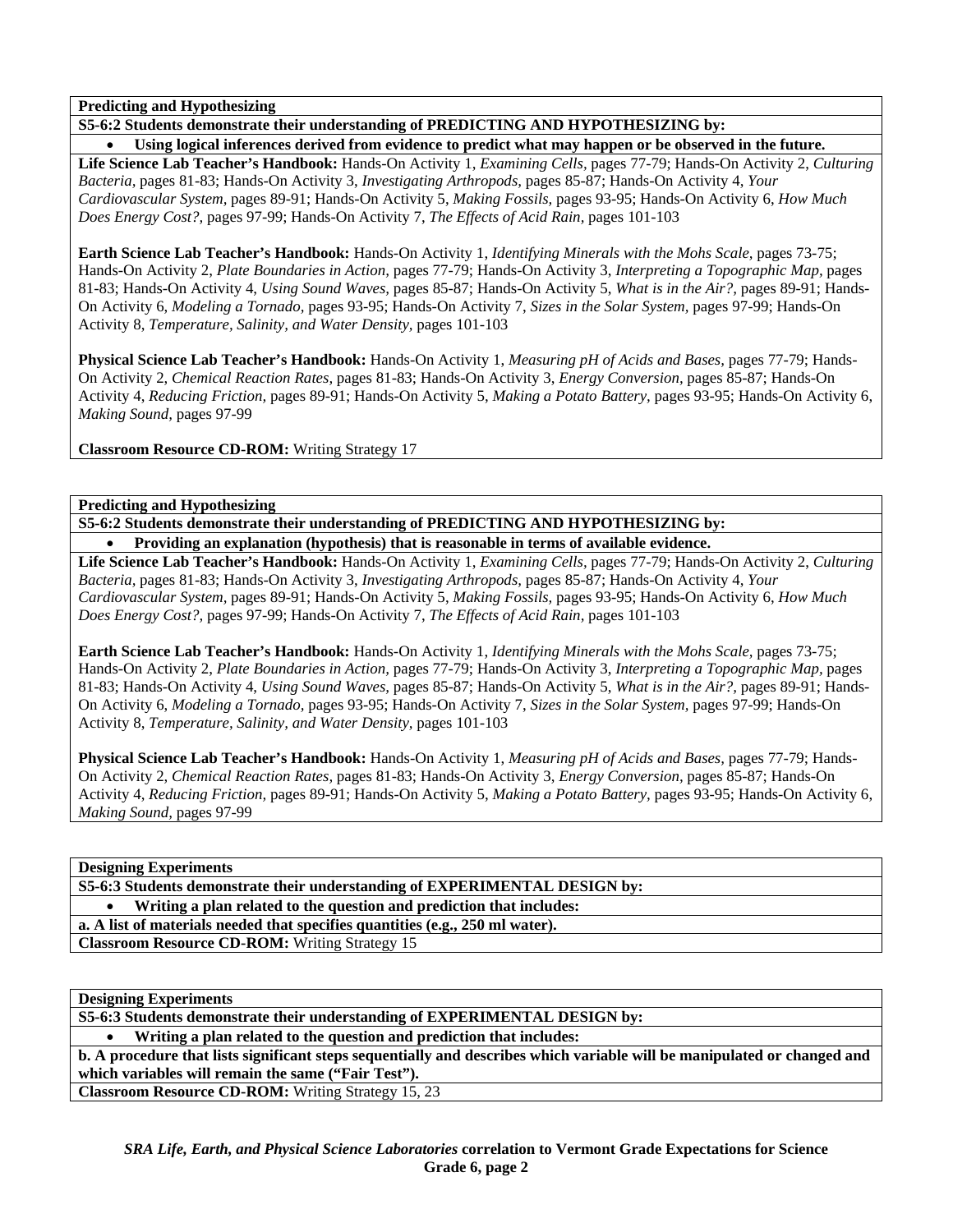**Designing Experiments** 

**S5-6:3 Students demonstrate their understanding of EXPERIMENTAL DESIGN by:** 

• **Writing a plan related to the question and prediction that includes:** 

**c. An appropriate format for recording data.** 

**Classroom Resource CD-ROM:** Writing Strategy 15, 16, 22, 24

**Designing Experiments** 

**S5-6:3 Students demonstrate their understanding of EXPERIMENTAL DESIGN by:** 

• **Writing a plan related to the question and prediction that includes:** 

**d. A strategy for conducting multiple trials ("Fair Test").** 

**Classroom Resource CD-ROM:** Writing Strategy 15

**Conducting Experiments** 

**S5-6:4 Students demonstrate their ability to CONDUCT EXPERIMENTS by:** 

• **Choosing appropriate measurements for the task and measuring accurately.** 

**Life Science Lab Teacher's Handbook:** Hands-On Activity 4, *Your Cardiovascular System,* pages 89-91; Hands-On Activity 7, *The Effects of Acid Rain,* pages 101-103

**Earth Science Lab Teacher's Handbook:** Hands-On Activity 1, *Identifying Minerals with the Mohs Scale,* pages 73-75; Hands-On Activity 3, *Interpreting a Topographic Map,* pages 81-83; Hands-On Activity 7, *Sizes in the Solar System,* pages 97- 99; Hands-On Activity 8, *Temperature, Salinity, and Water Density,* pages 101-103

**Physical Science Lab Teacher's Handbook:** Hands-On Activity 1, *Measuring pH of Acids and Bases,* pages 77-79; Hands-On Activity 2, *Chemical Reaction Rates,* pages 81-83; Hands-On Activity 3, *Energy Conversion,* pages 85-87; Hands-On Activity 4, *Reducing Friction,* pages 89-91; Hands-On Activity 6, *Making Sound,* pages 97-99

## **Conducting Experiments**

**S5-6:4 Students demonstrate their ability to CONDUCT EXPERIMENTS by:** 

• **Collecting data and recording accurate and complete data from multiple trials.** 

**Life Science Lab Teacher's Handbook:** Hands-On Activity 2, *Culturing Bacteria,* pages 81-83; Hands-On Activity 3, *Investigating Arthropods,* pages 85-87; Hands-On Activity 4, *Your Cardiovascular System,* pages 89-91; Hands-On Activity 5, *Making Fossils,* pages 93-95; Hands-On Activity 6, *How Much Does Energy Cost?,* pages 97-99; Hands-On Activity 7, *The Effects of Acid Rain,* pages 101-103

**Earth Science Lab Teacher's Handbook:** Hands-On Activity 1, *Identifying Minerals with the Mohs Scale,* pages 73-75; Hands-On Activity 3, *Interpreting a Topographic Map,* pages 81-83; Hands-On Activity 5, *What is in the Air?,* pages 89-91; Hands-On Activity 8, *Temperature, Salinity, and Water Density,* pages 101-103

**Physical Science Lab Teacher's Handbook:** Hands-On Activity 1, *Measuring pH of Acids and Bases,* pages 77-79; Hands-On Activity 2, *Chemical Reaction Rates,* pages 81-83; Hands-On Activity 3, *Energy Conversion,* pages 85-87; Hands-On Activity 4, *Reducing Friction,* pages 89-91; Hands-On Activity 6, *Making Sound,* pages 97-99

**Classroom Resource CD-ROM:** Writing Strategy 16, 22, 24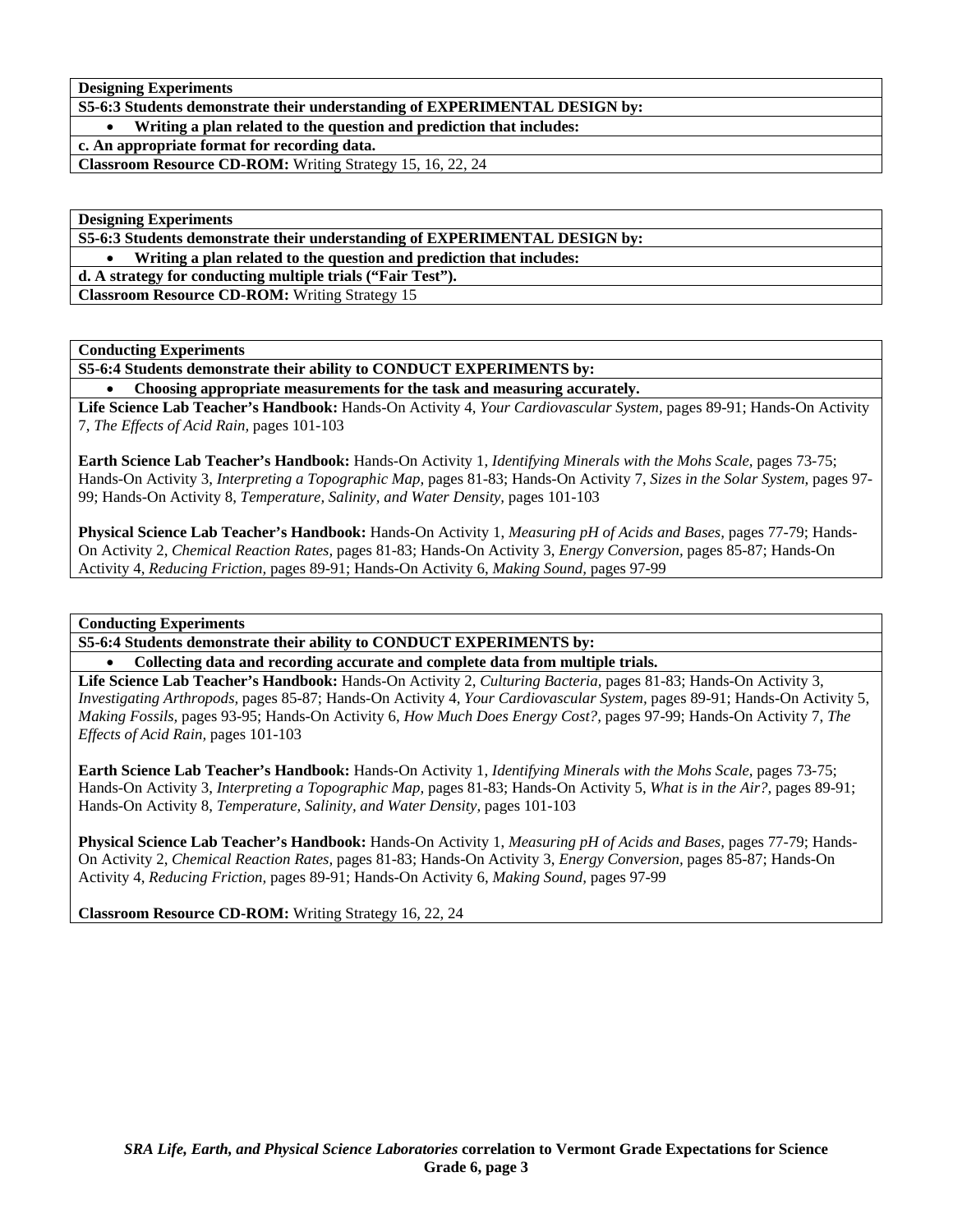**Conducting Experiments** 

# **S5-6:4 Students demonstrate their ability to CONDUCT EXPERIMENTS by:**

• **Drawing scientifically:** 

**a. Selecting an appropriate perspective (e.g., cross section, top view, side view) and recording precise proportions. Life Science Lab Teacher's Handbook:** Hands-On Activity 1, *Examining Cells,* pages 77-79; Hands-On Activity 3, *Investigating Arthropods,* pages 85-87; Hands-On Activity 5, *Making Fossils,* pages 93-95; Hands-On Activity 6, *How Much Does Energy Cost?,* pages 97-99; Hands-On Activity 7, *The Effects of Acid Rain,* pages 101-103

**Earth Science Lab Teacher's Handbook:** Hands-On Activity 2, *Plate Boundaries in Action,* pages 77-79; Hands-On Activity 4, *Using Sound Waves,* pages 85-87; Hands-On Activity 6, *Modeling a Tornado,* pages 93-95

**Physical Science Lab Teacher's Handbook:** Hands-On Activity 5, *Making a Potato Battery,* pages 93-95

**Classroom Resource CD-ROM:** Writing Strategy 27

**Representing Data and Analysis** 

**S5-6:5 Students demonstrate their ability to REPRESENT DATA by:** 

• **Determining an appropriate representation (line graph in addition to prior examples) to represent their findings accurately.** 

**Life Science Lab Teacher's Handbook:** Hands-On Activity 2, *Culturing Bacteria,* pages 81-83; Hands-On Activity 3, *Investigating Arthropods,* pages 85-87; Hands-On Activity 4, *Your Cardiovascular System,* pages 89-91; Hands-On Activity 7, *The Effects of Acid Rain,* pages 101-103

**Earth Science Lab Teacher's Handbook:** Hands-On Activity 1, *Identifying Minerals with the Mohs Scale,* pages 73-75; Hands-On Activity 3, *Interpreting a Topographic Map,* pages 81-83; Hands-On Activity 5, *What is in the Air?,* pages 89-91; Hands-On Activity 7, *Sizes in the Solar System,* pages 97-99; Hands-On Activity 8, *Temperature, Salinity, and Water Density,* pages 101-103

**Physical Science Lab Teacher's Handbook:** Hands-On Activity 1, *Measuring pH of Acids and Bases,* pages 77-79; Hands-On Activity 2, *Chemical Reaction Rates,* pages 81-83; Hands-On Activity 3, *Energy Conversion,* pages 85-87; Hands-On Activity 4, *Reducing Friction,* pages 89-91; Hands-On Activity 5, *Making a Potato Battery,* pages 93-95; Hands-On Activity 6, *Making Sound,* pages 97-99

**Classroom Resource CD-ROM:** Writing Strategy 16

**Representing Data and Analysis** 

**S5-6:5 Students demonstrate their ability to REPRESENT DATA by:** 

• **Selecting a scale that is appropriate for range of data to be plotted, label units, and presents data in an objective way.** 

**Life Science Lab Teacher's Handbook:** Hands-On Activity 4, *Your Cardiovascular System,* pages 89-91

**Earth Science Lab Teacher's Handbook:** Hands-On Activity 3, *Interpreting a Topographic Map,* pages 81-83

**Physical Science Lab Teacher's Handbook:** Hands-On Activity 4, *Reducing Friction,* pages 89-91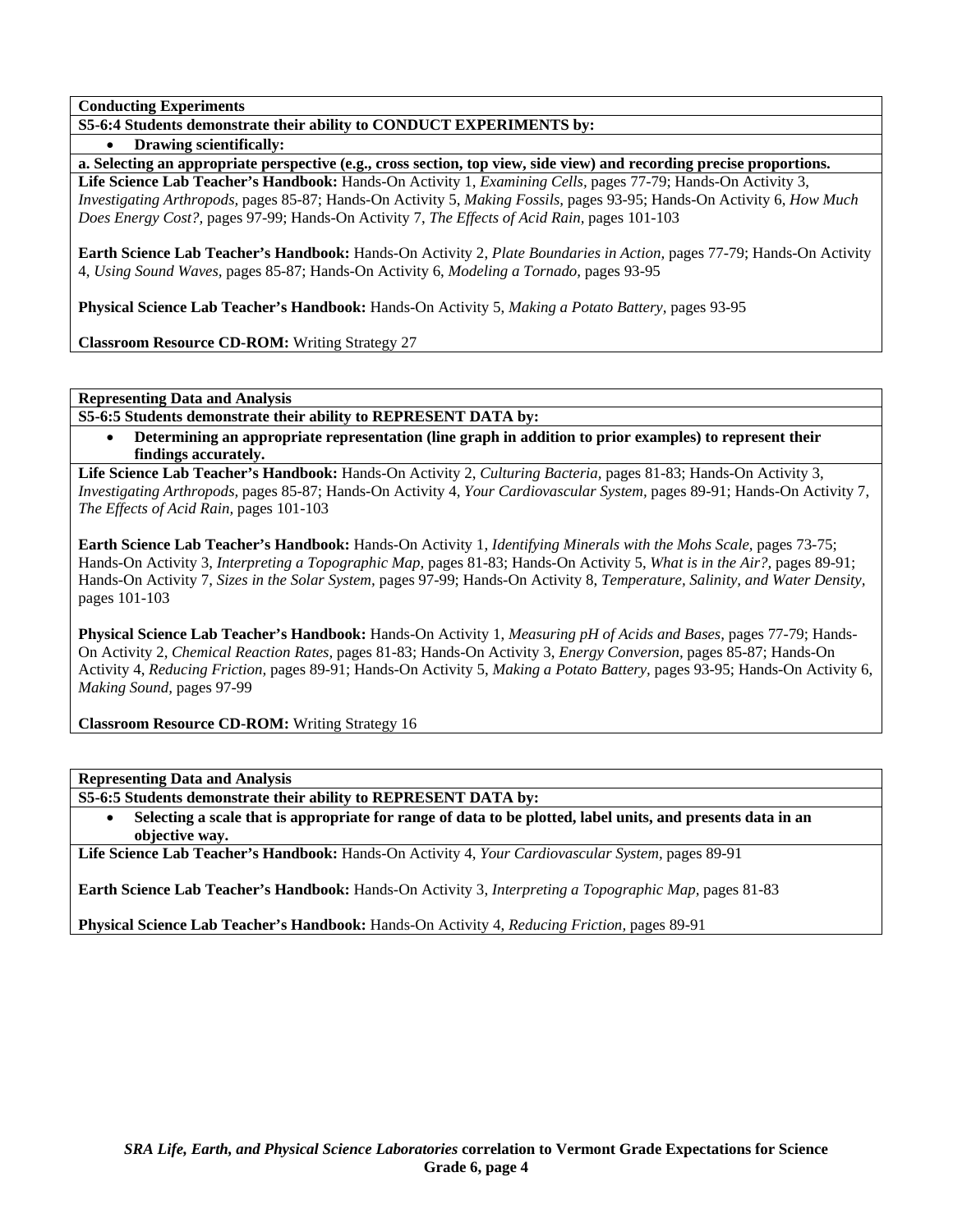**S5-6:5 Students demonstrate their ability to REPRESENT DATA by:** 

• **Including clearly labeled keys and symbols, when necessary.** 

**Life Science Lab Teacher's Handbook:** Hands-On Activity 2, *Culturing Bacteria,* pages 81-83; Hands-On Activity 3, *Investigating Arthropods,* pages 85-87; Hands-On Activity 4, *Your Cardiovascular System,* pages 89-91; Hands-On Activity 7, *The Effects of Acid Rain,* pages 101-103

**Earth Science Lab Teacher's Handbook:** Hands-On Activity 1, *Identifying Minerals with the Mohs Scale,* pages 73-75; Hands-On Activity 3, *Interpreting a Topographic Map,* pages 81-83; Hands-On Activity 5, *What is in the Air?,* pages 89-91; Hands-On Activity 7, *Sizes in the Solar System,* pages 97-99; Hands-On Activity 8, *Temperature, Salinity, and Water Density,* pages 101-103

**Physical Science Lab Teacher's Handbook:** Hands-On Activity 1, *Measuring pH of Acids and Bases,* pages 77-79; Hands-On Activity 2, *Chemical Reaction Rates,* pages 81-83; Hands-On Activity 3, *Energy Conversion,* pages 85-87; Hands-On Activity 4, *Reducing Friction,* pages 89-91; Hands-On Activity 6, *Making Sound,* pages 97-99

**Classroom Resource CD-ROM:** Writing Strategy 16

**Representing Data and Analysis** 

**S5-6:5 Students demonstrate their ability to REPRESENT DATA by:** 

Using correct scientific terminology to label representations.

**Life Science Lab Teacher's Handbook:** Hands-On Activity 1, *Examining Cells,* pages 77-79; Hands-On Activity 2, *Culturing Bacteria,* pages 81-83; Hands-On Activity 3, *Investigating Arthropods,* pages 85-87; Hands-On Activity 4, *Your Cardiovascular System,* pages 89-91; Hands-On Activity 5, *Making Fossils,* pages 93-95; Hands-On Activity 6, *How Much Does Energy Cost?,* pages 97-99; Hands-On Activity 7, *The Effects of Acid Rain,* pages 101-103

**Earth Science Lab Teacher's Handbook:** Hands-On Activity 1, *Identifying Minerals with the Mohs Scale,* pages 73-75; Hands-On Activity 2, *Plate Boundaries in Action,* pages 77-79; Hands-On Activity 3, *Interpreting a Topographic Map,* pages 81-83; Hands-On Activity 4, *Using Sound Waves,* pages 85-87; Hands-On Activity 5, *What is in the Air?,* pages 89-91; Hands-On Activity 6, *Modeling a Tornado,* pages 93-95; Hands-On Activity 7, *Sizes in the Solar System,* pages 97-99; Hands-On Activity 8, *Temperature, Salinity, and Water Density,* pages 101-103

**Physical Science Lab Teacher's Handbook:** Hands-On Activity 1, *Measuring pH of Acids and Bases,* pages 77-79; Hands-On Activity 2, *Chemical Reaction Rates,* pages 81-83; Hands-On Activity 3, *Energy Conversion,* pages 85-87; Hands-On Activity 4, *Reducing Friction,* pages 89-91; Hands-On Activity 5, *Making a Potato Battery,* pages 93-95; Hands-On Activity 6, *Making Sound,* pages 97-99

**Representing Data and Analysis** 

**S5-6:6 Students demonstrate their ability to ANALYZE DATA by:** 

• **Identifying relationships of variables based upon evidence.** 

**Life Science Lab Teacher's Handbook:** Hands-On Activity 7, *The Effects of Acid Rain,* pages 101-103

**Earth Science Lab Teacher's Handbook:** Hands-On Activity 8, *Temperature, Salinity, and Water Density,* pages 101-103

**Physical Science Lab Teacher's Handbook:** Hands-On Activity 2, *Chemical Reaction Rates,* pages 81-83

**Classroom Resource CD-ROM:** Writing Strategy 23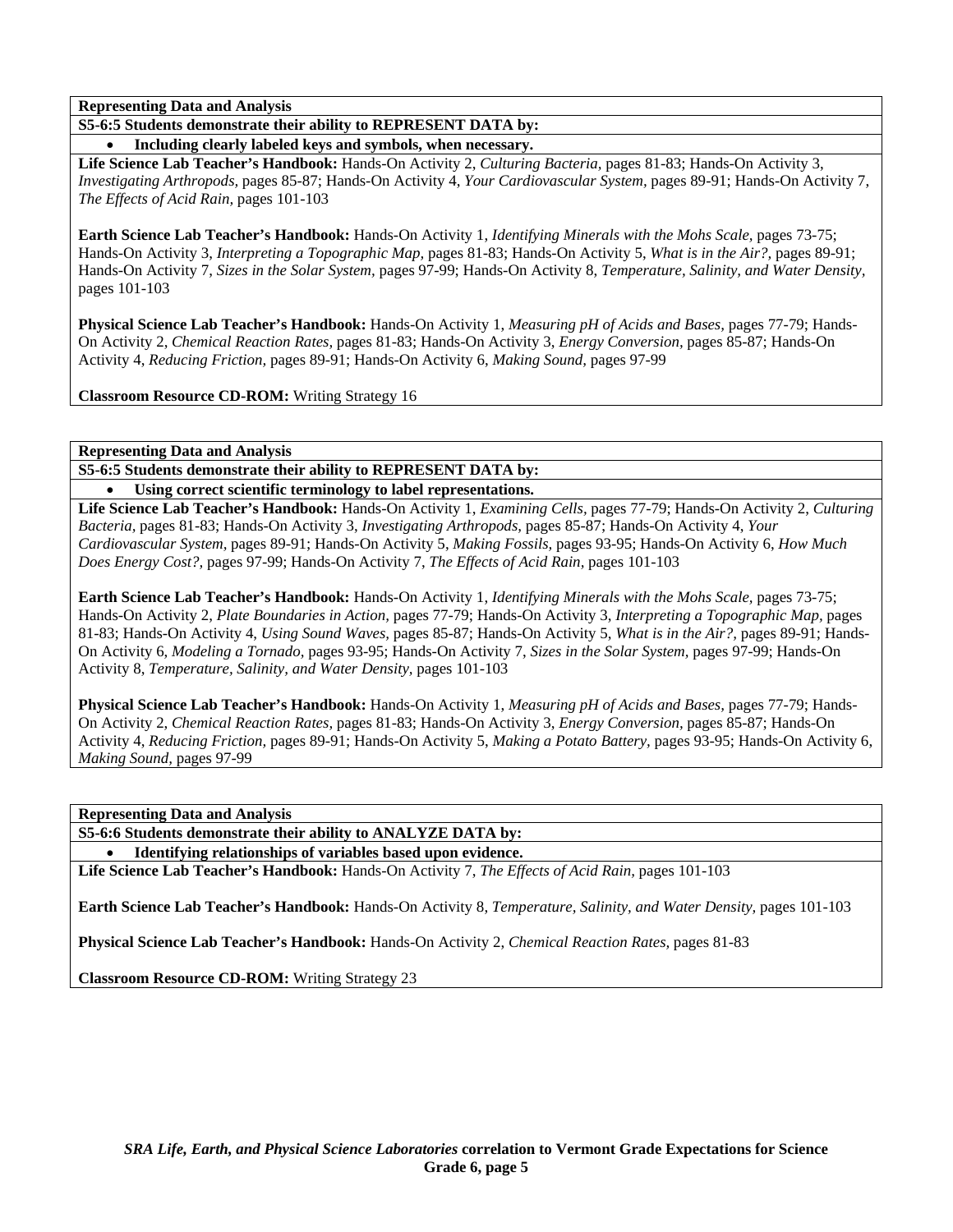**S5-6:6 Students demonstrate their ability to ANALYZE DATA by:** 

• **Questioning data that might not seem accurate or does not fit into the pattern of other findings.** 

**Life Science Lab Teacher's Handbook:** Hands-On Activity 1, *Examining Cells,* pages 77-79; Hands-On Activity 2, *Culturing Bacteria,* pages 81-83; Hands-On Activity 3, *Investigating Arthropods,* pages 85-87; Hands-On Activity 4, *Your Cardiovascular System,* pages 89-91; Hands-On Activity 5, *Making Fossils,* pages 93-95; Hands-On Activity 6, *How Much Does Energy Cost?,* pages 97-99; Hands-On Activity 7, *The Effects of Acid Rain,* pages 101-103

**Earth Science Lab Teacher's Handbook:** Hands-On Activity 1, *Identifying Minerals with the Mohs Scale,* pages 73-75; Hands-On Activity 2, *Plate Boundaries in Action,* pages 77-79; Hands-On Activity 3, *Interpreting a Topographic Map,* pages 81-83; Hands-On Activity 4, *Using Sound Waves,* pages 85-87; Hands-On Activity 5, *What is in the Air?,* pages 89-91; Hands-On Activity 6, *Modeling a Tornado,* pages 93-95; Hands-On Activity 7, *Sizes in the Solar System,* pages 97-99; Hands-On Activity 8, *Temperature, Salinity, and Water Density,* pages 101-103

**Physical Science Lab Teacher's Handbook:** Hands-On Activity 1, *Measuring pH of Acids and Bases,* pages 77-79; Hands-On Activity 2, *Chemical Reaction Rates,* pages 81-83; Hands-On Activity 3, *Energy Conversion,* pages 85-87; Hands-On Activity 4, *Reducing Friction,* pages 89-91; Hands-On Activity 5, *Making a Potato Battery,* pages 93-95; Hands-On Activity 6, *Making Sound,* pages 97-99

**Representing Data and Analysis** 

**S5-6:7 Students demonstrate their ability to EXPLAIN DATA by:** 

• **Explaining data using correct scientific terminology.** 

**Life Science Lab Teacher's Handbook:** Hands-On Activity 1, *Examining Cells,* pages 77-79; Hands-On Activity 2, *Culturing Bacteria,* pages 81-83; Hands-On Activity 3, *Investigating Arthropods,* pages 85-87; Hands-On Activity 4, *Your Cardiovascular System,* pages 89-91; Hands-On Activity 5, *Making Fossils,* pages 93-95; Hands-On Activity 6, *How Much Does Energy Cost?,* pages 97-99; Hands-On Activity 7, *The Effects of Acid Rain,* pages 101-103

**Earth Science Lab Teacher's Handbook:** Hands-On Activity 1, *Identifying Minerals with the Mohs Scale,* pages 73-75; Hands-On Activity 2, *Plate Boundaries in Action,* pages 77-79; Hands-On Activity 3, *Interpreting a Topographic Map,* pages 81-83; Hands-On Activity 4, *Using Sound Waves,* pages 85-87; Hands-On Activity 5, *What is in the Air?,* pages 89-91; Hands-On Activity 6, *Modeling a Tornado,* pages 93-95; Hands-On Activity 7, *Sizes in the Solar System,* pages 97-99; Hands-On Activity 8, *Temperature, Salinity, and Water Density,* pages 101-103

**Physical Science Lab Teacher's Handbook:** Hands-On Activity 1, *Measuring pH of Acids and Bases,* pages 77-79; Hands-On Activity 2, *Chemical Reaction Rates,* pages 81-83; Hands-On Activity 3, *Energy Conversion,* pages 85-87; Hands-On Activity 4, *Reducing Friction,* pages 89-91; Hands-On Activity 5, *Making a Potato Battery,* pages 93-95; Hands-On Activity 6, *Making Sound,* pages 97-99

## **Representing Data and Analysis**

**S5-6:7 Students demonstrate their ability to EXPLAIN DATA by:** 

• **Using experimental results to support or refute original hypothesis.** 

**Life Science Lab Teacher's Handbook:** Hands-On Activity 1, *Examining Cells,* pages 77-79; Hands-On Activity 2, *Culturing Bacteria,* pages 81-83; Hands-On Activity 3, *Investigating Arthropods,* pages 85-87; Hands-On Activity 4, *Your Cardiovascular System,* pages 89-91; Hands-On Activity 5, *Making Fossils,* pages 93-95; Hands-On Activity 6, *How Much Does Energy Cost?,* pages 97-99; Hands-On Activity 7, *The Effects of Acid Rain,* pages 101-103

**Earth Science Lab Teacher's Handbook:** Hands-On Activity 1, *Identifying Minerals with the Mohs Scale,* pages 73-75; Hands-On Activity 2, *Plate Boundaries in Action,* pages 77-79; Hands-On Activity 3, *Interpreting a Topographic Map,* pages 81-83; Hands-On Activity 4, *Using Sound Waves,* pages 85-87; Hands-On Activity 5, *What is in the Air?,* pages 89-91; Hands-On Activity 6, *Modeling a Tornado,* pages 93-95; Hands-On Activity 7, *Sizes in the Solar System,* pages 97-99; Hands-On Activity 8, *Temperature, Salinity, and Water Density,* pages 101-103

**Physical Science Lab Teacher's Handbook:** Hands-On Activity 1, *Measuring pH of Acids and Bases,* pages 77-79; Hands-On Activity 2, *Chemical Reaction Rates,* pages 81-83; Hands-On Activity 3, *Energy Conversion,* pages 85-87; Hands-On Activity 4, *Reducing Friction,* pages 89-91; Hands-On Activity 5, *Making a Potato Battery,* pages 93-95; Hands-On Activity 6, *Making Sound,* pages 97-99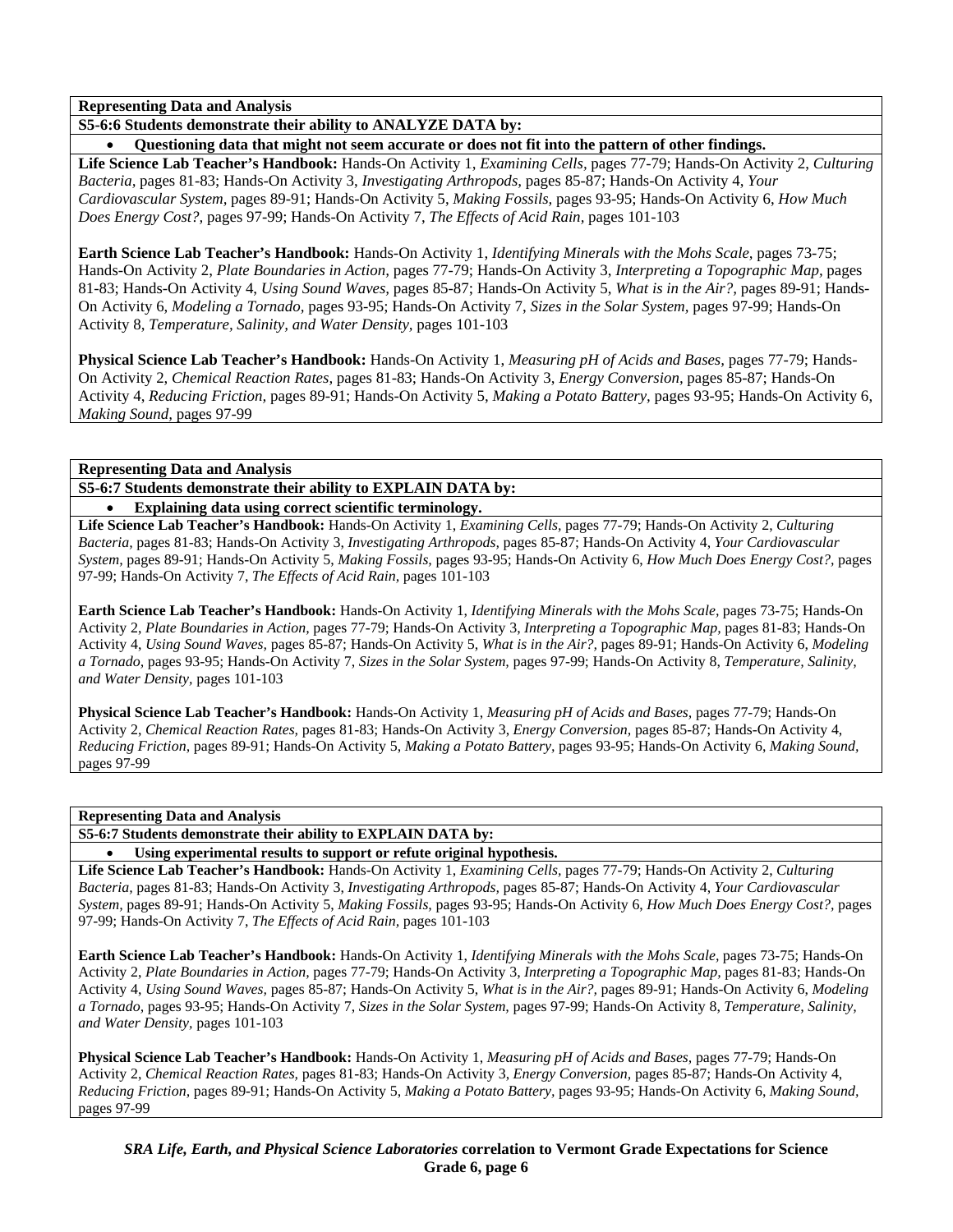**S5-6:7 Students demonstrate their ability to EXPLAIN DATA by:** 

• **Considering all data when developing an explanation/conclusion.** 

**Life Science Lab Teacher's Handbook:** Hands-On Activity 3, *Investigating Arthropods,* pages 85-87; Hands-On Activity 4, *Your Cardiovascular System,* pages 89-91; Hands-On Activity 5, *Making Fossils,* pages 93-95; Hands-On Activity 6, *How Much Does Energy Cost?,* pages 97-99; Hands-On Activity 7, *The Effects of Acid Rain,* pages 101-103

**Earth Science Lab Teacher's Handbook:** Hands-On Activity 1, *Identifying Minerals with the Mohs Scale,* pages 73-75; Hands-On Activity 3, *Interpreting a Topographic Map,* pages 81-83; Hands-On Activity 5, *What is in the Air?,* pages 89-91; Hands-On Activity 8, *Temperature, Salinity, and Water Density,* pages 101-103

**Physical Science Lab Teacher's Handbook:** Hands-On Activity 1, *Measuring pH of Acids and Bases,* pages 77-79; Hands-On Activity 2, *Chemical Reaction Rates,* pages 81-83; Hands-On Activity 3, *Energy Conversion,* pages 85-87; Hands-On Activity 4, *Reducing Friction,* pages 89-91; Hands-On Activity 6, *Making Sound,* pages 97-99

**Classroom Resource CD-ROM:** Writing Strategy 22 24

**Representing Data and Analysis** 

**S5-6:7 Students demonstrate their ability to EXPLAIN DATA by:** 

• **Using additional resources (e.g., books, journals, databases, interviews, etc.) to strengthen an explanation. Life Science Lab Teacher's Handbook:** Hands-On Activity 2, *Culturing Bacteria,* pages 81-83

**Classroom Resource CD-ROM:** Writing Strategy 9, 25

**Representing Data and Analysis** 

**S5-6:7 Students demonstrate their ability to EXPLAIN DATA by:** 

• **Identifying problems/flaws with the experimental design.** 

**Life Science Lab Teacher's Handbook:** Hands-On Activity 1, *Examining Cells,* pages 77-79; Hands-On Activity 2, *Culturing Bacteria,* pages 81-83; Hands-On Activity 3, *Investigating Arthropods,* pages 85-87; Hands-On Activity 4, *Your Cardiovascular System,* pages 89-91; Hands-On Activity 5, *Making Fossils,* pages 93-95; Hands-On Activity 6, *How Much Does Energy Cost?,* pages 97-99; Hands-On Activity 7, *The Effects of Acid Rain,* pages 101-103

**Earth Science Lab Teacher's Handbook:** Hands-On Activity 1, *Identifying Minerals with the Mohs Scale,* pages 73-75; Hands-On Activity 2, *Plate Boundaries in Action,* pages 77-79; Hands-On Activity 3, *Interpreting a Topographic Map,* pages 81-83; Hands-On Activity 4, *Using Sound Waves,* pages 85-87; Hands-On Activity 5, *What is in the Air?,* pages 89-91; Hands-On Activity 6, *Modeling a Tornado,* pages 93-95; Hands-On Activity 7, *Sizes in the Solar System,* pages 97-99; Hands-On Activity 8, *Temperature, Salinity, and Water Density,* pages 101-103

**Physical Science Lab Teacher's Handbook:** Hands-On Activity 1, *Measuring pH of Acids and Bases,* pages 77-79; Hands-On Activity 2, *Chemical Reaction Rates,* pages 81-83; Hands-On Activity 3, *Energy Conversion,* pages 85-87; Hands-On Activity 4, *Reducing Friction,* pages 89-91; Hands-On Activity 5, *Making a Potato Battery,* pages 93-95; Hands-On Activity 6, *Making Sound,* pages 97-99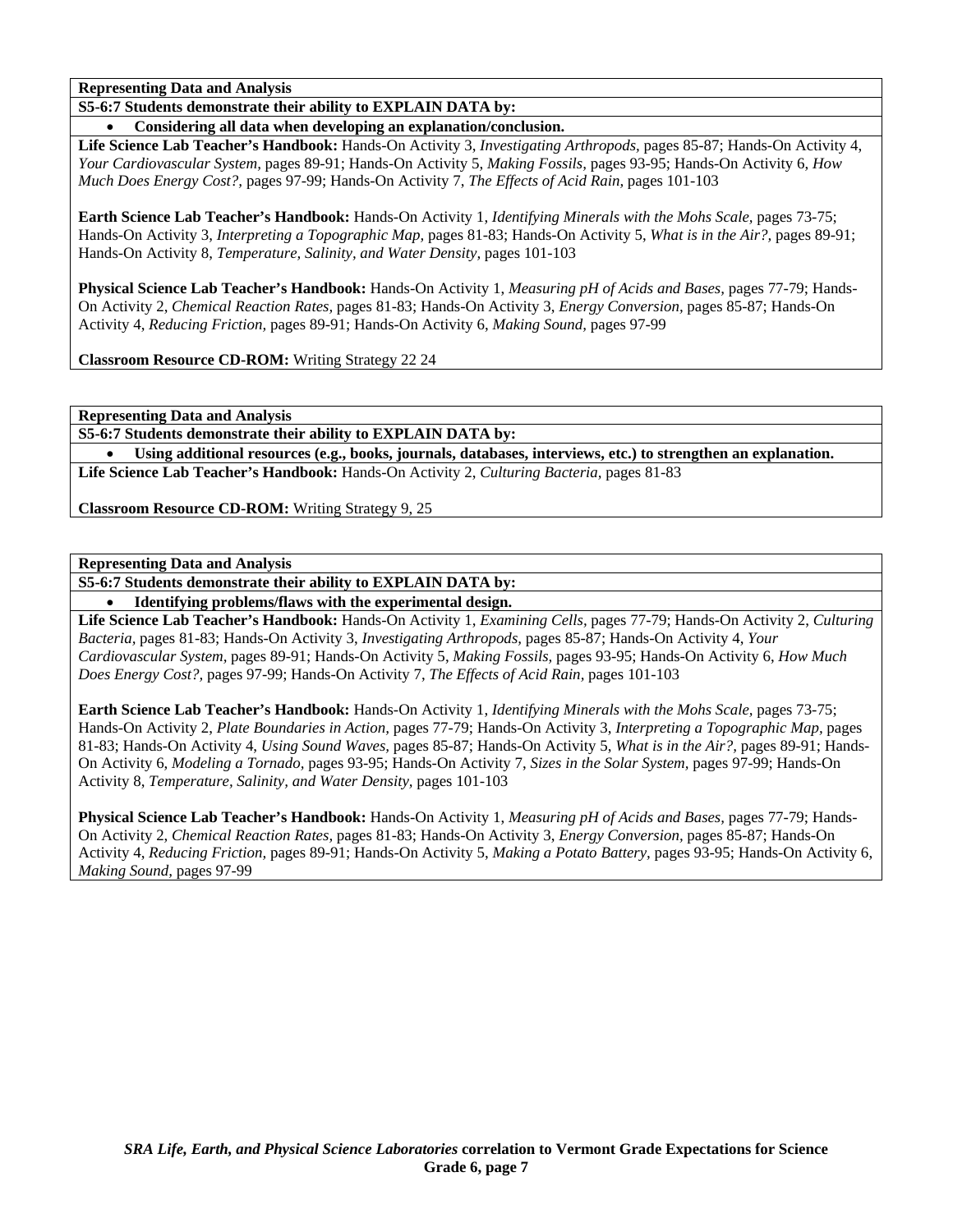**S5-6:7 Students demonstrate their ability to EXPLAIN DATA by:** 

• **Preparing a conclusion statement/summary.** 

**Life Science Lab Teacher's Handbook:** Hands-On Activity 1, *Examining Cells,* pages 77-79; Hands-On Activity 2, *Culturing Bacteria,* pages 81-83; Hands-On Activity 3, *Investigating Arthropods,* pages 85-87; Hands-On Activity 4, *Your Cardiovascular System,* pages 89-91; Hands-On Activity 5, *Making Fossils,* pages 93-95; Hands-On Activity 6, *How Much Does Energy Cost?,* pages 97-99; Hands-On Activity 7, *The Effects of Acid Rain,* pages 101-103

**Earth Science Lab Teacher's Handbook:** Hands-On Activity 1, *Identifying Minerals with the Mohs Scale,* pages 73-75; Hands-On Activity 2, *Plate Boundaries in Action,* pages 77-79; Hands-On Activity 3, *Interpreting a Topographic Map,* pages 81-83; Hands-On Activity 4, *Using Sound Waves,* pages 85-87; Hands-On Activity 5, *What is in the Air?,* pages 89-91; Hands-On Activity 6, *Modeling a Tornado,* pages 93-95; Hands-On Activity 7, *Sizes in the Solar System,* pages 97-99; Hands-On Activity 8, *Temperature, Salinity, and Water Density,* pages 101-103

**Physical Science Lab Teacher's Handbook:** Hands-On Activity 1, *Measuring pH of Acids and Bases,* pages 77-79; Hands-On Activity 2, *Chemical Reaction Rates,* pages 81-83; Hands-On Activity 3, *Energy Conversion,* pages 85-87; Hands-On Activity 4, *Reducing Friction,* pages 89-91; Hands-On Activity 5, *Making a Potato Battery,* pages 93-95; Hands-On Activity 6, *Making Sound,* pages 97-99

**Classroom Resource CD-ROM:** Writing Strategy 1, 18

**Applying Results** 

**S5-6:8 Students demonstrate their ability to APPLY RESULTS by:** 

• **Explaining how experimental findings can be generalized to other situations.** 

**Life Science Lab Teacher's Handbook:** Hands-On Activity 1, *Examining Cells,* pages 77-79; Hands-On Activity 2, *Culturing Bacteria,* pages 81-83; Hands-On Activity 3, *Investigating Arthropods,* pages 85-87; Hands-On Activity 4, *Your Cardiovascular System,* pages 89-91; Hands-On Activity 5, *Making Fossils,* pages 93-95; Hands-On Activity 6, *How Much Does Energy Cost?,* pages 97-99; Hands-On Activity 7, *The Effects of Acid Rain,* pages 101-103

**Earth Science Lab Teacher's Handbook:** Hands-On Activity 1, *Identifying Minerals with the Mohs Scale,* pages 73-75; Hands-On Activity 2, *Plate Boundaries in Action,* pages 77-79; Hands-On Activity 3, *Interpreting a Topographic Map,* pages 81-83; Hands-On Activity 4, *Using Sound Waves,* pages 85-87; Hands-On Activity 5, *What is in the Air?,* pages 89-91; Hands-On Activity 6, *Modeling a Tornado,* pages 93-95; Hands-On Activity 7, *Sizes in the Solar System,* pages 97-99; Hands-On Activity 8, *Temperature, Salinity, and Water Density,* pages 101-103

**Physical Science Lab Teacher's Handbook:** Hands-On Activity 1, *Measuring pH of Acids and Bases,* pages 77-79; Hands-On Activity 2, *Chemical Reaction Rates,* pages 81-83; Hands-On Activity 3, *Energy Conversion,* pages 85-87; Hands-On Activity 4, *Reducing Friction,* pages 89-91; Hands-On Activity 5, *Making a Potato Battery,* pages 93-95; Hands-On Activity 6, *Making Sound,* pages 97-99

**Classroom Resource CD-ROM:** Writing Strategy 1, 18

**Physical Science: Properties of Matter** 

**S5-6:9 Students demonstrate their understanding of the Properties of Matter by:** 

• **Investigating and explaining how the relative volume or mass of an object affects the density of the object. a. All substances have a unique density that depends on the volume (amount of space) that the substance is packed into.** 

Physical Science Lab, Level A: Card 2 **Physical Science Lab, Level B: Card 2**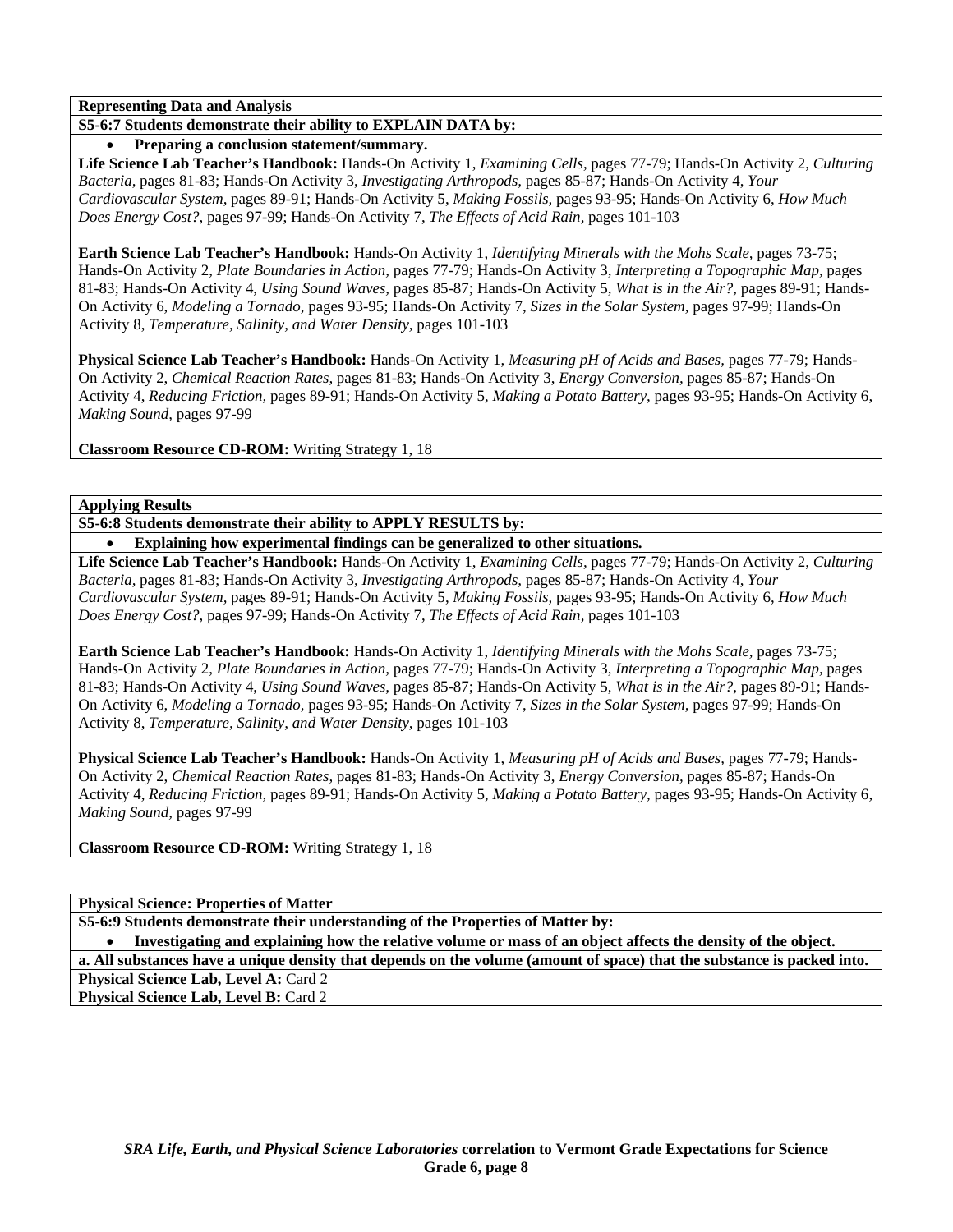**S5-6:9 Students demonstrate their understanding of the Properties of Matter by:** 

• **Investigating and explaining how the relative volume or mass of an object affects the density of the object. b. The relative densities of substances can be observed and described.** 

**Physical Science Lab, Level A: Card 2** 

**Physical Science Lab, Level B: Card 2** 

**Physical Science: Properties of Matter** 

**S5-6:13 Students demonstrate their understanding of the Properties of a Gas by:** 

• **Measuring the mass of a gas (e.g., air in a basketball).** 

**a. Gas is a state of matter that has mass.** 

**Physical Science Lab, Level A: Cards 5, 7 Physical Science Lab, Level B: Cards 5, 7** 

**Physical Science: Properties of Matter** 

**S5-6:14 Students demonstrate their understanding of Physical Change by:** 

• **Predicting the effect of heating and cooling on the physical state and the mass of a substance.** 

**a. Energy is required to transform the physical state of a substance from solid to liquid to gas, while conserving mass. Physical changes are reversible.** 

**Physical Science Lab, Level A: Cards 5, 6, 7, 8, 42** 

**Physical Science Lab, Level B: Cards 5, 6, 7, 8, 42** 

**Physical Science: Chemical Change** 

**S5-6:15 Students demonstrate their understanding of Chemical Change by:** 

• **Observing evidence of simple chemical change to identify that new substances are formed when a chemical reaction has occurred (e.g., rusted nail, vinegar combined with baking soda).** 

**a. Simple chemical reactions will produce new substances that might be indicated by a different state of matter, a color change, or a temperature change of the substance.** 

**Physical Science Lab, Level A: Cards 9, 27, 28, 29, 30** 

**Physical Science Lab, Level B: Cards 9, 27, 28, 29, 30** 

**Physical Science Lab Teacher's Handbook:** Hands-On Activity 2, *Chemical Reaction Rates,* pages 81-

**Physical Science: Motion** 

**S5-6:19 Students demonstrate their understanding of Motion by:** 

• **Measuring and calculating speed (the distance an object moves over a measured amount of time).** 

**a. Speed indicates the rate at which an object is traveling.** 

**Physical Science Lab, Level A: Card 51** 

**Physical Science Lab, Level B: Card 51** 

**Physical Science: Motion** 

**S5-6:19 Students demonstrate their understanding of Motion by:** 

• **Measuring and calculating speed (the distance an object moves over a measured amount of time).** 

**b. Speed is a relationship between the distance an object travels and time elapsed.** 

**Physical Science Lab, Level A: Card 51** 

**Physical Science Lab, Level B: Card 51**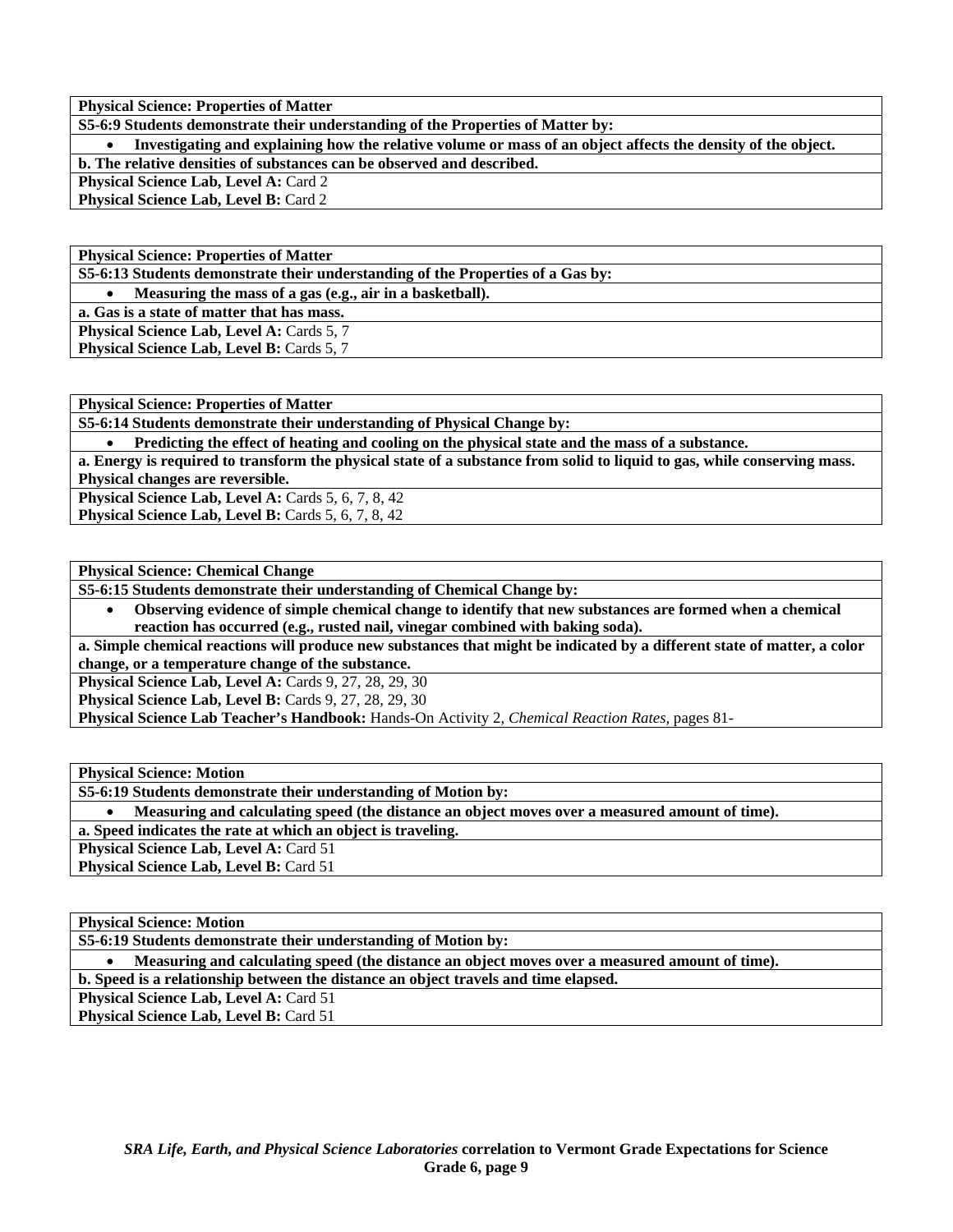**Physical Science: Motion** 

**S5-6:20 Students demonstrate their understanding of Motion by:** 

• **Investigating and identifying evidence of an object's inertia and explaining their observations in terms of the object's tendency to resist a change in motion.** 

**a. Inertia is the tendency of an object that depends on the object's mass. The inertia (mass) of an object resists change in the object's motion (stationary objects remain stationary; moving objects continue moving: Newton's First Law). Physical Science Lab, Level A: Cards 53, 54, 55** 

Physical Science Lab, Level B: Cards 53, 54, 55

**Physical Science: Force** 

**S5-6:21 Students demonstrate their understanding of Force by:** 

• **Investigating variables that change an object's speed, direction, or both, and identifying and describing the forces that cause the change in motion.** 

**a. A force applied to a moving object will change the object's speed, direction, or both.** 

**Physical Science Lab, Level A: Cards 54, 55, 56, 58** 

**Physical Science Lab, Level B: Cards 54, 55, 56, 58** 

**Physical Science Lab Teacher's Handbook:** Hands-On Activity 4, *Reducing Friction,* pages 89-91

**Physical Science: Force** 

**S5-6:21 Students demonstrate their understanding of Force by:** 

• **Investigating variables that change an object's speed, direction, or both, and identifying and describing the forces that cause the change in motion.** 

**b. Friction is a force that often opposes motion.** 

Physical Science Lab, Level A: Cards 54, 58

**Physical Science Lab, Level B: Cards 54, 58** 

**Physical Science Lab Teacher's Handbook:** Hands-On Activity 4, *Reducing Friction,* pages 89-91

**Physical Science: Force** 

**S5-6:21 Students demonstrate their understanding of Force by:** 

• **Investigating variables that change an object's speed, direction, or both, and identifying and describing the forces that cause the change in motion.** 

**c. Gravity and magnetism are examples of long-range forces that do not require direct contact of the interacting objects.** 

**Physical Science Lab, Level A:** Cards 57, 59, 66, 67, 74, 75, 76 **Physical Science Lab, Level B:** Cards 57, 59, 66, 67, 74, 75, 76

**Physical Science: Force** 

**S5-6:22 Students demonstrate their understanding of Gravitational Force by:** 

• **Predicting the effect of gravitational forces between pairs of objects (i.e., earth and objects on the surface, earth and moon, earth and sun).** 

**a. Gravity is the force that holds objects to the earth's surface, keeps planets in orbit around the sun and governs the rest of the motion in the solar system.** 

Physical Science Lab, Level A: Cards 57, 59

**Physical Science Lab, Level B: Cards 57, 59**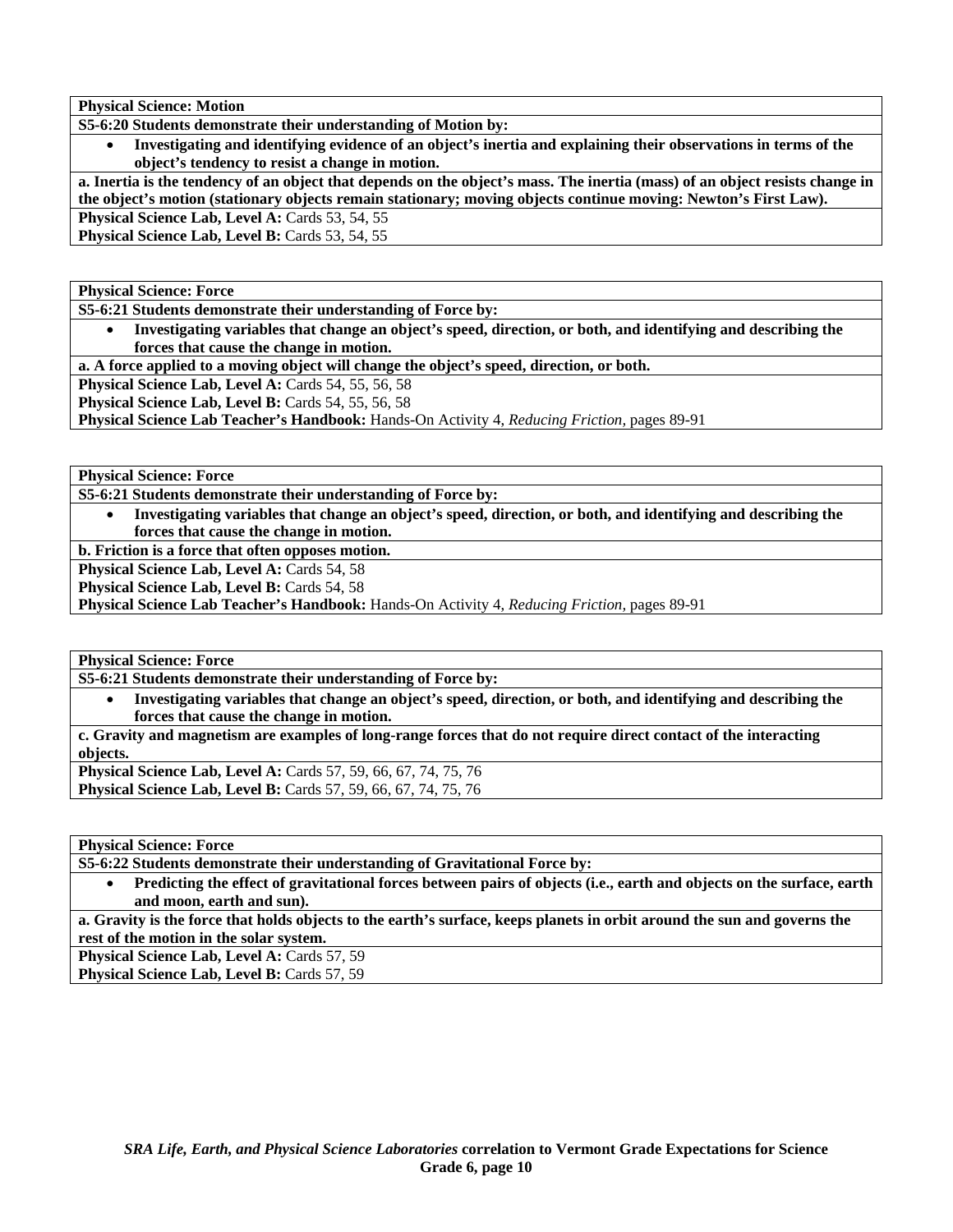**Physical Science: Force** 

**S5-6:22 Students demonstrate their understanding of Gravitational Force by:** 

• **Predicting the effect of gravitational forces between pairs of objects (i.e., earth and objects on the surface, earth and moon, earth and sun).** 

**b. The force of gravity pulls toward the center of mass of an object.** 

**Physical Science Lab, Level A: Cards 57, 59** 

Physical Science Lab, Level B: Cards 57, 59

**Physical Science: Energy and Energy Transformation** 

**S5-6:23 Students demonstrate their understanding of Heat Energy by:** 

• **Identifying real-world applications where heat energy is transferred and by showing the direction that the heat energy flows.** 

**a. Heat energy only flows from high temperature to lower temperature in order to reach equilibrium (same temperature).** 

Physical Science Lab, Level A: Cards 42, 43, 44 **Physical Science Lab, Level B: Cards 42, 43, 44** 

**Physical Science: Energy and Energy Transformation S5-6:23 Students demonstrate their understanding of Heat Energy by:** 

• **Identifying real-world applications where heat energy is transferred and by showing the direction that the heat energy flows.** 

**b. Heat can move from one object to another by conduction.** 

**Earth Science Lab, Level A: Card 38** 

**Earth Science Lab, Level B: Card 38** 

**Physical Science Lab, Level A: Cards 43, 44 Physical Science Lab, Level B: Cards 43, 44** 

**Physical Science: Energy and Energy Transformation** 

**S5-6:24 Students demonstrate their understanding of Electrical Energy by:** 

• **Investigating charged objects (static electricity) and describing their observations in terms of behavior of charges and equilibrium.** 

**a. Unbalanced charges produce a potential for a flow of electricity (Static).** 

Physical Science Lab, Level A: Cards 66, 67

**Physical Science Lab, Level B: Cards 66, 67** 

**Physical Science: Energy and Energy Transformation** 

**S5-6:24 Students demonstrate their understanding of Electrical Energy by:** 

• **Investigating charged objects (static electricity) and describing their observations in terms of behavior of charges and equilibrium.** 

**b. Unbalanced charges will more toward equilibrium because like charges repel and opposite charges attract.** 

Physical Science Lab, Level A: Cards 66, 67

**Physical Science Lab, Level B: Cards 66, 67** 

**Physical Science: Energy and Energy Transformation** 

**S5-6:25 Students demonstrate their understanding of Magnetism by:** 

• **Identifying real-world objects that demonstrate and utilize a magnetic force field acting over a distance.** 

• **Distinguishing between objects affected by magnetic force and objects affected by other non-contact forces.** 

**a. Magnetism is a force field that acts over a distance.** 

Physical Science Lab, Level A: Cards 74, 75, 76

Physical Science Lab, Level B: Cards 74, 75, 76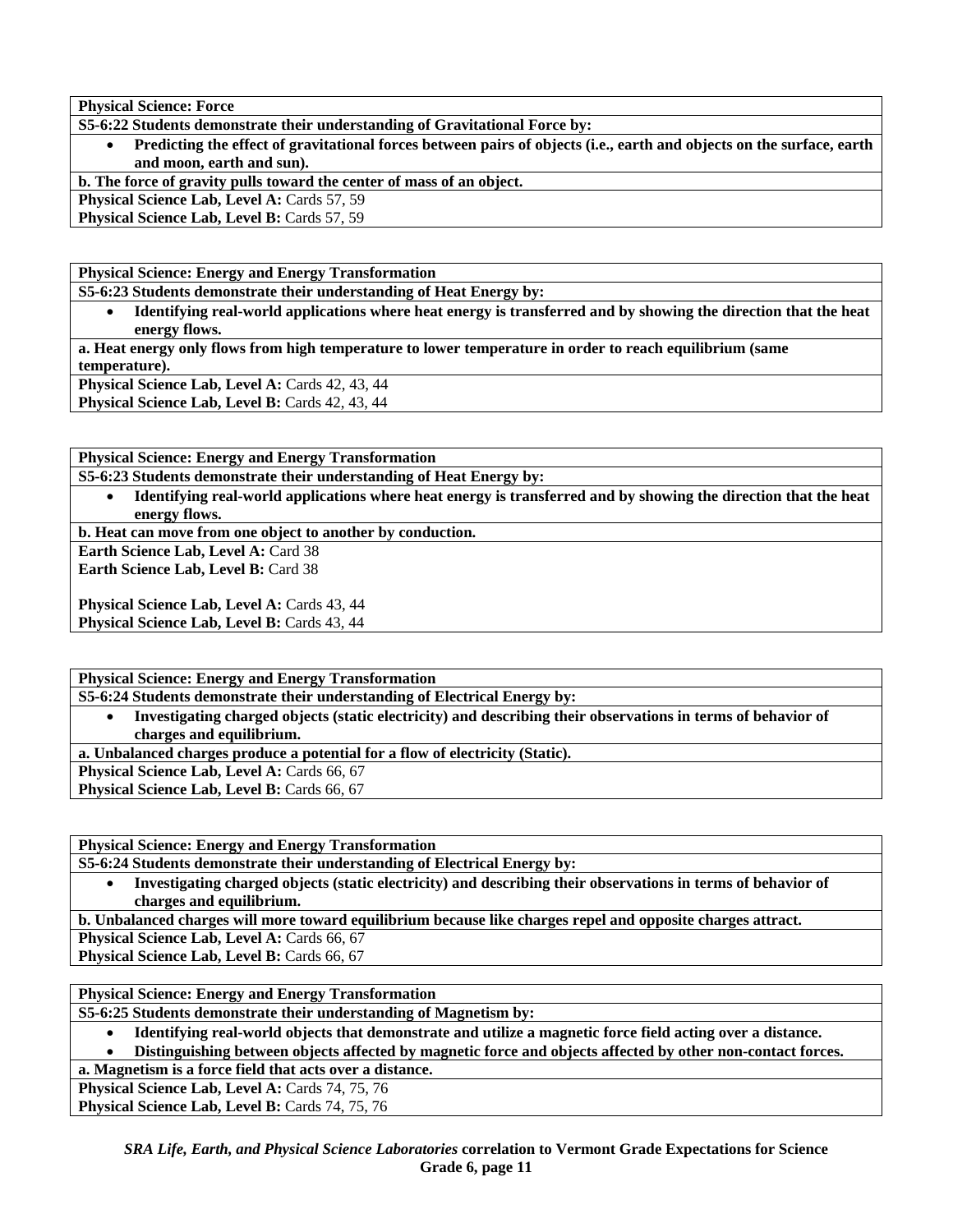**Physical Science: Energy and Energy Transformation** 

**S5-6:26 Students demonstrate their understanding of Electromagnetic Forces by:** 

- **Investigating devices that demonstrate the magnetic effects of electricity and the electric effect of moving magnets.**
- **Identifying relationship between the device and the magnetic or electrical effect it produces.**

**a. Moving electrical charges (electricity) produce magnetic force (magnetism) (i.e., electromagnet, motor).** 

**Physical Science Lab, Level A: Card 76** 

**Physical Science Lab, Level B: Card 76** 

**Physical Science: Energy and Energy Transformation** 

**S5-6:26 Students demonstrate their understanding of Electromagnetic Forces by:** 

- **Investigating devices that demonstrate the magnetic effects of electricity and the electric effect of moving magnets.**
- **Identifying relationship between the device and the magnetic or electrical effect it produces.**

**b. Moving magnets produce electricity (e.g., generator).** 

Physical Science Lab, Level A: Card 76

**Physical Science Lab, Level B: Card 76** 

**Physical Science: Energy and Energy Transformation** 

**S5-6:28 Students demonstrate their understanding of Light Energy by:** 

• **Designing demonstrations that represent the characteristics of light energy transfer.** 

**a. Light travels from an energy source (such as the sun) in straight lines.** 

**Physical Science Lab, Level A:** Cards 82, 83, 85, 86

**Physical Science Lab, Level B: Cards 82, 83, 85, 86** 

**Physical Science: Energy and Energy Transformation** 

**S5-6:28 Students demonstrate their understanding of Light Energy by:** 

• **Designing demonstrations that represent the characteristics of light energy transfer.** 

**b. When light hits an object, it is absorbed, reflected, transmitted or some combination.** 

**Physical Science Lab, Level A:** Cards 85, 86, 87, 88

Physical Science Lab, Level B: Cards 85, 86, 87, 88

**Physical Science: Energy and Energy Transformation** 

**S5-6:28 Students demonstrate their understanding of Light Energy by:** 

• **Designing demonstrations that represent the characteristics of light energy transfer.** 

**c. Objects can be seen only when light waves are emitted from or reflected off the object and enter into the eye.** 

Physical Science Lab, Level A: Card 89

**Physical Science Lab, Level B: Card 89** 

**Physical Science: Energy and Energy Transformation** 

**S5-6:29 Students demonstrate their understanding of Sound Energy by:** 

• **Generating a sound and identifying the path of vibration from the source to the ear.** 

**a. Sound is produced by vibrations in materials that set up wavelike disturbances that spread away from the source.** 

**Physical Science Lab, Level A: Cards 77, 78, 79, 80** 

Physical Science Lab, Level B: Cards 77, 78, 79, 80

**Physical Science Lab Teacher's Handbook:** Hands-On Activity 6, *Making Sound,* pages 97-99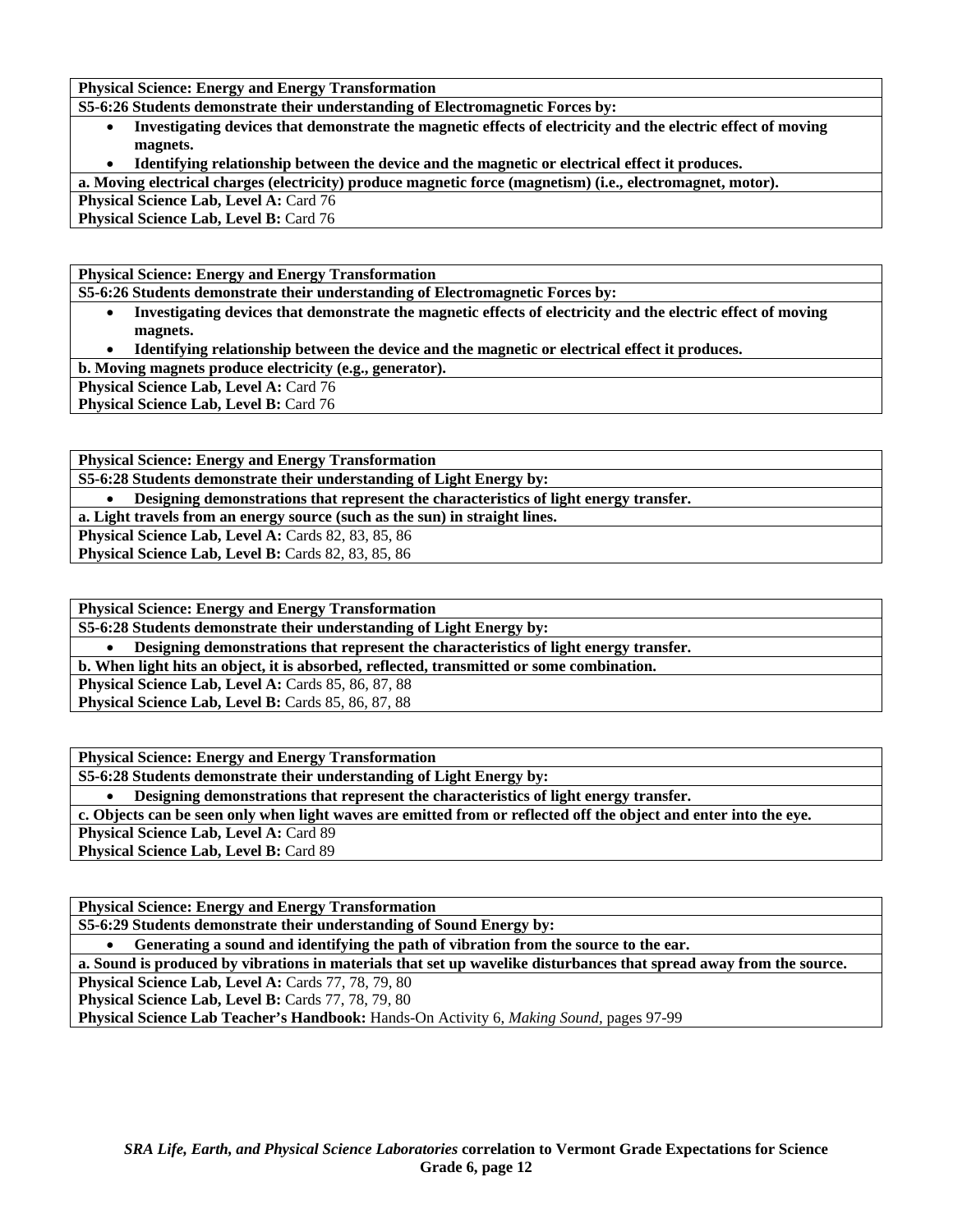**Life Science: Survival of Organisms and Cells** 

**S5-6: 30 Students demonstrate their understanding of Structure and Function-Survival Requirements by:** 

- **Explaining that the cell, as the basic unit of life, has the same survival needs as the organism.**
- **Identifying and drawing individual cells seen through a microscope and recognizing that most cells are microscopic.**
- **Diagramming the exchange of materials through a cell membrane.**

**a. All organisms are made of one or more cells. Cells are the basic unit of structure and function in an organism.** 

- o **All cells carry out the same basic functions to survive**
- o **Obtain food (energy) and materials for growth and repair**
- o **Eliminate (recycle) waste**
- o **Reproduce**
- o **Provide for defense.**

**Life Science Lab, Level A: Cards 1, 5, 6, 7, 8, 9, 10** 

**Life Science Lab, Level B:** Cards 1, 5, 6, 7, 8, 9, 10

**Life Science Lab Teacher's Handbook:** Hands-On Activity 1, *Examining Cells,* pages 77-79

**Life Science: Survival of Organisms and Cells** 

**S5-6: 30 Students demonstrate their understanding of Structure and Function-Survival Requirements by:** 

- **Explaining that the cell, as the basic unit of life, has the same survival needs as the organism.**
- **Identifying and drawing individual cells seen through a microscope and recognizing that most cells are microscopic.**
- **Diagramming the exchange of materials through a cell membrane.**
- **b. All cells are enclosed in a membrane that allows materials to pass into and out of the cell.**

Life Science Lab, Level A: Card 8

Life Science Lab, Level B: Card 8

**Life Science: Survival of Organisms and Cells** 

**S5-6: 30 Students demonstrate their understanding of Structure and Function-Survival Requirements by:** 

- **Explaining that the cell, as the basic unit of life, has the same survival needs as the organism.**
- **Identifying and drawing individual cells seen through a microscope and recognizing that most cells are microscopic.**
- **Diagramming the exchange of materials through a cell membrane.**

**c. Most cells are microscopic.** 

**Life Science Lab, Level A: Cards 5, 6, 7, 8, 9, 10** 

**Life Science Lab, Level B:** Cards 5, 6, 7, 8, 9, 10

**Life Science Lab Teacher's Handbook:** Hands-On Activity 1, *Examining Cells,* pages 77-79

**Life Science: Cell and Tissue Differentiation** 

**S5-6: 32 Students demonstrate their understanding of how Differentiation by:** 

- **Explaining the relationship between cell, tissue, organ, and system.**
- **Observing plant or animal tissue and explaining how "specialized" cells help to support the specialized function of tissue (e.g., muscle cells form muscle tissue, skin cells for skin tissue, nerve cells form brain tissue).**

**a. In addition to basic functions, cells carry out "specialized" functions that support the survival of groups of cells and the organism.** 

**Life Science Lab, Level A: Cards 5, 6, 7, 8, 9, 10** 

**Life Science Lab, Level B:** Cards 5, 6, 7, 8, 9, 10

**Life Science Lab Teacher's Handbook:** Hands-On Activity 1, *Examining Cells,* pages 77-79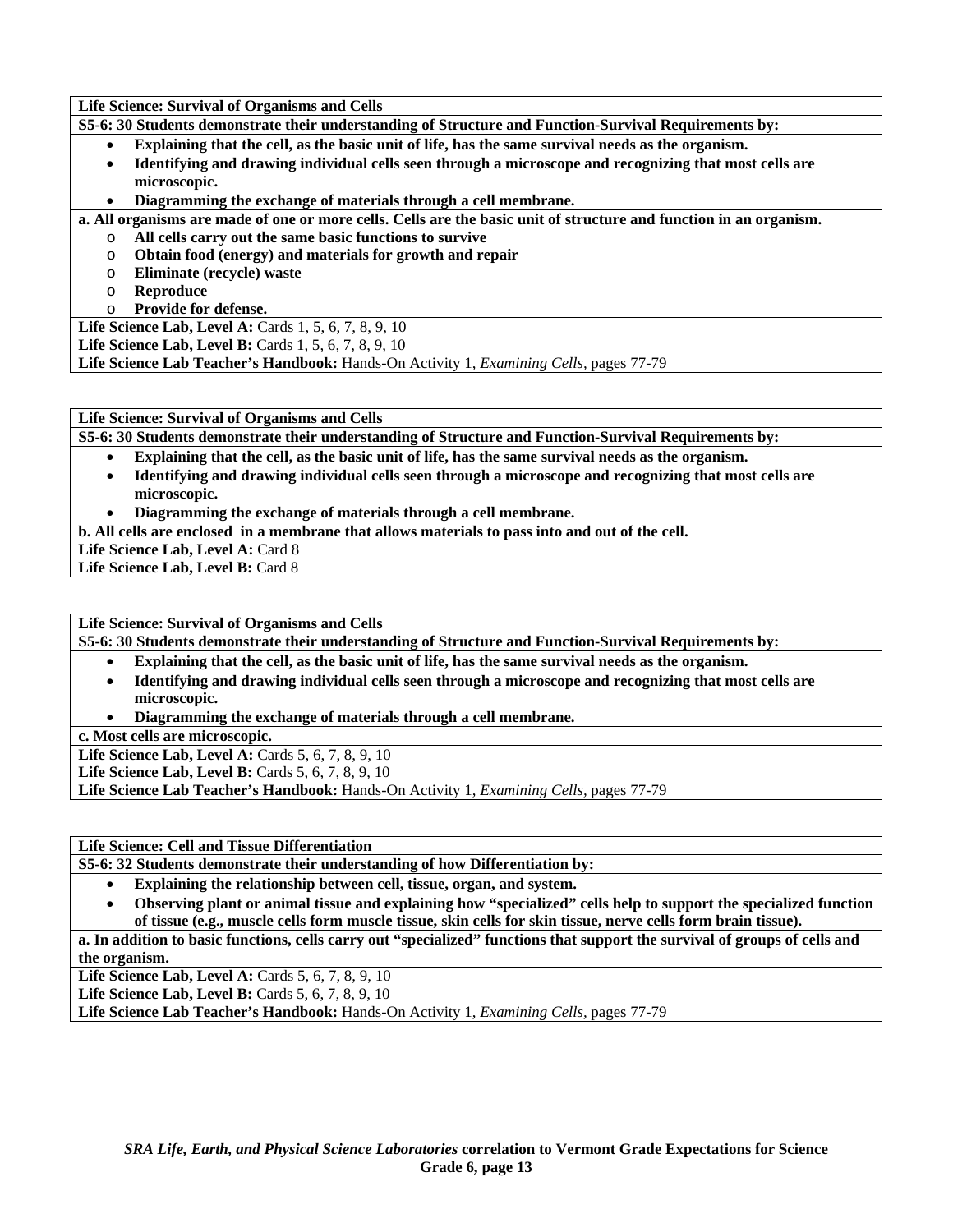**Life Science: Cell and Tissue Differentiation** 

- **S5-6: 32 Students demonstrate their understanding of how Differentiation by:** 
	- **Explaining the relationship between cell, tissue, organ, and system.**
	- **Observing plant or animal tissue and explaining how "specialized" cells help to support the specialized function of tissue (e.g., muscle cells form muscle tissue, skin cells for skin tissue, nerve cells form brain tissue).**

**b. Groups of similar cells connect and work together to form tissue, groups of tissue form organs, and groups of organs form systems.** 

**Life Science Lab, Level A:** Cards 44, 48, 49, 50, 51, 52, 53, 54, 55, 56, 57, 58 Life Science Lab, Level B: Cards 44, 48, 49, 50, 51, 52, 53, 54, 55, 56, 57, 58

**Life Science: Chemical Reactions within Cells** 

**S5-6: 33 Students demonstrate their understanding of how Energy Flow within Cells Supports an Organism's Survival by:** 

• **Demonstrating through drawings, stories or models that cells take in food and oxygen to produce energy and send out waste materials.** 

**a. In order to obtain energy for all the functions of survival, individual cells take in food and oxygen to produce energy and send out waste materials.** 

Life Science Lab, Level A: Cards 8, 9

Life Science Lab, Level B: Cards 8, 9

**Life Science: Interdependence within Ecosystems** 

**S5-6: 34 Students demonstrate their understanding of Energy Flow in an Ecosystem by:** 

• **Developing a model that shows how the flow of energy from the sun is transferred to organisms as food in order to sustain life.** 

**a. Energy within an ecosystem originates from the sun. Plants use energy from the sun, carbon dioxide, and water to make energy rich food and oxygen. Plants are producers.** 

Life Science Lab, Level A: Cards 16, 17, 76, 77

Life Science Lab, Level B: Cards 16, 17, 76, 77

**Life Science: Interdependence within Ecosystems** 

**S5-6: 34 Students demonstrate their understanding of Energy Flow in an Ecosystem by:** 

• **Developing a model that shows how the flow of energy from the sun is transferred to organisms as food in order to sustain life.** 

**b. Animals eat food that plants make combined with oxygen to produce energy, carbon dioxide, and water. Animals are consumers.** 

Life Science Lab, Level A: Cards 16, 17, 76, 77

**Life Science Lab, Level B:** Cards 16, 17, 76, 77

**Life Science Lab Teacher's Handbook:** Hands-On Activity 6, *How Much Does Energy Cost?,* pages 97-99

**Life Science: Interdependence within Ecosystems** 

**S5-6: 35 Students demonstrate their understanding of Food Webs in an Ecosystem by:** 

• **Developing a model for a food web of a local aquatic and local terrestrial environment.** 

**a. Food webs model the interdependent relationships that organisms engage in as they acquire their food and energy needs. Aquatic food webs (fresh water and marine) are supported by microscopic ocean plants. Land food webs are supported by land plants.** 

**Life Science Lab, Level A: Cards 76, 77, 81, 82** 

**Life Science Lab, Level B:** Cards 76, 77, 81, 82

**Life Science Lab Teacher's Handbook:** Hands-On Activity 6, *How Much Does Energy Cost?,* pages 97-99

**Earth Science Lab, Level A: Card 89 Earth Science Lab, Level B:** Card 89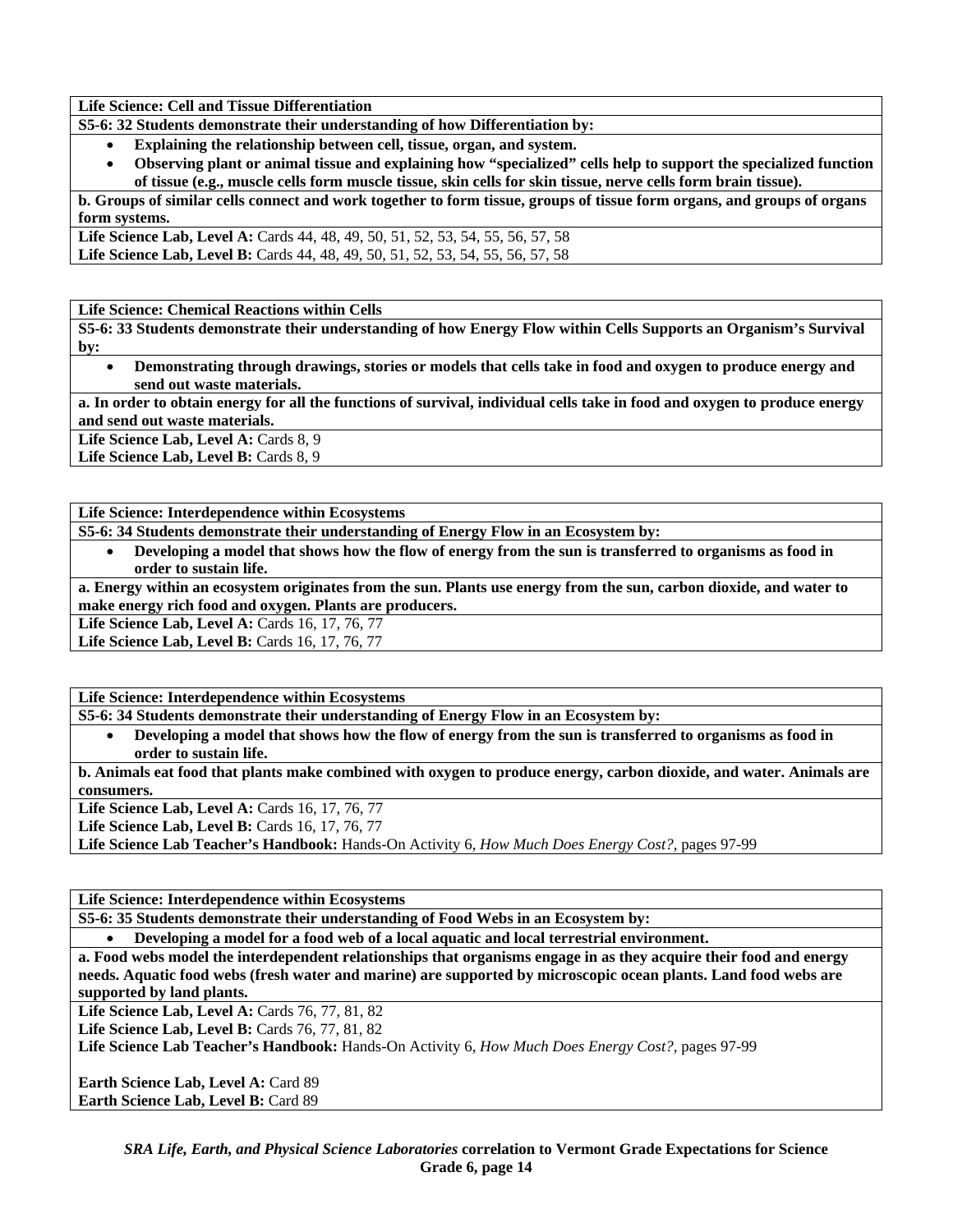**Life Science: Interdependence within Ecosystems** 

**S5-6: 36 Students demonstrate their understanding of Equilibrium in an Ecosystem by:** 

• **Experimenting with a closed system, describing how an environmental change affects the system (e.g., bottle biology).** 

**a. The number of organisms an ecosystem can support depends on the kinds of organisms present and the availability of biotic and abiotic resources (i.e., quantity of light and water, range of temperatures, and soil composition). Life Science Lab, Level A: Cards 70, 71, 72** 

**Life Science Lab, Level B:** Cards 70, 71, 72

**Life Science: Interdependence within Ecosystems** 

**S5-6: 37 Students demonstrate their understanding of Recycling in an Ecosystem by:** 

• **Identifying the recycling role of decomposers in a variety of situations.** 

**a. Decomposers, primarily bacteria and fungi, are consumers that use waste material and dead organisms for food.** 

Life Science Lab, Level A: Cards 12, 13, 76, 77

Life Science Lab, Level B: Cards 12, 13, 76, 77

**Life Science: Natural Selection/Evolution** 

**S5-6: 39 Students demonstrate their understanding of Evolution/Natural Selection by:** 

• **Explaining through engaging in simulations, how a variation in a characteristic (trait) enables an organism to survive in a changing environment.** 

**a. When the environment changes some plants and animals with advantageous traits are able to survive; others with less-advantageous traits, either move to new locations or die.** 

**Life Science Lab, Level A:** Cards 65, 66, 67, 86

Life Science Lab, Level B: Cards 65, 66, 67, 86

**Earth Science Lab, Level A: Cards 60, 61, 86 Earth Science Lab, Level B:** Cards 60, 61, 86

**Human Body: Heredity** 

**S5-6:40 Students demonstrate their understanding of Human Heredity by:** 

• **Identifying that an offspring's traits are determined by combining the sex cells (female egg and male sperm) of the parents.** 

**a. Organisms can reproduce sexually when a female egg cell is fertilized by a male sperm cell to produce an offspring that has the traits of both parents.** 

Life Science Lab, Level A: Cards 58, 61

Life Science Lab, Level B: Cards 58, 61

**Human Body: Body Systems** 

**S5-6:41 Students demonstrate their understanding of Human Body Systems by:** 

• **Investigating circumstances that affect more than one body system and explaining the interconnected relationship between the body systems (e.g., the effects of exercise on several independent body systems, such as respiration, circulatory, digestive, nervous, skeletal systems).** 

**a. The digestive, respiratory and circulatory systems are connected.** 

- o **The digestive system processes the food that cells need.**
- o **The excretory system disposes of cellular waste and the intestinal tract removes solid waste.**
- o **The respiratory system exchanges oxygen and carbon dioxide.**
- o **The circulatory system moves all these substances to and from the cells.**

Life Science Lab, Level A: Cards 47, 48, 50, 51, 52

**Life Science Lab, Level B: Cards 47, 48, 50, 51, 52** 

**Life Science Lab Teacher's Handbook:** Hands-On Activity 4, *Your Cardiovascular System,* pages 89-91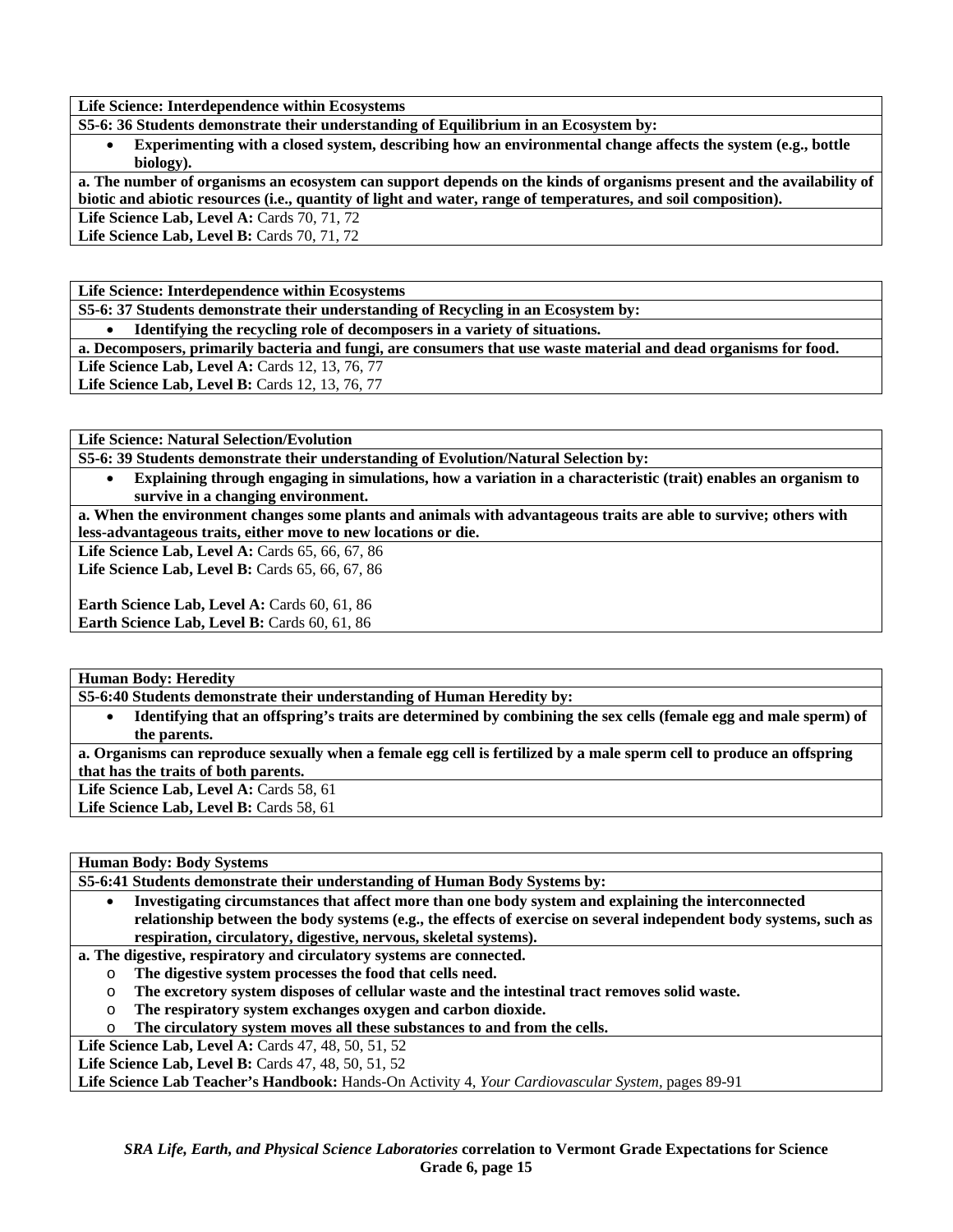**Human Body: Body Systems** 

**S5-6:41 Students demonstrate their understanding of Human Body Systems by:** 

• **Investigating circumstances that affect more than one body system and explaining the interconnected relationship between the body systems (e.g., the effects of exercise on several independent body systems, such as respiration, circulatory, digestive, nervous, skeletal systems).** 

**b. A change in one system can have an effect on other systems (e.g., exercise changing heart rate and breathing rate).** 

Life Science Lab, Level A: Cards 45, 46, 47, 48, 49, 50, 51, 52, 53, 54, 55, 56, 57, 58

**Life Science Lab, Level B:** Cards 45, 46, 47, 48, 49, 50, 51, 52, 53, 54, 55, 56, 57, 58

**Life Science Lab Teacher's Handbook:** Hands-On Activity 4, *Your Cardiovascular System,* pages 89-91

**Human Body: Human Disease** 

**S5-6:42 Students demonstrate their understanding of the Patterns of Human Health/Disease by:** 

• **Connecting the specialized functions of white blood cells to their location in the circulatory system.** 

**a. White blood cells engulf invading microbes or produce antibodies that attack them.** 

Life Science Lab, Level A: Cards 48, 49

Life Science Lab, Level B: Cards 48, 49

**Human Body: Patterns of Human Development** 

**S5-6:43 Students demonstrate their understanding of the Patterns of Human Development by:** 

- **Drawing/diagramming/modeling the life span of humans in a timeline highlighting major points in the cycle (e.g., one cells grows into a many-celled embryo, composed of different types of cells—grows into a fetus—baby is born—grows into a toddler—grows into a child—grows into a teenager—grows into an adult).**
- **Explaining what occurs in the processes of fertilization and early embryo development (e.g., sperm + egg combine to produce a new individual).**

**a. Following fertilization, cell division produces a small cluster of cells that then differentiate by appearance and function to form the basic tissues and organs of an embryo, which eventually grows into an adult organism.** 

Life Science Lab, Level A: Cards 40, 61, 68

**Life Science Lab, Level B:** Cards 40, 61, 68

**Universe, Earth, Environment: Solar System** 

**S5-6:44 Students demonstrate their understanding of Characteristics of the Solar System by:** 

• **Creating a diagram or model of the orbit of the earth around the sun and the moon around the earth.** 

**a. The earth orbits the sun in a near circular path that takes a year to complete.** 

Earth Science Lab, Level A: Cards 62, 68

Earth Science Lab, Level B: Cards 62, 68

**Universe, Earth, Environment: Solar System** 

**S5-6:44 Students demonstrate their understanding of Characteristics of the Solar System by:** 

• **Creating a diagram or model of the orbit of the earth around the sun and the moon around the earth.** 

**b. The moon's orbit around the earth once in about 28 says changes the portion of the moon visible to us, as a result of the sun's reflected light (phases of the moon).** 

**Earth Science Lab, Level A: Card 64** 

**Earth Science Lab, Level B:** Card 64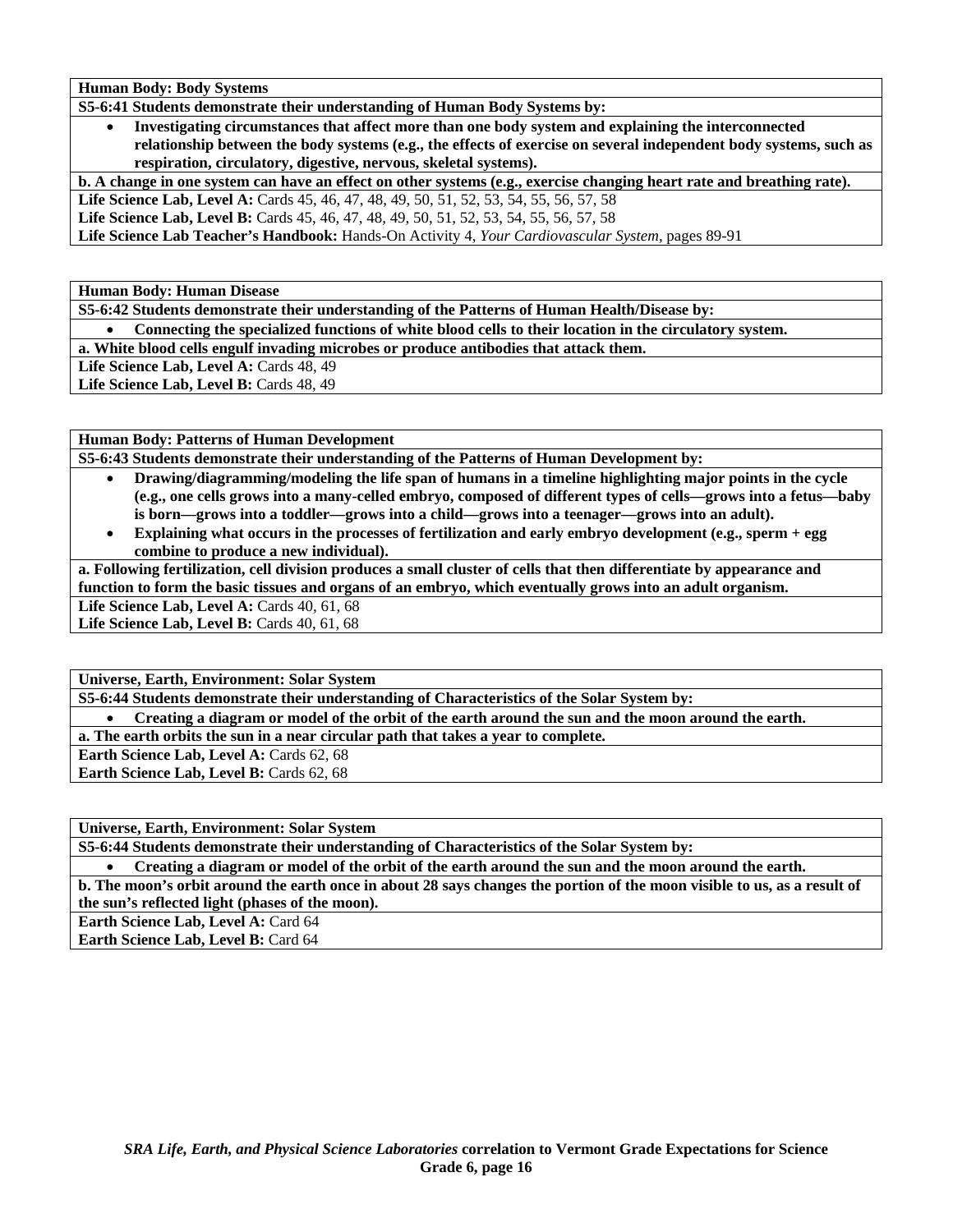**Universe, Earth, Environment: Scale, Distance, Star Formation, Theories, Instrumentation** 

**S5-6:45 Students demonstrate their understanding of Processes and Change over Time within Systems of the Universe by:** 

- **Explaining (after viewing a picture or illustration with sun/moon showing true relative size) why the sun and moon appear to be the same size when seen from the earth.**
- **Relating this phenomenon to lunar and solar eclipses.**

**a. From earth the moon and sun appear to be the same size, because the moon is so much closer to the earth than the sun.** 

**Earth Science Lab, Level A: Cards 62, 63, 67 Earth Science Lab, Level B: Cards 62, 63, 67** 

**Universe, Earth, Environment: Scale, Distance, Star Formation, Theories, Instrumentation** 

**S5-6:45 Students demonstrate their understanding of Processes and Change over Time within Systems of the Universe by:** 

- **Explaining (after viewing a picture or illustration with sun/moon showing true relative size) why the sun and moon appear to be the same size when seen from the earth.**
- **Relating this phenomenon to lunar and solar eclipses.**

**b. Telescopes magnify the appearance of some very distant objects in the sky, including the moon and the planets. The number of stars that can be seen through telescopes is dramatically greater than can be seen by the unaided eye.** 

**Earth Science Lab, Level A: Cards 75, 79, 80, 81** 

**Earth Science Lab, Level B: Cards 75, 79, 80, 81** 

**Universe, Earth, Environment: Earth Materials and the Rock Cycle** 

**S5-6:46 Students demonstrate their understanding of Processes and Change over Time within Earth Systems by:** 

• **Explaining the process of how rocks are formed (Rock Cycle).** 

• **Creating a model of the earth's structure explaining the nature of the layers.** 

**a. Rocks come from magma or lava, as well as from sediments that build up in layers. As all rocks from earth's surface weather, form sediments and become buried and heated (through pressure of direct heat), they may crystallize into new rock. Eventually those new rocks may be brought to the surface by forces that drive plate motions (The Rock Cycle).** 

**Earth Science Lab, Level A: Cards 6, 7, 8, 9, 17** 

**Earth Science Lab, Level B: Cards 6, 7, 8, 9, 17** 

**Universe, Earth, Environment: Earth Materials and the Rock Cycle** 

**S5-6:46 Students demonstrate their understanding of Processes and Change over Time within Earth Systems by:** 

- **Explaining the process of how rocks are formed (Rock Cycle).**
- **Creating a model of the earth's structure explaining the nature of the layers.**

**b. The earth is layered with a rigid shell, a hot mantle, and a dense metallic core.** 

Earth Science Lab, Level A: Cards 1, 2

Earth Science Lab, Level B: Cards 1, 2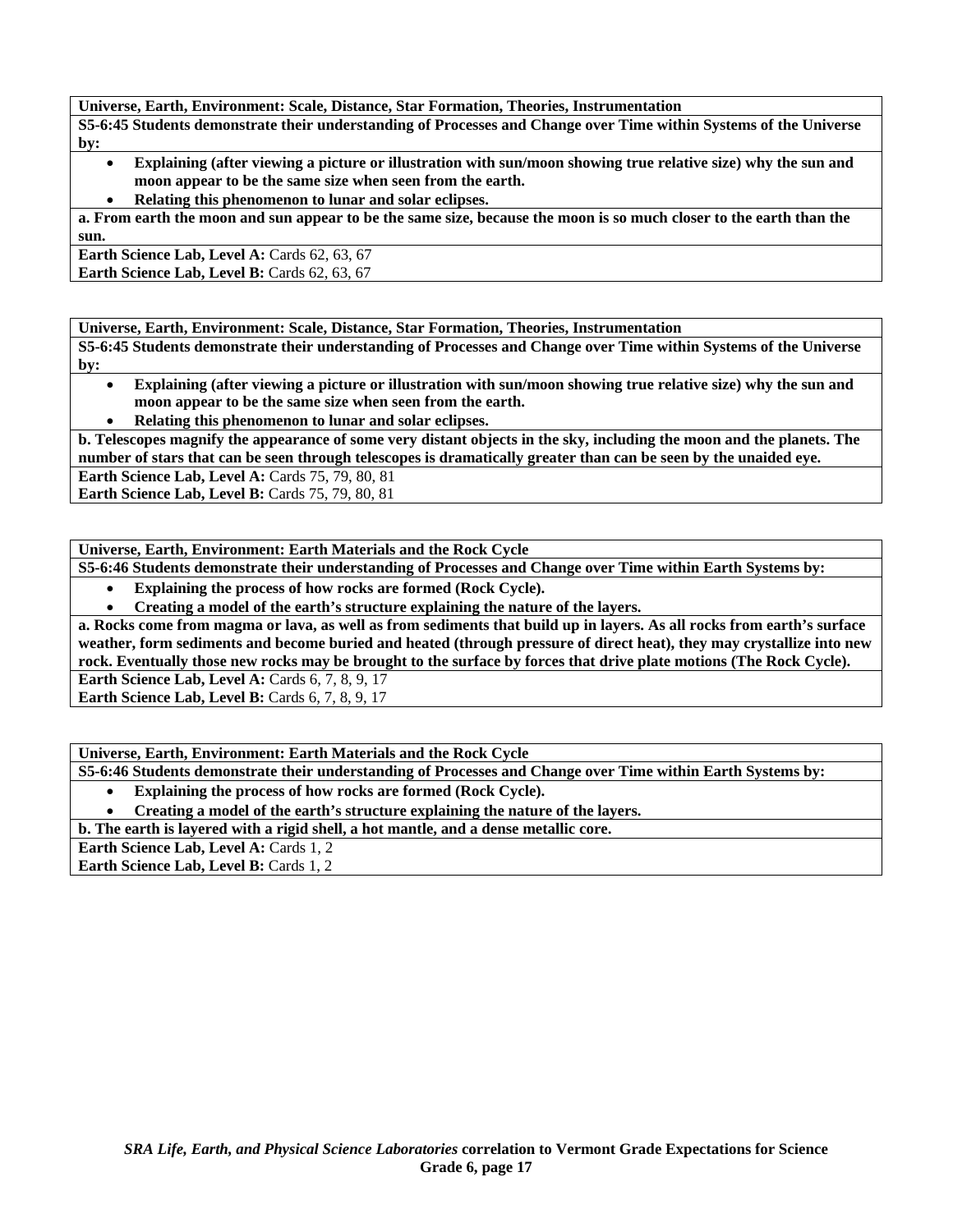**Universe, Earth, Environment: Forces and Changes on the Earth's Surface** 

**S5-6:47 Students demonstrate their understanding of Processes and Change over Time within Earth Systems by:** 

- **Identifying examples of geologic changes on the earth's surface, where possible in the local environment (include slow and fast changes).**
- **Plotting locations of volcanoes and earthquakes and explaining the relationship between location and plate movements.**
- **Explaining the processes that occur when rocks are changed from one form to another.**
- **Determining the relative age of fossils within sedimentary rocks from their location in the strata (i.e., which fossils within a sequence are older).**

**a. Some changes on the earth can be very slow, such as weathering and mountain-building, and come can be very fast, such as volcanoes and earthquakes.** 

Earth Science Lab, Level A: Cards 10, 11, 12, 13, 14, 15, 16, 17, 22, 24, 25, 26, 27, 28, 88 **Earth Science Lab, Level B:** Cards 10, 11, 12, 13, 14, 15, 16, 17, 22, 24, 25, 26, 27, 28, 88 **Earth Science Lab Teacher's Handbook:** Hands-On Activity 2, *Plate Boundaries in Action,* pages 77-79

**Universe, Earth, Environment: Forces and Changes on the Earth's Surface** 

**S5-6:47 Students demonstrate their understanding of Processes and Change over Time within Earth Systems by:** 

- **Identifying examples of geologic changes on the earth's surface, where possible in the local environment (include slow and fast changes).**
- **Plotting locations of volcanoes and earthquakes and explaining the relationship between location and plate movements.**
- **Explaining the processes that occur when rocks are changed from one form to another.**
- **Determining the relative age of fossils within sedimentary rocks from their location in the strata (i.e., which fossils within a sequence are older).**

**b. Earth's rigid shell is composed of large plates that move at rates of centimeters a year. Major geologic events, such as earthquakes, volcanic eruptions and mountain building, result from these plate motions.** 

**Earth Science Lab, Level A: Cards 10, 11, 12, 13, 14, 15, 16, 17, 88** 

**Earth Science Lab, Level B:** Cards 10, 11, 12, 13, 14, 15, 16, 17, 88

**Earth Science Lab Teacher's Handbook:** Hands-On Activity 2, *Plate Boundaries in Action,* pages 77-79

**Universe, Earth, Environment: Forces and Changes on the Earth's Surface** 

**S5-6:47 Students demonstrate their understanding of Processes and Change over Time within Earth Systems by:** 

- **Identifying examples of geologic changes on the earth's surface, where possible in the local environment (include slow and fast changes).**
- **Plotting locations of volcanoes and earthquakes and explaining the relationship between location and plate movements.**
- **Explaining the processes that occur when rocks are changed from one form to another.**
- **Determining the relative age of fossils within sedimentary rocks from their location in the strata (i.e., which fossils within a sequence are older).**

**c. Thousands of layers of sedimentary rock confirm the long history of the changing surface of the earth and the changing life forms whose remains are found in successive layers (land forms—coastlines, mountains, rivers, canyons, deltas).** 

Life Science Lab, Level A: Card 67 Life Science Lab, Level B: Card 67

**Earth Science Lab, Level A: Cards30, 31, 32, 33, 34 Earth Science Lab, Level B:** Cards 30, 31, 32, 33, 34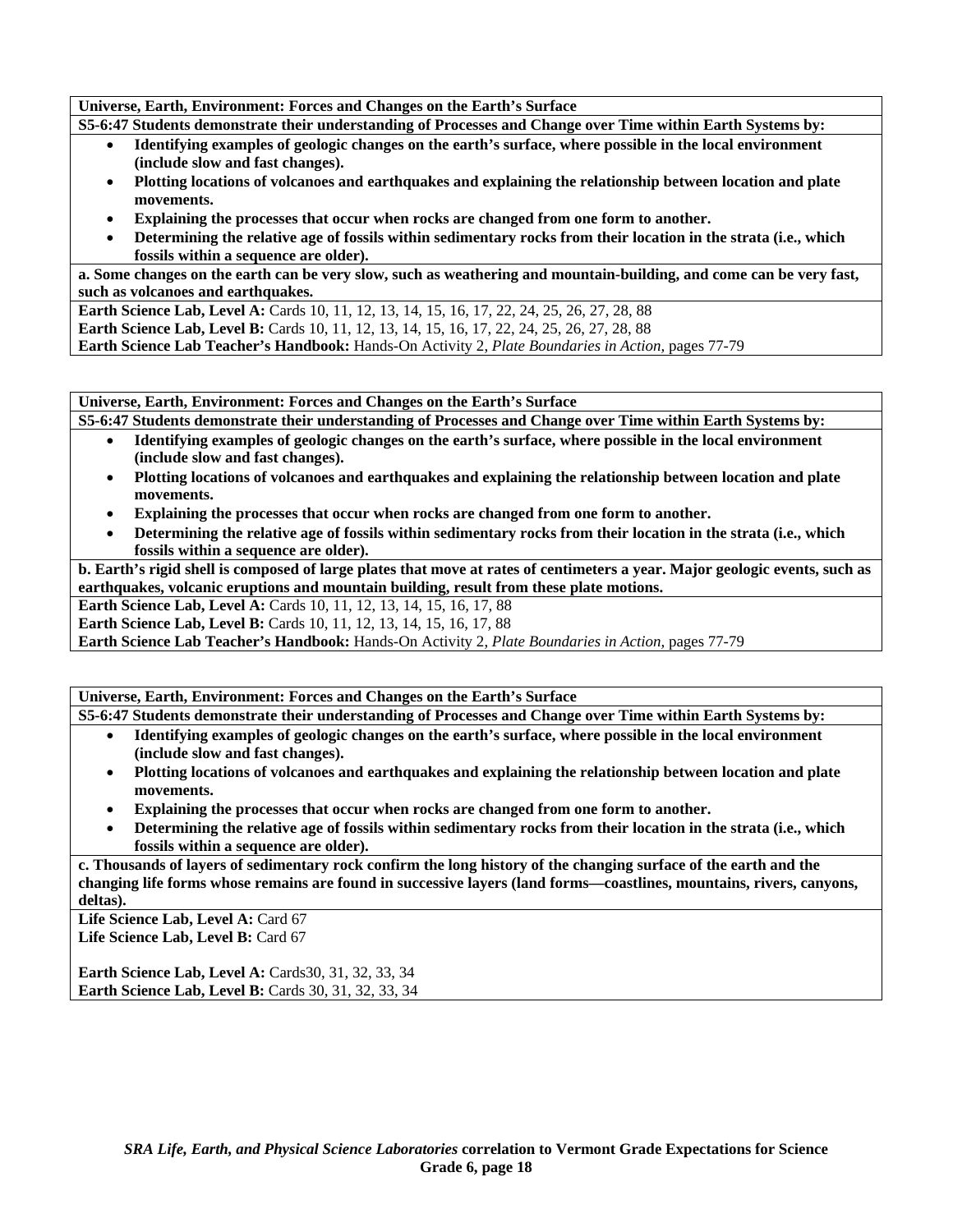**Universe, Earth, Environment: Atmosphere, Water Cycle, Weather, Seasons** 

**S5-6:48 Students demonstrate their understanding of Processes and Change over Time within Earth Systems by:** 

• **Diagramming, labeling, and explaining the process of the water cycle (e.g., evaporation, precipitation, run-off). a. The cycling of water in and out of the atmosphere plays an important role in determining climatic patterns. Water evaporates from the surface of the earth, rises and cools, and falls again to the surface as rain. The water falling on land collects in rivers and lakes, soil and porous layers of rock and much of it flows back into the ocean.** 

**Earth Science Lab, Level A: Cards 47, 48, 49, 55, 56, 57, 58, 60, 82, 83, 84, 87** 

**Earth Science Lab, Level B:** Cards 47, 48, 49, 55, 56, 57, 58, 60, 82, 83, 84, 87

**Earth Science Lab Teacher's Handbook:** Hands-On Activity 8, *Temperature, Salinity, and Water Density,* pages 101-103

**Universe, Earth, Environment: Natural Resources** 

**S5-6:49 Students demonstrate their understanding of Processes and Change within Natural Resources by:** 

- **Identifying examples of good and poor management of natural resources.**
- **Explaining how overpopulation of living things can degrade an environment due to increased use of resources.**

**a. Responsible management of the earth's resources (air, soil, water, trees) is beneficial for the environment and for human use.** 

Life Science Lab, Level A: Cards 84, 85, 86, 87, 88, 89, 90 **Life Science Lab, Level B:** Cards 84, 85, 86, 87, 88, 89, 90

**Life Science Lab Teacher's Handbook:** Hands-On Activity 7, *The Effects of Acid Rain,* pages 101-103

**Earth Science Lab, Level A:** Cards 29, 35, 37, 42, 59, 60, 61, 85, 86 **Earth Science Lab, Level B:** Cards 29, 35, 37, 42, 59, 60, 61, 85, 86 **Earth Science Lab Teacher's Handbook:** Hands-On Activity 5, *What is in the Air?,* pages 89-91

Physical Science Lab, Level A: Cards 38, 47, 48, 49 **Physical Science Lab, Level B:** Cards 38, 47, 48, 49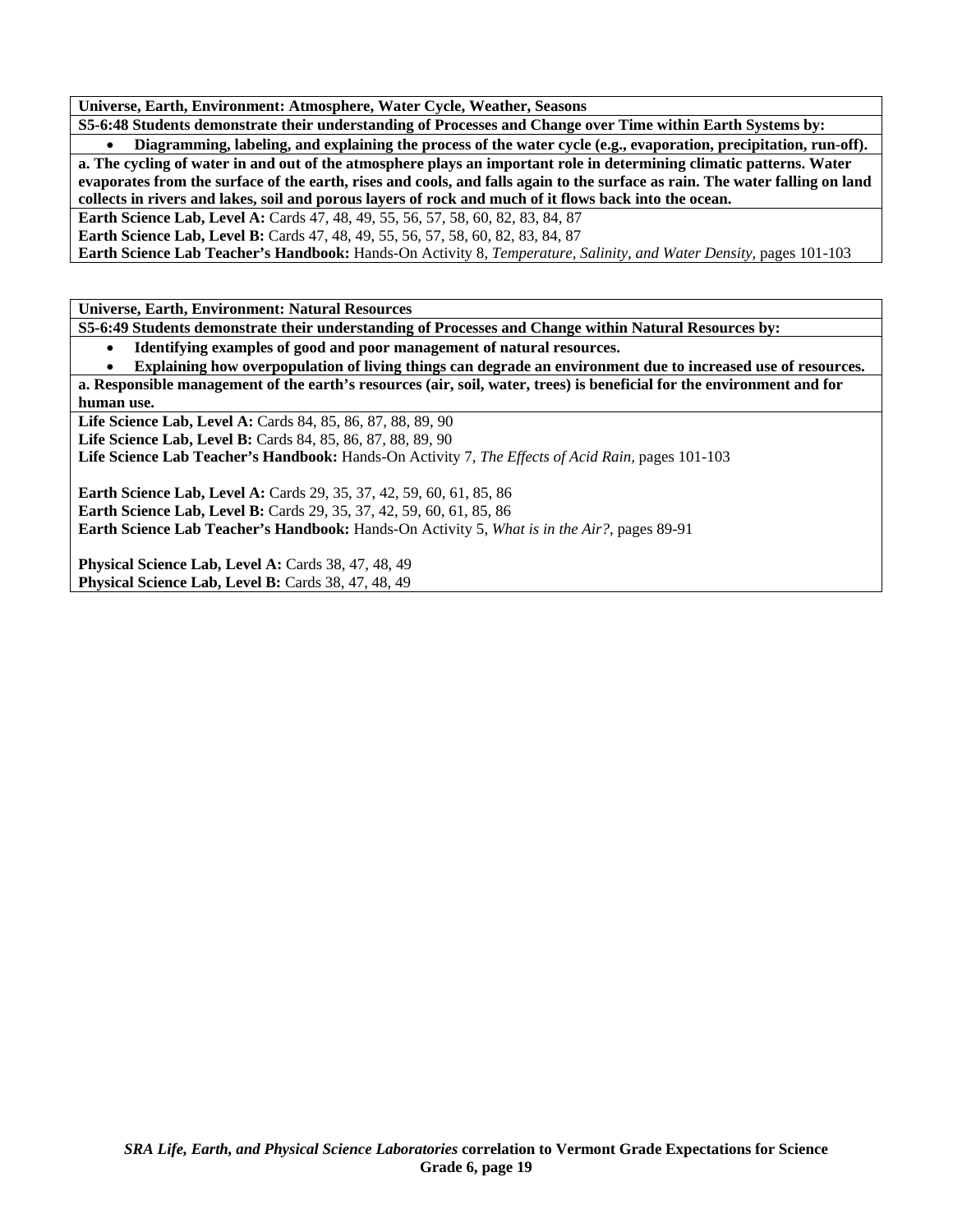# *SRA Life, Earth, and Physical Science Laboratories*  **correlation to Vermont Grade Expectations for Science Grades 7-8**

*SRA Life, Earth, and Physical Science Laboratories* provide core science content in an alternate reading format. Each *SRA Science Lab* contains 180 Science Cards covering key science concepts and vocabulary. Each lab covers 90 different science topics presented at two different reading levels to meet varied student abilities. The *Teacher's Handbook* includes hands-on inquiry activities as well as vocabulary building exercises. The *Classroom Resource CD-ROM* includes Writing Strategies in Science along with tests and vocabulary games.

**Scientific Questioning** 

**S7-8:1 Students demonstrate their understanding of SCIENTIFIC QUESTIONING by:** 

• **Developing questions that reflect prior knowledge.** 

**Life Science Lab Teacher's Handbook:** Hands-On Activity 1, *Examining Cells,* pages 77-79; Hands-On Activity 2, *Culturing Bacteria,* pages 81-83; Hands-On Activity 3, *Investigating Arthropods,* pages 85-87; Hands-On Activity 4, *Your Cardiovascular System,* pages 89-91; Hands-On Activity 5, *Making Fossils,* pages 93-95; Hands-On Activity 6, *How Much Does Energy Cost?,* pages 97-99; Hands-On Activity 7, *The Effects of Acid Rain,* pages 101-103

**Earth Science Lab Teacher's Handbook:** Hands-On Activity 1, *Identifying Minerals with the Mohs Scale,* pages 73-75; Hands-On Activity 2, *Plate Boundaries in Action,* pages 77-79; Hands-On Activity 3, *Interpreting a Topographic Map,* pages 81-83; Hands-On Activity 4, *Using Sound Waves,* pages 85-87; Hands-On Activity 5, *What is in the Air?,* pages 89-91; Hands-On Activity 6, *Modeling a Tornado,* pages 93-95; Hands-On Activity 7, *Sizes in the Solar System,* pages 97-99; Hands-On Activity 8, *Temperature, Salinity, and Water Density,* pages 101-103

**Physical Science Lab Teacher's Handbook:** Hands-On Activity 1, *Measuring pH of Acids and Bases,* pages 77-79; Hands-On Activity 2, *Chemical Reaction Rates,* pages 81-83; Hands-On Activity 3, *Energy Conversion,* pages 85-87; Hands-On Activity 4, *Reducing Friction,* pages 89-91; Hands-On Activity 5, *Making a Potato Battery,* pages 93-95; Hands-On Activity 6, *Making Sound,* pages 97-99

**Classroom Resource CD-ROM:** Writing Strategy 8, 15

**Scientific Questioning** 

**S7-8:1 Students demonstrate their understanding of SCIENTIFIC QUESTIONING by:** 

• **Refining and focusing broad ill-defined questions.** 

**Life Science Lab Teacher's Handbook:** Hands-On Activity 1, *Examining Cells,* pages 77-79; Hands-On Activity 2, *Culturing Bacteria,* pages 81-83; Hands-On Activity 3, *Investigating Arthropods,* pages 85-87; Hands-On Activity 4, *Your Cardiovascular System,* pages 89-91; Hands-On Activity 5, *Making Fossils,* pages 93-95; Hands-On Activity 6, *How Much Does Energy Cost?,* pages 97-99; Hands-On Activity 7, *The Effects of Acid Rain,* pages 101-103

**Earth Science Lab Teacher's Handbook:** Hands-On Activity 1, *Identifying Minerals with the Mohs Scale,* pages 73-75; Hands-On Activity 2, *Plate Boundaries in Action,* pages 77-79; Hands-On Activity 3, *Interpreting a Topographic Map,* pages 81-83; Hands-On Activity 4, *Using Sound Waves,* pages 85-87; Hands-On Activity 5, *What is in the Air?,* pages 89-91; Hands-On Activity 6, *Modeling a Tornado,* pages 93-95; Hands-On Activity 7, *Sizes in the Solar System,* pages 97-99; Hands-On Activity 8, *Temperature, Salinity, and Water Density,* pages 101-103

**Physical Science Lab Teacher's Handbook:** Hands-On Activity 1, *Measuring pH of Acids and Bases,* pages 77-79; Hands-On Activity 2, *Chemical Reaction Rates,* pages 81-83; Hands-On Activity 3, *Energy Conversion,* pages 85-87; Hands-On Activity 4, *Reducing Friction,* pages 89-91; Hands-On Activity 5, *Making a Potato Battery,* pages 93-95; Hands-On Activity 6, *Making Sound,* pages 97-99

**Classroom Resource CD-ROM:** Writing Strategy 8, 15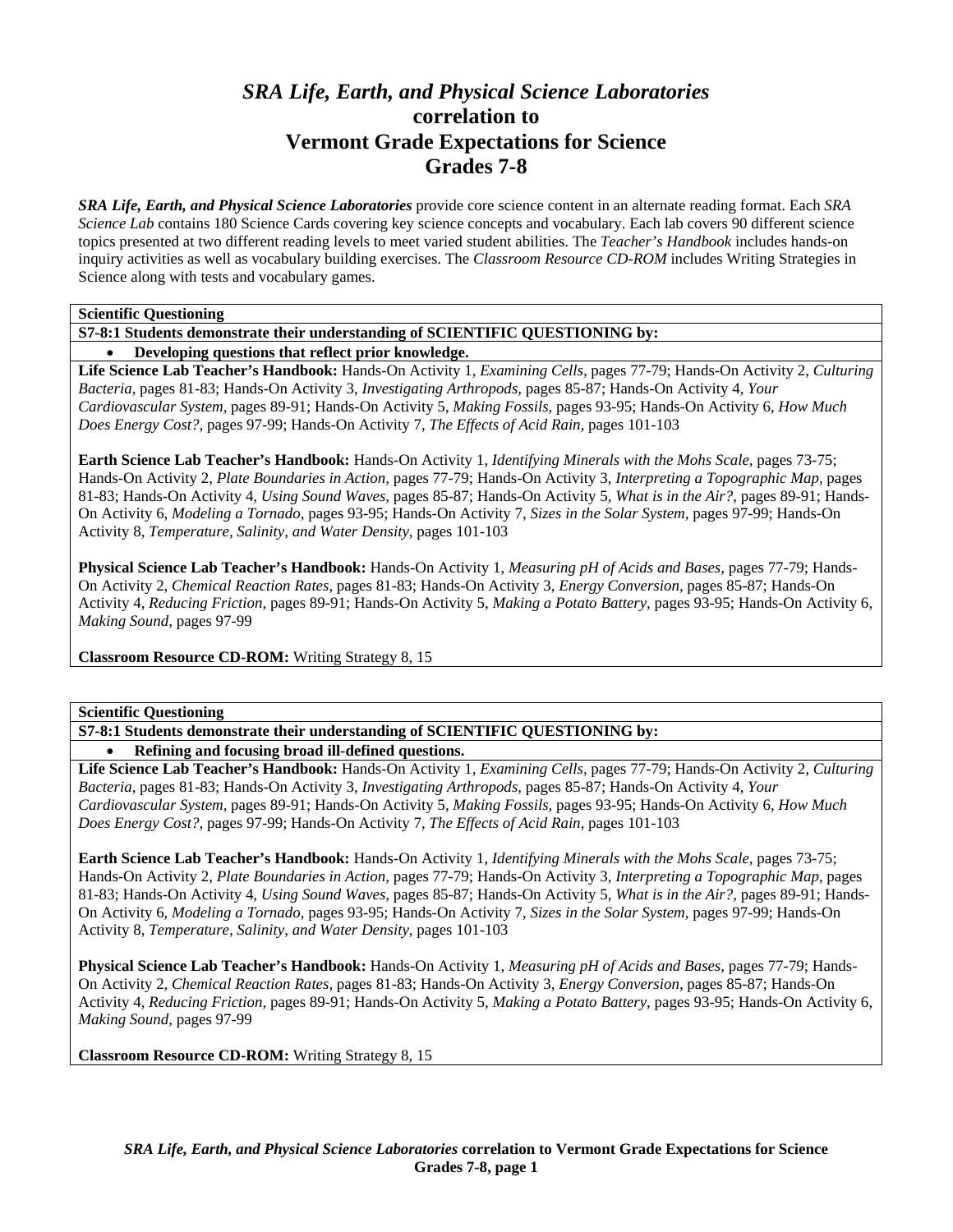**Predicting and Hypothesizing** 

# **S7-8:2 Students demonstrate their understanding of PREDICTING AND HYPOTHESIZING by:**

• **Predicting results (evidence) that support the hypothesis.** 

**Life Science Lab Teacher's Handbook:** Hands-On Activity 1, *Examining Cells,* pages 77-79; Hands-On Activity 2, *Culturing Bacteria,* pages 81-83; Hands-On Activity 3, *Investigating Arthropods,* pages 85-87; Hands-On Activity 4, *Your Cardiovascular System,* pages 89-91; Hands-On Activity 5, *Making Fossils,* pages 93-95; Hands-On Activity 6, *How Much Does Energy Cost?,* pages 97-99; Hands-On Activity 7, *The Effects of Acid Rain,* pages 101-103

**Earth Science Lab Teacher's Handbook:** Hands-On Activity 1, *Identifying Minerals with the Mohs Scale,* pages 73-75; Hands-On Activity 2, *Plate Boundaries in Action,* pages 77-79; Hands-On Activity 3, *Interpreting a Topographic Map,* pages 81-83; Hands-On Activity 4, *Using Sound Waves,* pages 85-87; Hands-On Activity 5, *What is in the Air?,* pages 89-91; Hands-On Activity 6, *Modeling a Tornado,* pages 93-95; Hands-On Activity 7, *Sizes in the Solar System,* pages 97-99; Hands-On Activity 8, *Temperature, Salinity, and Water Density,* pages 101-103

**Physical Science Lab Teacher's Handbook:** Hands-On Activity 1, *Measuring pH of Acids and Bases,* pages 77-79; Hands-On Activity 2, *Chemical Reaction Rates,* pages 81-83; Hands-On Activity 3, *Energy Conversion,* pages 85-87; Hands-On Activity 4, *Reducing Friction,* pages 89-91; Hands-On Activity 5, *Making a Potato Battery,* pages 93-95; Hands-On Activity 6, *Making Sound,* pages 97-99

**Classroom Resource CD-ROM:** Writing Strategy 8, 15

**Predicting and Hypothesizing** 

**S7-8:2 Students demonstrate their understanding of PREDICTING AND HYPOTHESIZING by:** 

• **Proposing a hypothesis based upon a scientific concept or principle, observation, or experience that identifies the relationship between variables.** 

**Life Science Lab Teacher's Handbook:** Hands-On Activity 3, *Investigating Arthropods,* pages 85-87

**Physical Science Lab Teacher's Handbook:** Hands-On Activity 2, *Chemical Reaction Rates,* pages 81-83; Hands-On Activity 3, *Energy Conversion,* pages 85-87

**Classroom Resource CD-ROM:** Writing Strategy 8, 15

**Designing Experiments** 

**S7-8:3 Students demonstrate their understanding of EXPERIMENTAL DESIGN by:** 

• **Writing a plan related to the question, hypothesis, and prediction that includes:** 

**a. A diagram labeled using scientific terminology that supports procedures and illustrates the setup.** 

**Classroom Resource CD-ROM:** Writing Strategy 15

**Designing Experiments** 

**S7-8:3 Students demonstrate their understanding of EXPERIMENTAL DESIGN by:** 

• **Writing a plan related to the question, hypothesis, and prediction that includes:** 

**b. A procedure that lists significant steps that identify manipulated (independent) and responding (dependent) variables.** 

**Classroom Resource CD-ROM:** Writing Strategy 15, 23

**Designing Experiments** 

**S7-8:3 Students demonstrate their understanding of EXPERIMENTAL DESIGN by:** 

• **Writing a plan related to the question, hypothesis, and prediction that includes:** 

**c. A control for comparing data when appropriate.** 

**Classroom Resource CD-ROM:** Writing Strategy 15, 23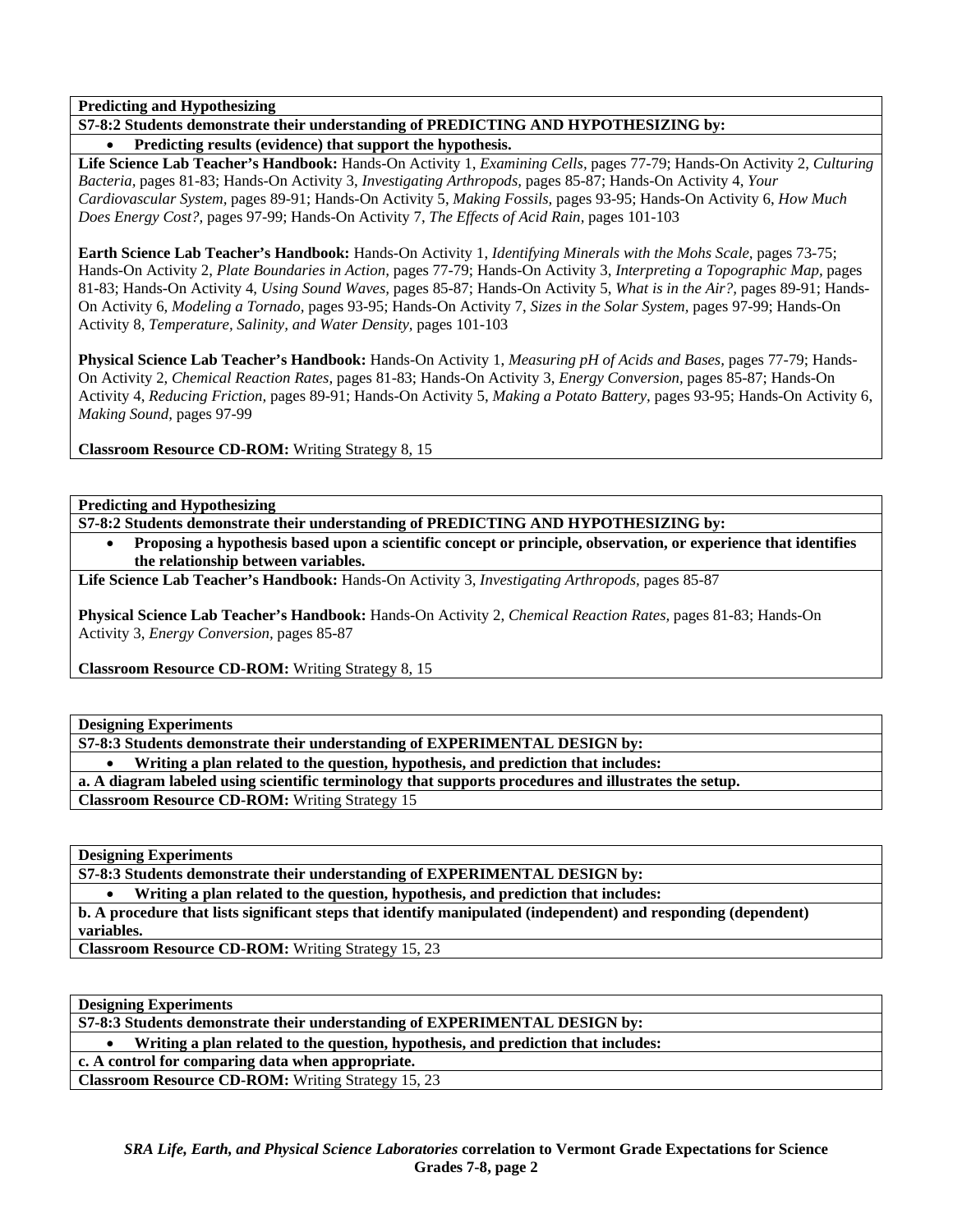**Designing Experiments** 

**S7-8:3 Students demonstrate their understanding of EXPERIMENTAL DESIGN by:** 

• **Writing a plan related to the question, hypothesis, and prediction that includes:** 

**d. Identification of tools and procedures for collecting data and reducing error.** 

**Classroom Resource CD-ROM:** Writing Strategy 15, 16, 22, 24

**Conducting Experiments** 

**S7-8:4 Students demonstrate their ability to CONDUCT EXPERIMENTS by:** 

• **Accurately quantifying observations using appropriate measurement tools.** 

**Life Science Lab Teacher's Handbook:** Hands-On Activity 4, *Your Cardiovascular System,* pages 89-91; Hands-On Activity 7, *The Effects of Acid Rain,* pages 101-103

**Earth Science Lab Teacher's Handbook:** Hands-On Activity 1, *Identifying Minerals with the Mohs Scale,* pages 73-75; Hands-On Activity 3, *Interpreting a Topographic Map,* pages 81-83; Hands-On Activity 7, *Sizes in the Solar System,* pages 97- 99; Hands-On Activity 8, *Temperature, Salinity, and Water Density,* pages 101-103

**Physical Science Lab Teacher's Handbook:** Hands-On Activity 1, *Measuring pH of Acids and Bases,* pages 77-79; Hands-On Activity 2, *Chemical Reaction Rates,* pages 81-83; Hands-On Activity 3, *Energy Conversion,* pages 85-87; Hands-On Activity 4, *Reducing Friction,* pages 89-91; Hands-On Activity 6, *Making Sound,* pages 97-99

**Conducting Experiments** 

**S7-8:4 Students demonstrate their ability to CONDUCT EXPERIMENTS by:** 

• **Using technology to collect, quantify, organize, and store observations (e.g., use of probe).** 

**Life Science Lab Teacher's Handbook:** Hands-On Activity 2, *Culturing Bacteria,* pages 81-83; Hands-On Activity 3, *Investigating Arthropods,* pages 85-87; Hands-On Activity 4, *Your Cardiovascular System,* pages 89-91; Hands-On Activity 5, *Making Fossils,* pages 93-95; Hands-On Activity 6, *How Much Does Energy Cost?,* pages 97-99; Hands-On Activity 7, *The Effects of Acid Rain,* pages 101-103

**Earth Science Lab Teacher's Handbook:** Hands-On Activity 1, *Identifying Minerals with the Mohs Scale,* pages 73-75; Hands-On Activity 3, *Interpreting a Topographic Map,* pages 81-83; Hands-On Activity 5, *What is in the Air?,* pages 89-91; Hands-On Activity 8, *Temperature, Salinity, and Water Density,* pages 101-103

**Physical Science Lab Teacher's Handbook:** Hands-On Activity 1, *Measuring pH of Acids and Bases,* pages 77-79; Hands-On Activity 2, *Chemical Reaction Rates,* pages 81-83; Hands-On Activity 3, *Energy Conversion,* pages 85-87; Hands-On Activity 4, *Reducing Friction,* pages 89-91; Hands-On Activity 6, *Making Sound,* pages 97-99

**Conducting Experiments** 

**S7-8:4 Students demonstrate their ability to CONDUCT EXPERIMENTS by:** 

• **Drawing scientifically:** 

**a. Recording multiple perspectives to scale (e.g., magnification, cross section, top view, side view, etc.).** 

**Life Science Lab Teacher's Handbook:** Hands-On Activity 1, *Examining Cells,* pages 77-79; Hands-On Activity 3, *Investigating Arthropods,* pages 85-87; Hands-On Activity 5, *Making Fossils,* pages 93-95; Hands-On Activity 6, *How Much Does Energy Cost?,* pages 97-99; Hands-On Activity 7, *The Effects of Acid Rain,* pages 101-103

**Earth Science Lab Teacher's Handbook:** Hands-On Activity 2, *Plate Boundaries in Action,* pages 77-79; Hands-On Activity 4, *Using Sound Waves,* pages 85-87; Hands-On Activity 6, *Modeling a Tornado,* pages 93-95

**Physical Science Lab Teacher's Handbook:** Hands-On Activity 5, *Making a Potato Battery,* pages 93-95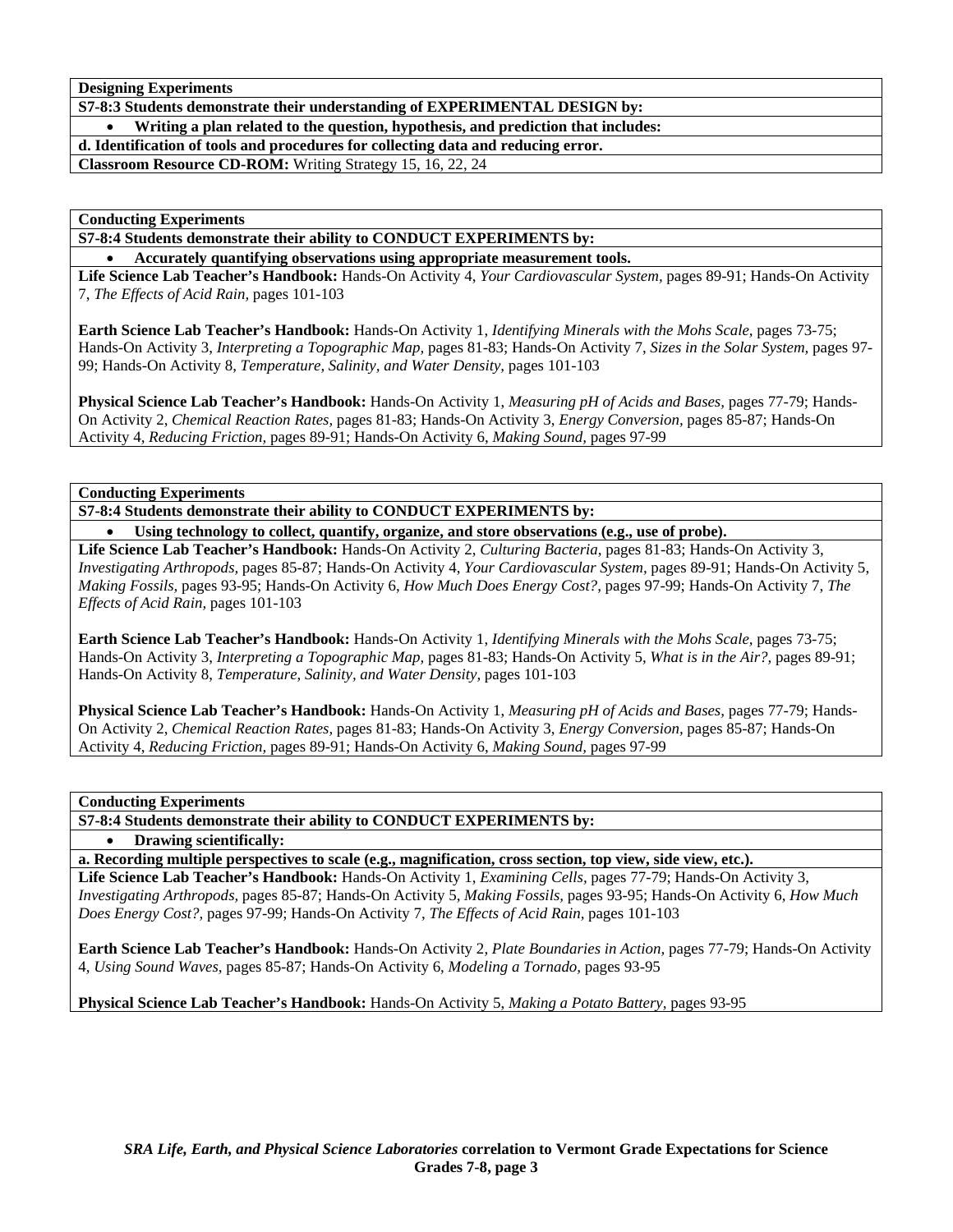**S7-8:5 Students demonstrate their ability to REPRESENT DATA by:** 

• **Representing independent variable on the "X" axis and dependent variable on the "Y" axis. Life Science Lab Teacher's Handbook:** Hands-On Activity 4, *Your Cardiovascular System,* pages 89-91

**Earth Science Lab Teacher's Handbook:** Hands-On Activity 3, *Interpreting a Topographic Map,* pages 81-83

**Representing Data and Analysis** 

**S7-8:5 Students demonstrate their ability to REPRESENT DATA by:** 

• **Determining a scale for a diagram that is appropriate to the task.** 

**Life Science Lab Teacher's Handbook:** Hands-On Activity 4, *Your Cardiovascular System,* pages 89-91

**Earth Science Lab Teacher's Handbook:** Hands-On Activity 3, *Interpreting a Topographic Map,* pages 81-83

**Representing Data and Analysis** 

**S7-8:5 Students demonstrate their ability to REPRESENT DATA by:** 

• **Using technology to enhance a representation.** 

**Representing Data and Analysis** 

**S7-8:5 Students demonstrate their ability to REPRESENT DATA by:** 

• **Using color, texture, symbols and other graphic strategies to clarify trends/patterns within a representation. Life Science Lab Teacher's Handbook:** Hands-On Activity 4, *Your Cardiovascular System,* pages 89-91

**Earth Science Lab Teacher's Handbook:** Hands-On Activity 3, *Interpreting a Topographic Map,* pages 81-83

**Representing Data and Analysis** 

**S7-8:6 Students demonstrate their ability to ANALYZE DATA by:** 

• **Identifying, considering and addressing experimental errors (e.g., errors in experimental design, errors in data collection procedures.** 

**Life Science Lab Teacher's Handbook:** Hands-On Activity 1, *Examining Cells,* pages 77-79; Hands-On Activity 2, *Culturing Bacteria,* pages 81-83; Hands-On Activity 3, *Investigating Arthropods,* pages 85-87; Hands-On Activity 4, *Your Cardiovascular System,* pages 89-91; Hands-On Activity 5, *Making Fossils,* pages 93-95; Hands-On Activity 6, *How Much Does Energy Cost?,* pages 97-99; Hands-On Activity 7, *The Effects of Acid Rain,* pages 101-103

**Earth Science Lab Teacher's Handbook:** Hands-On Activity 1, *Identifying Minerals with the Mohs Scale,* pages 73-75; Hands-On Activity 2, *Plate Boundaries in Action,* pages 77-79; Hands-On Activity 3, *Interpreting a Topographic Map,* pages 81-83; Hands-On Activity 4, *Using Sound Waves,* pages 85-87; Hands-On Activity 5, *What is in the Air?,* pages 89-91; Hands-On Activity 6, *Modeling a Tornado,* pages 93-95; Hands-On Activity 7, *Sizes in the Solar System,* pages 97-99; Hands-On Activity 8, *Temperature, Salinity, and Water Density,* pages 101-103

**Physical Science Lab Teacher's Handbook:** Hands-On Activity 1, *Measuring pH of Acids and Bases,* pages 77-79; Hands-On Activity 2, *Chemical Reaction Rates,* pages 81-83; Hands-On Activity 3, *Energy Conversion,* pages 85-87; Hands-On Activity 4, *Reducing Friction,* pages 89-91; Hands-On Activity 5, *Making a Potato Battery,* pages 93-95; Hands-On Activity 6, *Making Sound,* pages 97-99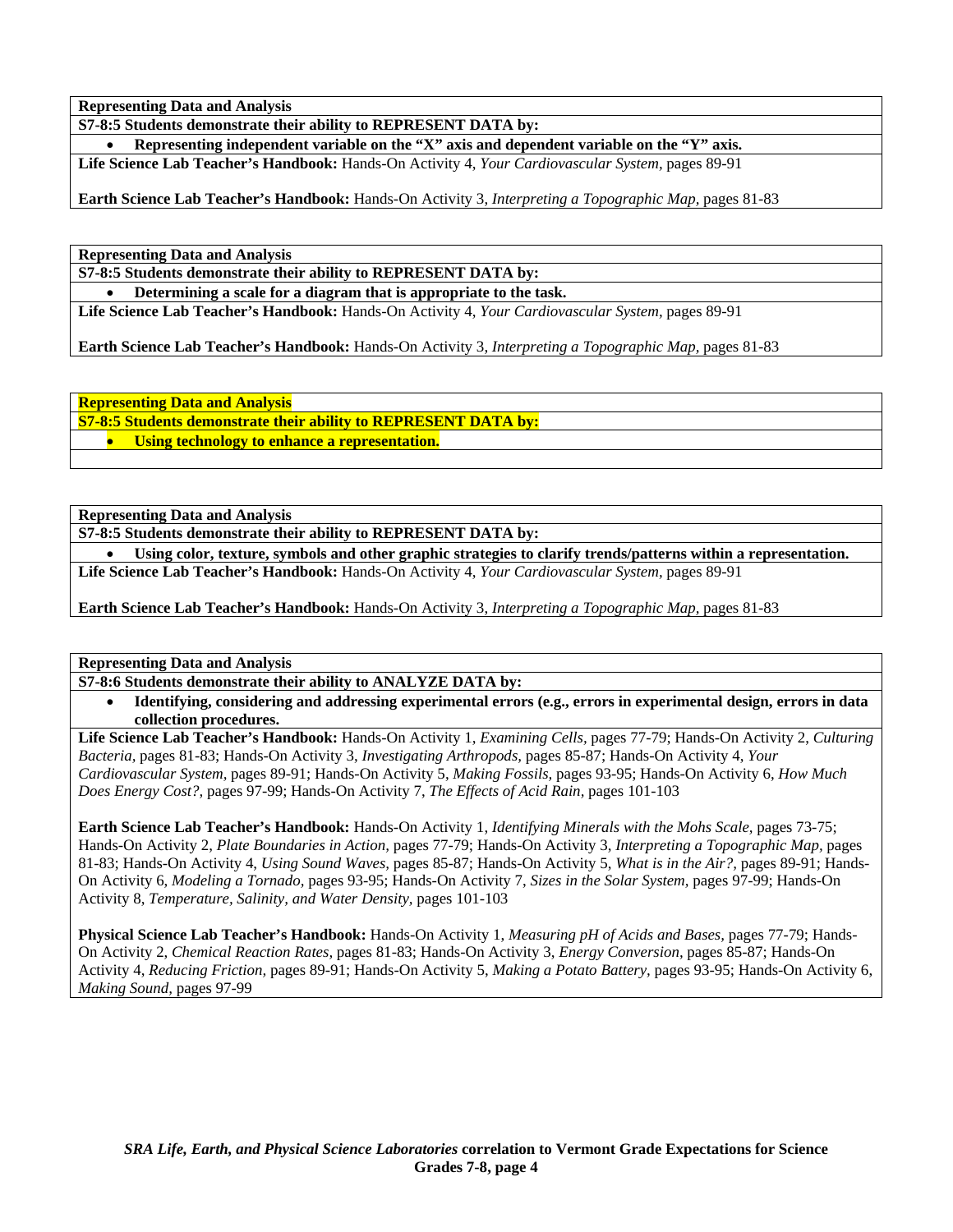**S7-8:6 Students demonstrate their ability to ANALYZE DATA by:** 

• **Identifying limitations and/or sources of error within the experimental design.** 

**Life Science Lab Teacher's Handbook:** Hands-On Activity 1, *Examining Cells,* pages 77-79; Hands-On Activity 2, *Culturing Bacteria,* pages 81-83; Hands-On Activity 3, *Investigating Arthropods,* pages 85-87; Hands-On Activity 4, *Your Cardiovascular System,* pages 89-91; Hands-On Activity 5, *Making Fossils,* pages 93-95; Hands-On Activity 6, *How Much Does Energy Cost?,* pages 97-99; Hands-On Activity 7, *The Effects of Acid Rain,* pages 101-103

**Earth Science Lab Teacher's Handbook:** Hands-On Activity 1, *Identifying Minerals with the Mohs Scale,* pages 73-75; Hands-On Activity 2, *Plate Boundaries in Action,* pages 77-79; Hands-On Activity 3, *Interpreting a Topographic Map,* pages 81-83; Hands-On Activity 4, *Using Sound Waves,* pages 85-87; Hands-On Activity 5, *What is in the Air?,* pages 89-91; Hands-On Activity 6, *Modeling a Tornado,* pages 93-95; Hands-On Activity 7, *Sizes in the Solar System,* pages 97-99; Hands-On Activity 8, *Temperature, Salinity, and Water Density,* pages 101-103

**Physical Science Lab Teacher's Handbook:** Hands-On Activity 1, *Measuring pH of Acids and Bases,* pages 77-79; Hands-On Activity 2, *Chemical Reaction Rates,* pages 81-83; Hands-On Activity 3, *Energy Conversion,* pages 85-87; Hands-On Activity 4, *Reducing Friction,* pages 89-91; Hands-On Activity 5, *Making a Potato Battery,* pages 93-95; Hands-On Activity 6, *Making Sound,* pages 97-99

## **Representing Data and Analysis**

**S7-8:7 Students demonstrate their ability to EXPLAIN DATA by:** 

• **Using scientific concepts, models, and terminology to report results, discuss relationships, and propose new explanations.** 

**Life Science Lab Teacher's Handbook:** Hands-On Activity 1, *Examining Cells,* pages 77-79; Hands-On Activity 2, *Culturing Bacteria,* pages 81-83; Hands-On Activity 3, *Investigating Arthropods,* pages 85-87; Hands-On Activity 4, *Your Cardiovascular System,* pages 89-91; Hands-On Activity 5, *Making Fossils,* pages 93-95; Hands-On Activity 6, *How Much Does Energy Cost?,* pages 97-99; Hands-On Activity 7, *The Effects of Acid Rain,* pages 101-103

**Earth Science Lab Teacher's Handbook:** Hands-On Activity 1, *Identifying Minerals with the Mohs Scale,* pages 73-75; Hands-On Activity 2, *Plate Boundaries in Action,* pages 77-79; Hands-On Activity 3, *Interpreting a Topographic Map,* pages 81-83; Hands-On Activity 4, *Using Sound Waves,* pages 85-87; Hands-On Activity 5, *What is in the Air?,* pages 89-91; Hands-On Activity 6, *Modeling a Tornado,* pages 93-95; Hands-On Activity 7, *Sizes in the Solar System,* pages 97-99; Hands-On Activity 8, *Temperature, Salinity, and Water Density,* pages 101-103

**Physical Science Lab Teacher's Handbook:** Hands-On Activity 1, *Measuring pH of Acids and Bases,* pages 77-79; Hands-On Activity 2, *Chemical Reaction Rates,* pages 81-83; Hands-On Activity 3, *Energy Conversion,* pages 85-87; Hands-On Activity 4, *Reducing Friction,* pages 89-91; Hands-On Activity 5, *Making a Potato Battery,* pages 93-95; Hands-On Activity 6, *Making Sound,* pages 97-99

## **Representing Data and Analysis**

**S7-8:7 Students demonstrate their ability to EXPLAIN DATA by:** 

# • **Generating alternative explanations.**

**Life Science Lab Teacher's Handbook:** Hands-On Activity 1, *Examining Cells,* pages 77-79; Hands-On Activity 2, *Culturing Bacteria,* pages 81-83; Hands-On Activity 3, *Investigating Arthropods,* pages 85-87; Hands-On Activity 4, *Your Cardiovascular System,* pages 89-91; Hands-On Activity 5, *Making Fossils,* pages 93-95; Hands-On Activity 6, *How Much Does Energy Cost?,* pages 97-99; Hands-On Activity 7, *The Effects of Acid Rain,* pages 101-103

**Earth Science Lab Teacher's Handbook:** Hands-On Activity 1, *Identifying Minerals with the Mohs Scale,* pages 73-75; Hands-On Activity 2, *Plate Boundaries in Action,* pages 77-79; Hands-On Activity 3, *Interpreting a Topographic Map,* pages 81-83; Hands-On Activity 4, *Using Sound Waves,* pages 85-87; Hands-On Activity 5, *What is in the Air?,* pages 89-91; Hands-On Activity 6, *Modeling a Tornado,* pages 93-95; Hands-On Activity 7, *Sizes in the Solar System,* pages 97-99; Hands-On Activity 8, *Temperature, Salinity, and Water Density,* pages 101-103

**Physical Science Lab Teacher's Handbook:** Hands-On Activity 1, *Measuring pH of Acids and Bases,* pages 77-79; Hands-On Activity 2, *Chemical Reaction Rates,* pages 81-83; Hands-On Activity 3, *Energy Conversion,* pages 85-87; Hands-On Activity 4, *Reducing Friction,* pages 89-91; Hands-On Activity 5, *Making a Potato Battery,* pages 93-95; Hands-On Activity 6, *Making Sound,* pages 97-99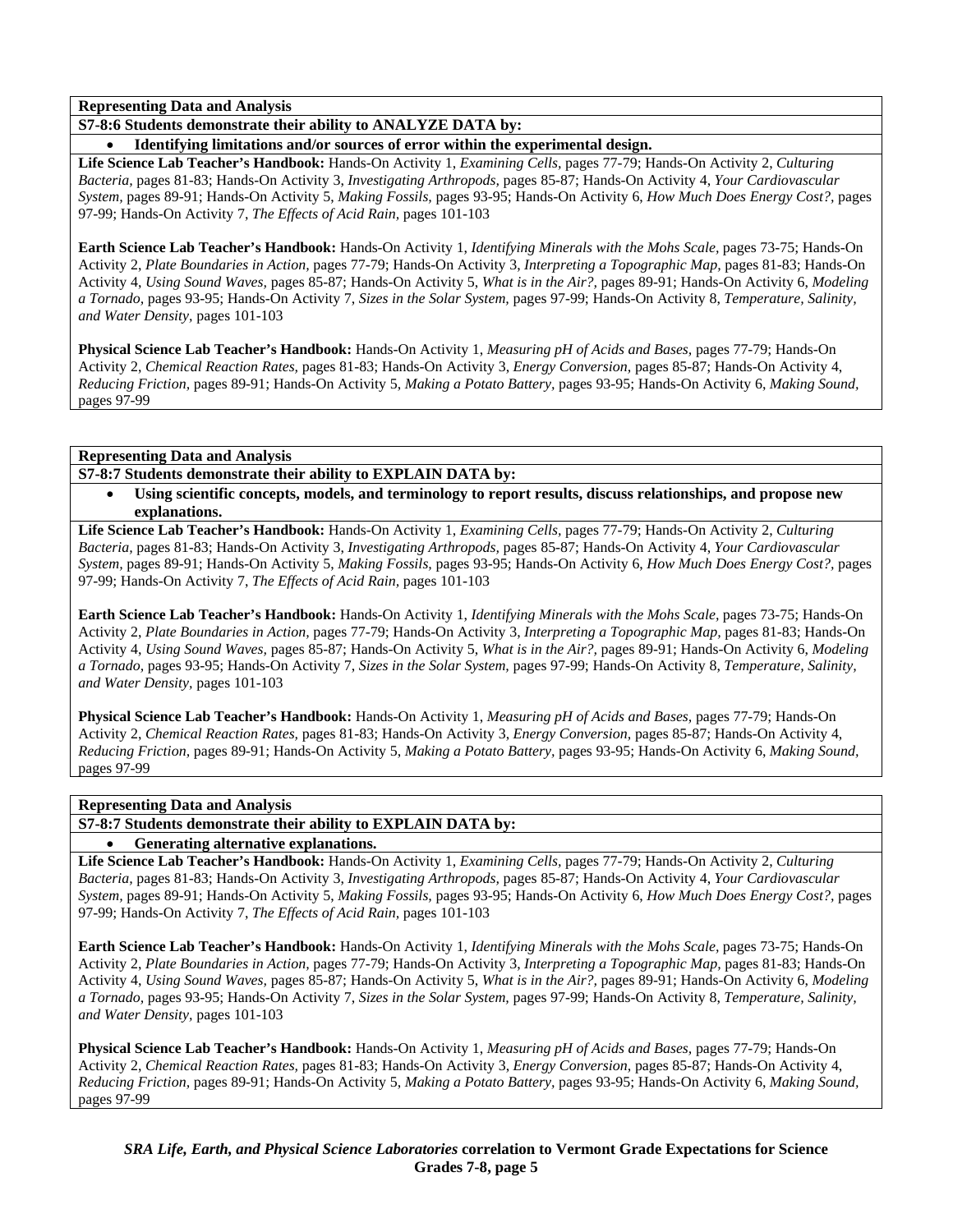**S7-8:7 Students demonstrate their ability to EXPLAIN DATA by:** 

• **Documenting and explaining changes in experimental design.** 

**Life Science Lab Teacher's Handbook:** Hands-On Activity 1, *Examining Cells,* pages 77-79; Hands-On Activity 2, *Culturing Bacteria,* pages 81-83; Hands-On Activity 3, *Investigating Arthropods,* pages 85-87; Hands-On Activity 4, *Your Cardiovascular System,* pages 89-91; Hands-On Activity 5, *Making Fossils,* pages 93-95; Hands-On Activity 6, *How Much Does Energy Cost?,* pages 97-99; Hands-On Activity 7, *The Effects of Acid Rain,* pages 101-103

**Earth Science Lab Teacher's Handbook:** Hands-On Activity 1, *Identifying Minerals with the Mohs Scale,* pages 73-75; Hands-On Activity 2, *Plate Boundaries in Action,* pages 77-79; Hands-On Activity 3, *Interpreting a Topographic Map,* pages 81-83; Hands-On Activity 4, *Using Sound Waves,* pages 85-87; Hands-On Activity 5, *What is in the Air?,* pages 89-91; Hands-On Activity 6, *Modeling a Tornado,* pages 93-95; Hands-On Activity 7, *Sizes in the Solar System,* pages 97-99; Hands-On Activity 8, *Temperature, Salinity, and Water Density,* pages 101-103

**Physical Science Lab Teacher's Handbook:** Hands-On Activity 1, *Measuring pH of Acids and Bases,* pages 77-79; Hands-On Activity 2, *Chemical Reaction Rates,* pages 81-83; Hands-On Activity 3, *Energy Conversion,* pages 85-87; Hands-On Activity 4, *Reducing Friction,* pages 89-91; Hands-On Activity 5, *Making a Potato Battery,* pages 93-95; Hands-On Activity 6, *Making Sound,* pages 97-99

**Representing Data and Analysis** 

**S7-8:7 Students demonstrate their ability to EXPLAIN DATA by:** 

• **Sharing conclusion/summary with appropriate audience beyond the research group. Life Science Lab Teacher's Handbook:** Hands-On Activity 1, *Examining Cells,* pages 77-79; Hands-On Activity 2, *Culturing Bacteria,* pages 81-83; Hands-On Activity 3, *Investigating Arthropods,* pages 85-87; Hands-On Activity 4, *Your Cardiovascular System,* pages 89-91; Hands-On Activity 5, *Making Fossils,* pages 93-95; Hands-On Activity 6, *How Much Does Energy Cost?,* pages 97-99; Hands-On Activity 7, *The Effects of Acid Rain,* pages 101-103

**Earth Science Lab Teacher's Handbook:** Hands-On Activity 1, *Identifying Minerals with the Mohs Scale,* pages 73-75; Hands-On Activity 2, *Plate Boundaries in Action,* pages 77-79; Hands-On Activity 3, *Interpreting a Topographic Map,* pages 81-83; Hands-On Activity 4, *Using Sound Waves,* pages 85-87; Hands-On Activity 5, *What is in the Air?,* pages 89-91; Hands-On Activity 6, *Modeling a Tornado,* pages 93-95; Hands-On Activity 7, *Sizes in the Solar System,* pages 97-99; Hands-On Activity 8, *Temperature, Salinity, and Water Density,* pages 101-103

**Physical Science Lab Teacher's Handbook:** Hands-On Activity 1, *Measuring pH of Acids and Bases,* pages 77-79; Hands-On Activity 2, *Chemical Reaction Rates,* pages 81-83; Hands-On Activity 3, *Energy Conversion,* pages 85-87; Hands-On Activity 4, *Reducing Friction,* pages 89-91; Hands-On Activity 5, *Making a Potato Battery,* pages 93-95; Hands-On Activity 6, *Making Sound,* pages 97-99

**Classroom Resource CD-ROM:** Writing Strategy 1, 18

**Representing Data and Analysis** 

**S7-8:7 Students demonstrate their ability to EXPLAIN DATA by:** 

Using mathematical analysis as an integral component of the conclusion.

**Life Science Lab Teacher's Handbook:** Hands-On Activity 4, *Your Cardiovascular System,* pages 89-91; Hands-On Activity 6, *How Much Does Energy Cost?,* pages 97-99; Hands-On Activity 7, *The Effects of Acid Rain,* pages 101-103

**Earth Science Lab Teacher's Handbook:** Hands-On Activity 3, *Interpreting a Topographic Map,* pages 81-83; Hands-On Activity 7, *Sizes in the Solar System,* pages 97-99; Hands-On Activity 8, *Temperature, Salinity, and Water Density,* pages 101- 103

**Physical Science Lab Teacher's Handbook:** Hands-On Activity 1, *Measuring pH of Acids and Bases,* pages 77-79; Hands-On Activity 2, *Chemical Reaction Rates,* pages 81-83; Hands-On Activity 3, *Energy Conversion,* pages 85-87; Hands-On Activity 4, *Reducing Friction,* pages 89-91; Hands-On Activity 6, *Making Sound,* pages 97-99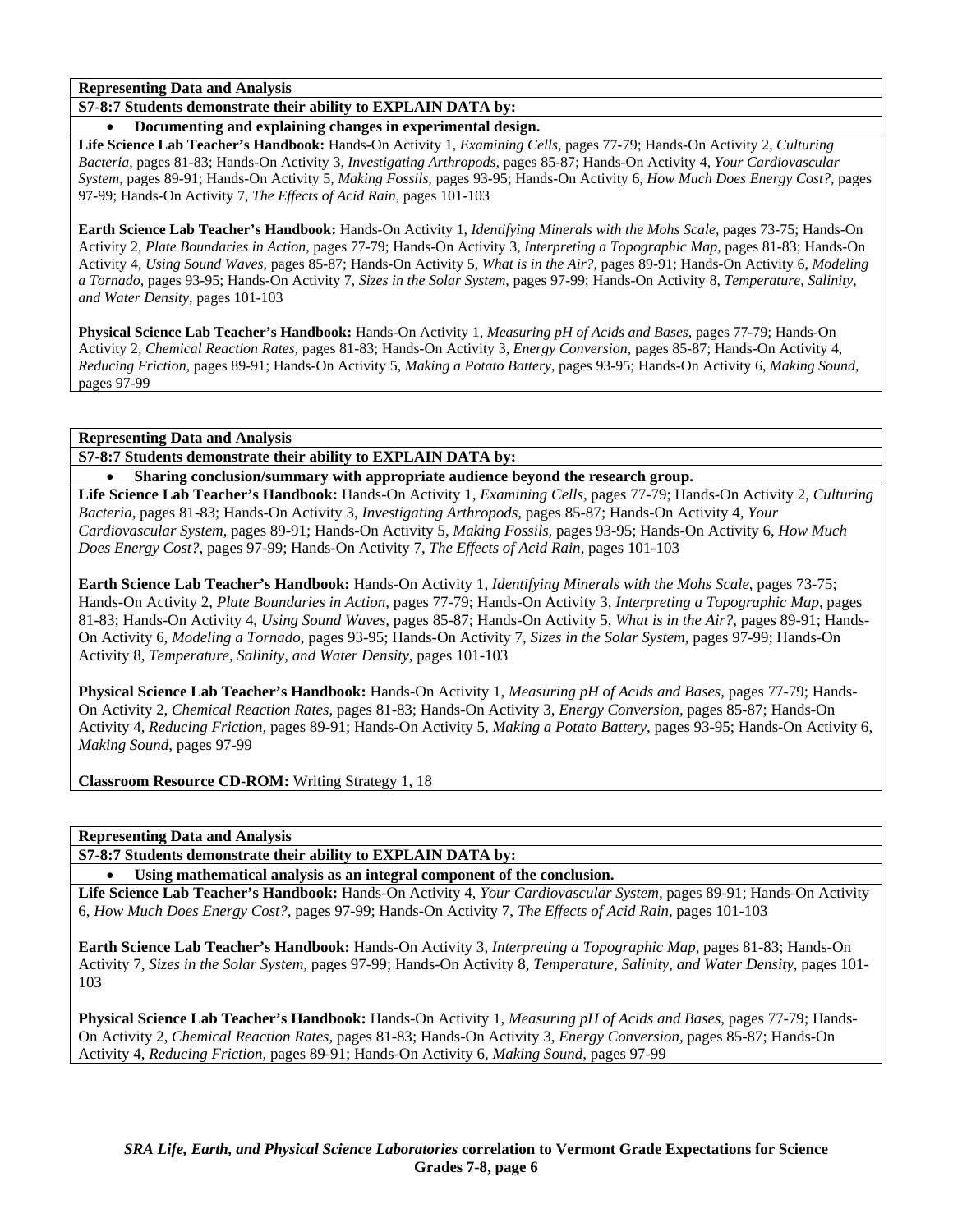**Applying Results** 

**S7-8:8 Students demonstrate their ability to APPLY RESULTS by:** 

• **Identifying additional data that would strengthen an investigation.** 

**Life Science Lab Teacher's Handbook:** Hands-On Activity 1, *Examining Cells,* pages 77-79; Hands-On Activity 2, *Culturing Bacteria,* pages 81-83; Hands-On Activity 3, *Investigating Arthropods,* pages 85-87; Hands-On Activity 4, *Your Cardiovascular System,* pages 89-91; Hands-On Activity 5, *Making Fossils,* pages 93-95; Hands-On Activity 6, *How Much Does Energy Cost?,* pages 97-99; Hands-On Activity 7, *The Effects of Acid Rain,* pages 101-103

**Earth Science Lab Teacher's Handbook:** Hands-On Activity 1, *Identifying Minerals with the Mohs Scale,* pages 73-75; Hands-On Activity 2, *Plate Boundaries in Action,* pages 77-79; Hands-On Activity 3, *Interpreting a Topographic Map,* pages 81-83; Hands-On Activity 4, *Using Sound Waves,* pages 85-87; Hands-On Activity 5, *What is in the Air?,* pages 89-91; Hands-On Activity 6, *Modeling a Tornado,* pages 93-95; Hands-On Activity 7, *Sizes in the Solar System,* pages 97-99; Hands-On Activity 8, *Temperature, Salinity, and Water Density,* pages 101-103

**Physical Science Lab Teacher's Handbook:** Hands-On Activity 1, *Measuring pH of Acids and Bases,* pages 77-79; Hands-On Activity 2, *Chemical Reaction Rates,* pages 81-83; Hands-On Activity 3, *Energy Conversion,* pages 85-87; Hands-On Activity 4, *Reducing Friction,* pages 89-91; Hands-On Activity 5, *Making a Potato Battery,* pages 93-95; Hands-On Activity 6, *Making Sound,* pages 97-99

#### **Applying Results**

**S7-8:8 Students demonstrate their ability to APPLY RESULTS by:** 

## • **Explaining limitations for generalizing findings.**

**Life Science Lab Teacher's Handbook:** Hands-On Activity 1, *Examining Cells,* pages 77-79; Hands-On Activity 2, *Culturing Bacteria,* pages 81-83; Hands-On Activity 3, *Investigating Arthropods,* pages 85-87; Hands-On Activity 4, *Your Cardiovascular System,* pages 89-91; Hands-On Activity 5, *Making Fossils,* pages 93-95; Hands-On Activity 6, *How Much Does Energy Cost?,* pages 97-99; Hands-On Activity 7, *The Effects of Acid Rain,* pages 101-103

**Earth Science Lab Teacher's Handbook:** Hands-On Activity 1, *Identifying Minerals with the Mohs Scale,* pages 73-75; Hands-On Activity 2, *Plate Boundaries in Action,* pages 77-79; Hands-On Activity 3, *Interpreting a Topographic Map,* pages 81-83; Hands-On Activity 4, *Using Sound Waves,* pages 85-87; Hands-On Activity 5, *What is in the Air?,* pages 89-91; Hands-On Activity 6, *Modeling a Tornado,* pages 93-95; Hands-On Activity 7, *Sizes in the Solar System,* pages 97-99; Hands-On Activity 8, *Temperature, Salinity, and Water Density,* pages 101-103

**Physical Science Lab Teacher's Handbook:** Hands-On Activity 1, *Measuring pH of Acids and Bases,* pages 77-79; Hands-On Activity 2, *Chemical Reaction Rates,* pages 81-83; Hands-On Activity 3, *Energy Conversion,* pages 85-87; Hands-On Activity 4, *Reducing Friction,* pages 89-91; Hands-On Activity 5, *Making a Potato Battery,* pages 93-95; Hands-On Activity 6, *Making Sound,* pages 97-99

#### **Applying Results**

**S7-8:8 Students demonstrate their ability to APPLY RESULTS by:** 

• **Explaining relevance of findings (e.g., So what?) to local environment (community, school, classroom).** 

**Life Science Lab Teacher's Handbook:** Hands-On Activity 1, *Examining Cells,* pages 77-79; Hands-On Activity 2, *Culturing Bacteria,* pages 81-83; Hands-On Activity 3, *Investigating Arthropods,* pages 85-87; Hands-On Activity 4, *Your Cardiovascular System,* pages 89-91; Hands-On Activity 5, *Making Fossils,* pages 93-95; Hands-On Activity 6, *How Much Does Energy Cost?,* pages 97-99; Hands-On Activity 7, *The Effects of Acid Rain,* pages 101-103

**Earth Science Lab Teacher's Handbook:** Hands-On Activity 1, *Identifying Minerals with the Mohs Scale,* pages 73-75; Hands-On Activity 2, *Plate Boundaries in Action,* pages 77-79; Hands-On Activity 3, *Interpreting a Topographic Map,* pages 81-83; Hands-On Activity 4, *Using Sound Waves,* pages 85-87; Hands-On Activity 5, *What is in the Air?,* pages 89-91; Hands-On Activity 6, *Modeling a Tornado,* pages 93-95; Hands-On Activity 7, *Sizes in the Solar System,* pages 97-99; Hands-On Activity 8, *Temperature, Salinity, and Water Density,* pages 101-103

**Physical Science Lab Teacher's Handbook:** Hands-On Activity 1, *Measuring pH of Acids and Bases,* pages 77-79; Hands-On Activity 2, *Chemical Reaction Rates,* pages 81-83; Hands-On Activity 3, *Energy Conversion,* pages 85-87; Hands-On Activity 4, *Reducing Friction,* pages 89-91; Hands-On Activity 5, *Making a Potato Battery,* pages 93-95; Hands-On Activity 6, *Making Sound,* pages 97-99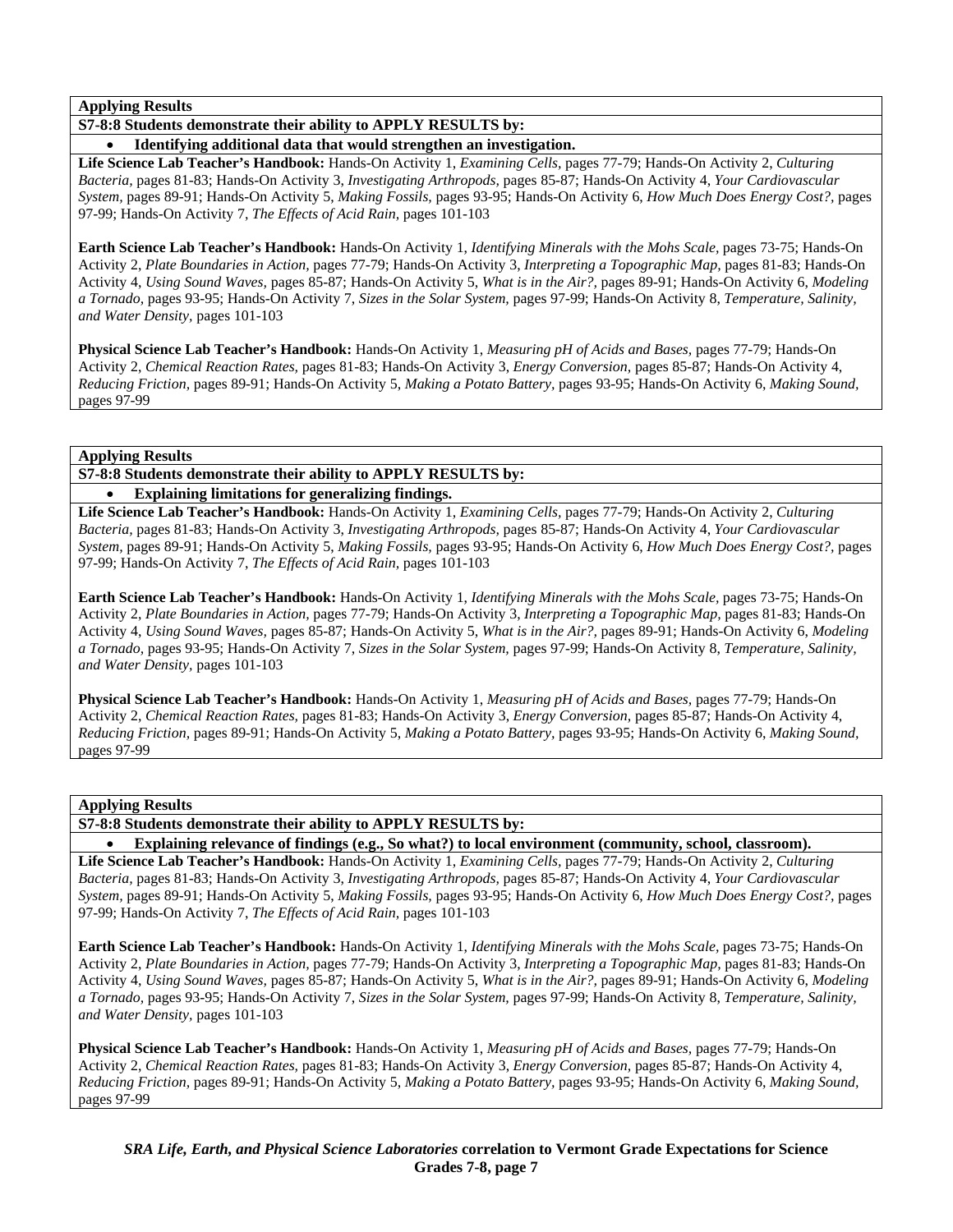**Applying Results** 

**S7-8:8 Students demonstrate their ability to APPLY RESULTS by:** 

• **Devising recommendations for further investigation and making decisions based on evidence.** 

**Life Science Lab Teacher's Handbook:** Hands-On Activity 1, *Examining Cells,* pages 77-79; Hands-On Activity 2, *Culturing Bacteria,* pages 81-83; Hands-On Activity 3, *Investigating Arthropods,* pages 85-87; Hands-On Activity 4, *Your Cardiovascular System,* pages 89-91; Hands-On Activity 5, *Making Fossils,* pages 93-95; Hands-On Activity 6, *How Much Does Energy Cost?,* pages 97-99; Hands-On Activity 7, *The Effects of Acid Rain,* pages 101-103

**Earth Science Lab Teacher's Handbook:** Hands-On Activity 1, *Identifying Minerals with the Mohs Scale,* pages 73-75; Hands-On Activity 2, *Plate Boundaries in Action,* pages 77-79; Hands-On Activity 3, *Interpreting a Topographic Map,* pages 81-83; Hands-On Activity 4, *Using Sound Waves,* pages 85-87; Hands-On Activity 5, *What is in the Air?,* pages 89-91; Hands-On Activity 6, *Modeling a Tornado,* pages 93-95; Hands-On Activity 7, *Sizes in the Solar System,* pages 97-99; Hands-On Activity 8, *Temperature, Salinity, and Water Density,* pages 101-103

**Physical Science Lab Teacher's Handbook:** Hands-On Activity 1, *Measuring pH of Acids and Bases,* pages 77-79; Hands-On Activity 2, *Chemical Reaction Rates,* pages 81-83; Hands-On Activity 3, *Energy Conversion,* pages 85-87; Hands-On Activity 4, *Reducing Friction,* pages 89-91; Hands-On Activity 5, *Making a Potato Battery,* pages 93-95; Hands-On Activity 6, *Making Sound,* pages 97-99

**Physical Science: Properties of Matter** 

**S7-8:9 Students demonstrate their understanding of the Properties of Matter by:** 

• **Calculating the density of regularly and irregularly shaped objects.** 

• **Explaining why all three states of matter can be observed in a room that has a uniform temperature.** 

**a. The density of a substance can be measured and quantified as the mass (amount of the substance) that is contained per unit volume of that substance.** 

**Physical Science Lab, Level A: Card 2** 

**Physical Science Lab, Level B: Card 2** 

**Physical Science: Properties of Matter** 

**S7-8:9 Students demonstrate their understanding of the Properties of Matter by:** 

- **Calculating the density of regularly and irregularly shaped objects.**
- **Explaining why all three states of matter can be observed in a room that has a uniform temperature.**

**b. Changing the temperature of materials will change the density of the material.** 

**Physical Science Lab, Level A: Card 2** 

**Physical Science Lab, Level B: Card 2** 

**Physical Science: Properties of Matter** 

**S7-8:10 Students demonstrate their understanding of the Properties of Matter by:** 

- **Illustrating through words or representations, the differences between atoms and molecules.**
- **Recognizing that all living things and non-living things are formed from combinations of about 100 elements.**

**a. All matter is made up of atoms that are too small to see.** 

Physical Science Lab, Level A: Cards 3, 4, 10, 11

Physical Science Lab, Level B: Cards 3, 4, 10, 11

**Physical Science: Properties of Matter** 

**S7-8:10 Students demonstrate their understanding of the Properties of Matter by:** 

- **Illustrating through words or representations, the differences between atoms and molecules.**
- **Recognizing that all living things and non-living things are formed from combinations of about 100 elements.**

**b. Atoms bound together to form molecules.** 

Physical Science Lab, Level A: Cards 3, 4, 10, 11 **Physical Science Lab, Level B: Cards 3, 4, 10, 11**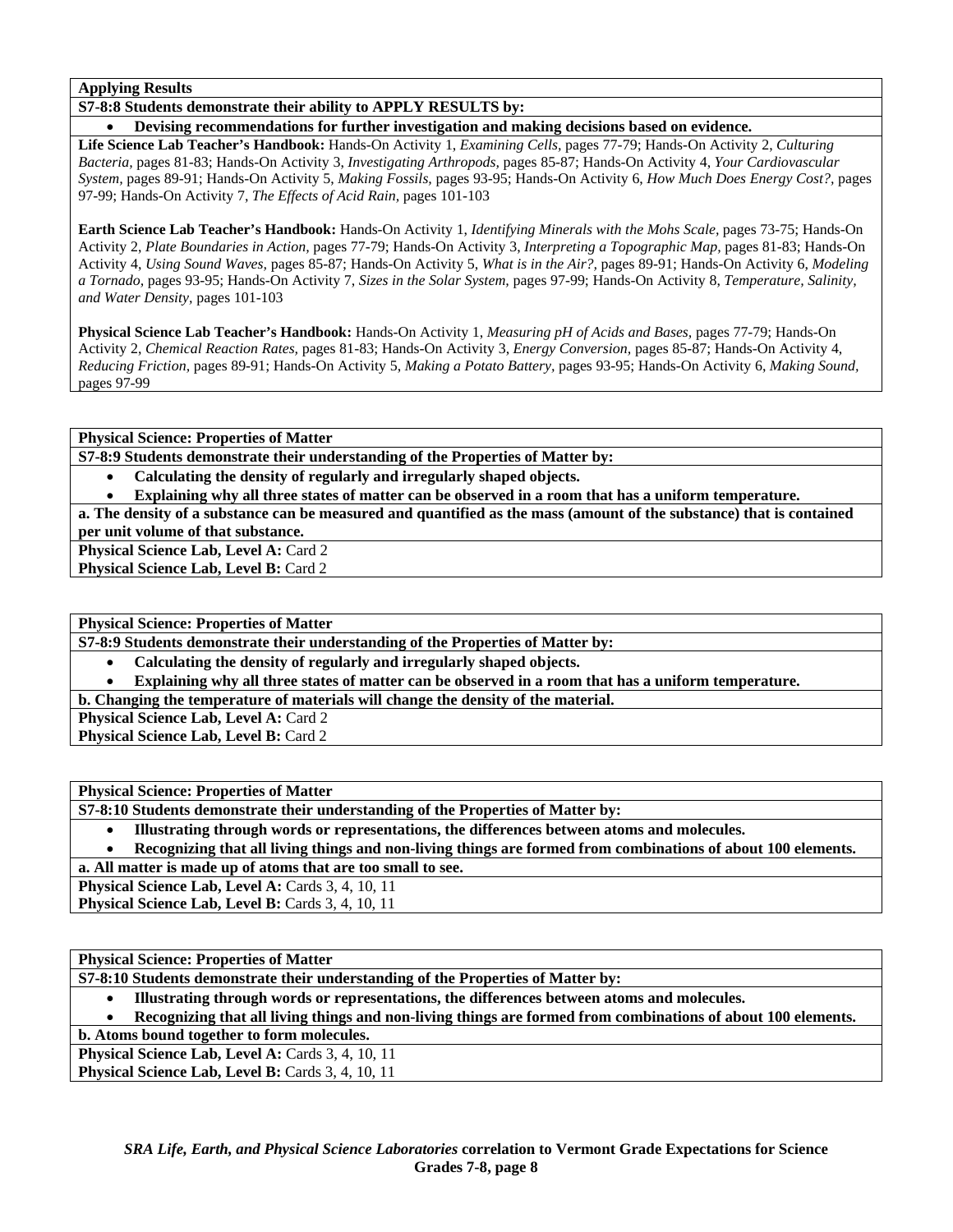**S7-8:10 Students demonstrate their understanding of the Properties of Matter by:** 

• **Illustrating through words or representations, the differences between atoms and molecules.** 

• **Recognizing that all living things and non-living things are formed from combinations of about 100 elements.** 

**c. An element is a substance in which the atoms are all the same.** 

**Physical Science Lab, Level A: Card 10** 

**Physical Science Lab, Level B: Card 10** 

**Physical Science: Properties of Matter** 

**S7-8:10 Students demonstrate their understanding of the Properties of Matter by:** 

• **Illustrating through words or representations, the differences between atoms and molecules.** 

• **Recognizing that all living things and non-living things are formed from combinations of about 100 elements.** 

**d. All living and non-living things are formed from combinations of about 100 elements.** 

Life Science Lab, Level A: Cards 4, 46

Life Science Lab, Level B: Cards 4, 46

**Earth Science Lab, Level A: Cards 3, 4 Earth Science Lab, Level B: Cards 3, 4 Earth Science Lab Teacher's Handbook:** Hands-On Activity 1, *Identifying Minerals with the Mohs Scale,* pages 73-75

**Physical Science Lab, Level A: Cards 10, 17, 18, 19, 20 Physical Science Lab, Level B:** Cards 10, 17, 18, 19, 20

**Physical Science: Properties of Matter** 

**S7-8:12 Students demonstrate their understanding of the Properties of Matter by:** 

• **Modeling (plays, models, diagrams) molecular motion of the three states of matter and explaining how that motion defines each state.** 

**a. Atoms and molecules are in perpetual motion. Physical Science Lab, Level A: Cards 3, 4, 6, 7, 8, 42 Physical Science Lab, Level B:** Cards 3, 4, 6, 7, 8, 42

**Physical Science: Properties of Matter** 

**S7-8:12 Students demonstrate their understanding of the Properties of Matter by:** 

• **Modeling (plays, models, diagrams) molecular motion of the three states of matter and explaining how that motion defines each state.** 

**b. The atoms in solids only vibrate closely together.** 

**Physical Science Lab, Level A: Cards 5, 6, 42** 

**Physical Science Lab, Level B: Cards 5, 6, 42** 

**Physical Science: Properties of Matter** 

**S7-8:12 Students demonstrate their understanding of the Properties of Matter by:** 

• **Modeling (plays, models, diagrams) molecular motion of the three states of matter and explaining how that motion defines each state.** 

**c. The atoms in liquids loosely slide past one another.** 

Physical Science Lab, Level A: Cards 5, 6, 42

**Physical Science Lab, Level B: Cards 5, 6, 42**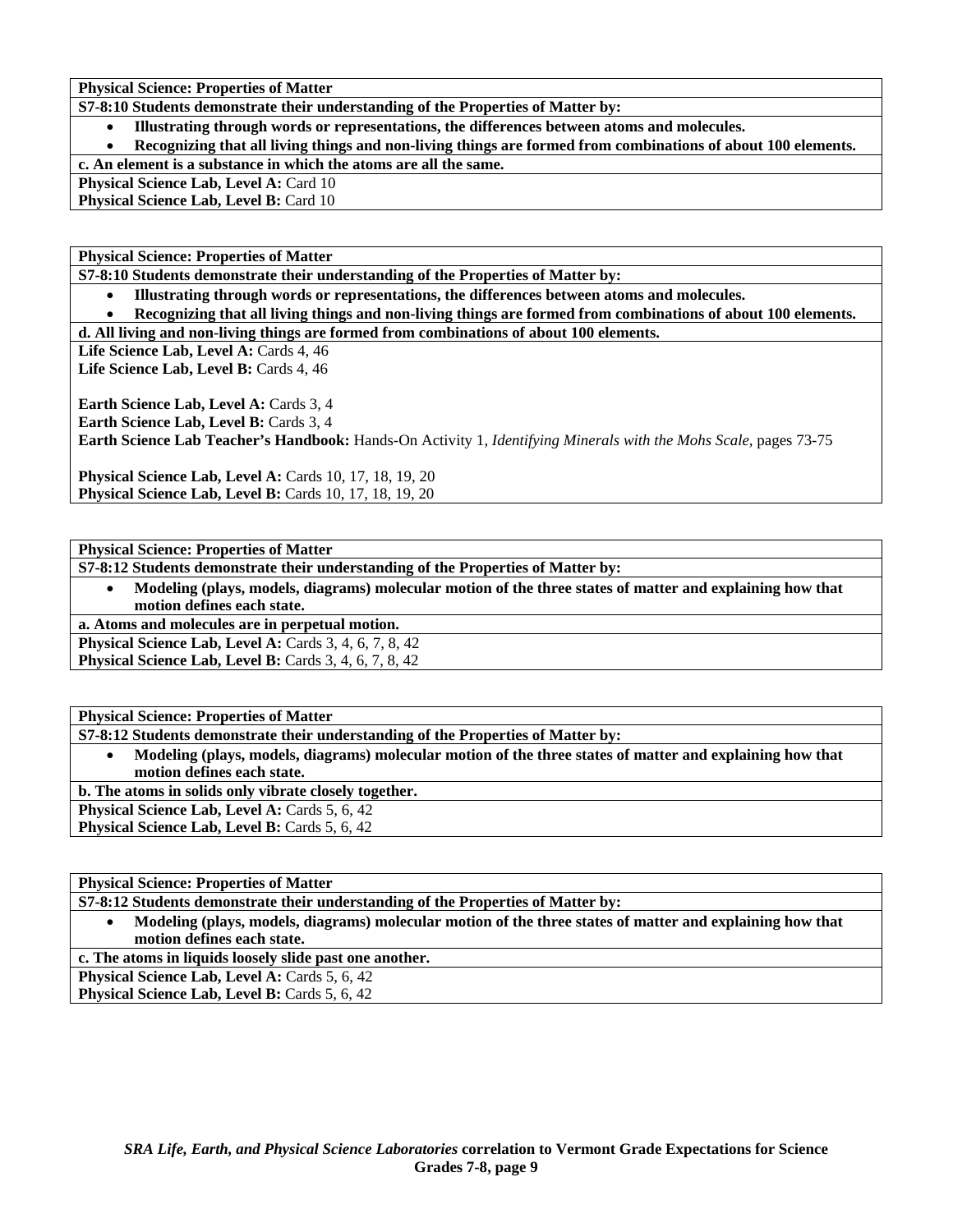**S7-8:12 Students demonstrate their understanding of the Properties of Matter by:** 

• **Modeling (plays, models, diagrams) molecular motion of the three states of matter and explaining how that motion defines each state.** 

**d. The atoms in gases move freely apart from one another and collide with one another.** 

Physical Science Lab, Level A: Cards 5, 6, 7, 42

**Physical Science Lab, Level B: Cards 5, 6, 7, 42** 

**Physical Science: Properties of Matter** 

**S7-8:13 Students demonstrate their understanding of the Properties of a Gas by:** 

• **Using real world examples (tires, balloons, soda) predict and explain the effect that a change in one variable (pressure, temperature or volume) will have on the other(s).** 

**a. There exists a predictable relationship among the volume, temperature, and amount of gas and the pressure the gas exerts.** 

Physical Science Lab, Level A: Cards 2, 7, 42 Physical Science Lab, Level B: Cards 2, 7, 42

**Physical Science: Properties of Matter** 

**S7-8:13 Students demonstrate their understanding of the Properties of a Gas by:** 

• **Using real world examples (tires, balloons, soda) predict and explain the effect that a change in one variable (pressure, temperature or volume) will have on the other(s).** 

**b. For any specified amount of a gas, the pressure that the gas exerts will increase as the temperature increases of the volume of the gas decreases. The pressure that the gas exerts will decrease as the temperature decreases or the volume of the gas increases.** 

**Physical Science Lab, Level A: Cards 2, 7, 42 Physical Science Lab, Level B: Cards 2, 7, 42** 

**Physical Science: Properties of Matter** 

**S7-8:13 Students demonstrate their understanding of the Properties of a Gas by:** 

• **Using real world examples (tires, balloons, soda) predict and explain the effect that a change in one variable (pressure, temperature or volume) will have on the other(s).** 

**c. Gases exert pressure in all directions.** 

**Physical Science Lab, Level A: Card 7** 

**Physical Science Lab, Level B: Card 7** 

| <b>Physical Science: Properties of Matter</b>                                                             |
|-----------------------------------------------------------------------------------------------------------|
| S7-8:14 Students demonstrate their understanding of Physical Change by:                                   |
| Constructing their own models, representing the states of matter at the molecular level and evolution the |

- **Constructing their own models, representing the states of matter at the molecular level and explaining the effect of increased and decreased heat energy on the motion and arrangement of molecules.**
- **Observing the physical processes of evaporation and condensation, and accounting for the disappearance and appearance of liquid water in terms of molecular motion and conservation of matter.**

**a. Increased temperature of substances causes increased motion of the atoms and molecules in the substance.** 

**Physical Science Lab, Level A: Cards 5, 6, 7, 42** 

Physical Science Lab, Level B: Cards 5, 6, 7, 42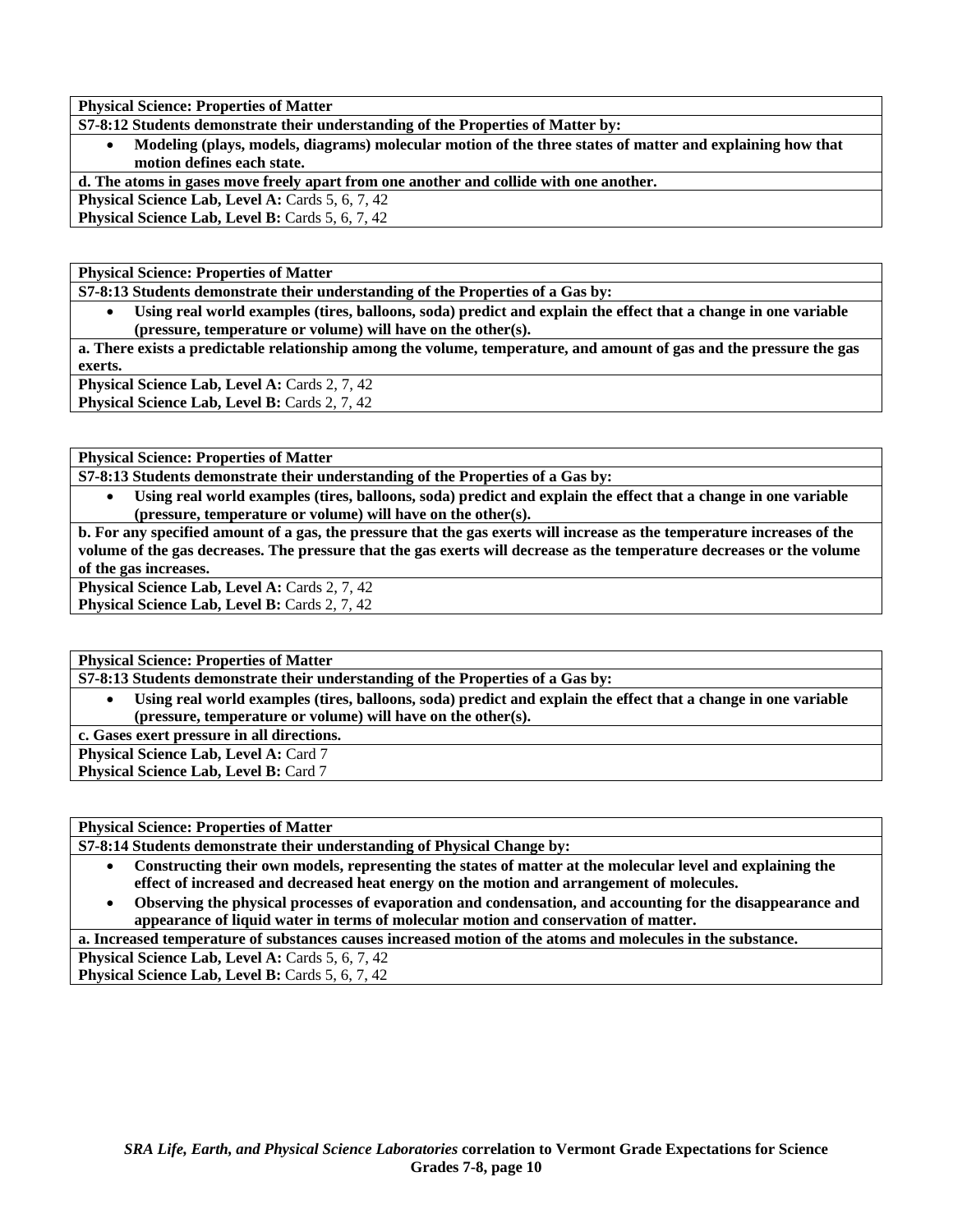**S7-8:14 Students demonstrate their understanding of Physical Change by:** 

- **Constructing their own models, representing the states of matter at the molecular level and explaining the effect of increased and decreased heat energy on the motion and arrangement of molecules.**
- **Observing the physical processes of evaporation and condensation, and accounting for the disappearance and appearance of liquid water in terms of molecular motion and conservation of matter.**

**b. As the temperature and motion of molecules in a substance increase, the space between molecules in the substance increases possibly causing a change in state.** 

**Physical Science Lab, Level A: Cards 5, 6, 7, 42** 

Physical Science Lab, Level B: Cards 5, 6, 7, 42

**Physical Science: Chemical Change** 

**S7-8:15 Students demonstrate their understanding of Chemical Change by:** 

• **Observing evidence of chemical change, and offering qualitative explanations for the observed changes in substances in terms of interaction and rearrangement of the atoms, and the production of new substances with different characteristics but the same mass as the original substances.** 

**a. Chemical change is a transformation of matter that results from the interaction of the molecules in a substance and a new substance results (e.g., electrophoresis of water). Chemical change is not reversible.** 

**Physical Science Lab, Level A: Cards 9, 27, 28, 29, 30** 

**Physical Science Lab, Level B:** Cards 9, 27, 28, 29, 30

**Physical Science Lab Teacher's Handbook:** Hands-On Activity 2, *Chemical Reaction Rates,* pages 81-83

**Physical Science: Chemical Change** 

**S7-8:15 Students demonstrate their understanding of Chemical Change by:** 

• **Observing evidence of chemical change, and offering qualitative explanations for the observed changes in substances in terms of interaction and rearrangement of the atoms, and the production of new substances with different characteristics but the same mass as the original substances.** 

**b. During chemical change, the atoms in the substances are rearranged and because the mass of the product of a chemical reaction is the same as the mass of the reactants in that reaction, we know that the total number of atoms in the substances stays the same.** 

**Physical Science Lab, Level A: Cards 9, 27, 28, 29, 30** 

**Physical Science Lab, Level B: Cards 9, 27, 28, 29, 30** 

**Physical Science Lab Teacher's Handbook:** Hands-On Activity 2, *Chemical Reaction Rates,* pages 81-83

**Physical Science: Motion** 

**S7-8:19 Students demonstrate their understanding of Motion by:** 

- **Designing investigations that illustrate the effects of a change in mass or velocity on an object's momentum.**
- **Describing that acceleration of an object is proportional to the force on the object and inversely proportional to the mass of the object.**

**a. Velocity indicates the speed and the direction of a moving object.** 

Physical Science Lab, Level A: Cards 50, 51, 52

Physical Science Lab, Level B: Cards 50, 51, 52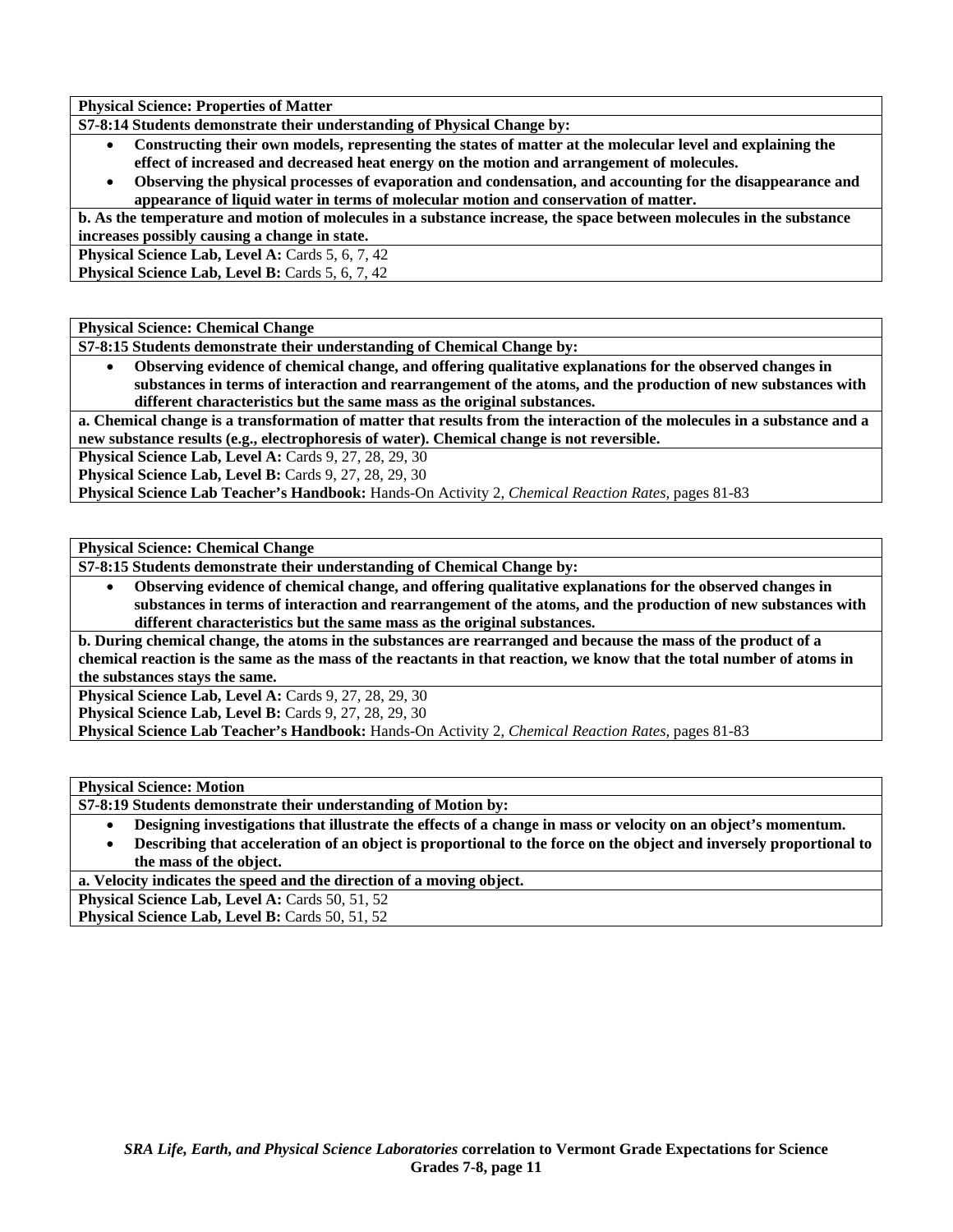**Physical Science: Motion** 

**S7-8:19 Students demonstrate their understanding of Motion by:** 

• **Designing investigations that illustrate the effects of a change in mass or velocity on an object's momentum.** 

• **Describing that acceleration of an object is proportional to the force on the object and inversely proportional to the mass of the object.** 

**b. Momentum is the characteristic of an object in motion that depends on the object's mass and velocity. Momentum provides the ability for a moving object to stay in motion without an additional force.** 

Physical Science Lab, Level A: Cards 53, 55

Physical Science Lab, Level B: Cards 53, 55

**Physical Science: Motion** 

**S7-8:19 Students demonstrate their understanding of Motion by:** 

- **Designing investigations that illustrate the effects of a change in mass or velocity on an object's momentum.**
- **Describing that acceleration of an object is proportional to the force on the object and inversely proportional to the mass of the object.**

**c. Acceleration is a relationship between the force applied to a moving object and the mass of the object (Newton's Second Law).** 

**Physical Science Lab, Level A: Cards 52, 55** 

**Physical Science Lab, Level B: Cards 52, 55** 

**Physical Science: Force** 

**S7-8:21 Students demonstrate their understanding of Force by:** 

• **Diagramming or describing, after observing a scenario with a moving object, the forces acting on the object before and after it is put in motion. (Students include in their diagram or description, the effect of these forces on the motion of the object.)** 

**a. If there is no change in the speed or direction of a moving object or stationary object, the forces acting on the object are balanced.** 

Physical Science Lab, Level A: Cards 54, 55, 56 **Physical Science Lab, Level B: Cards 54, 55, 56** 

**Physical Science: Force** 

**S7-8:21 Students demonstrate their understanding of Force by:** 

• **Diagramming or describing, after observing a scenario with a moving object, the forces acting on the object before and after it is put in motion. (Students include in their diagram or description, the effect of these forces on the motion of the object.)** 

**b. If there is a change in the speed or direction of an object, an outside force needs to be applied and the forces acting on the object are unbalanced (Newton's First Law).** 

Physical Science Lab, Level A: Cards 54, 55, 56

Physical Science Lab, Level B: Cards 54, 55, 56

**Physical Science: Force** 

**S7-8:22 Students demonstrate their understanding of Gravitational Force by:** 

• **Describing the effects of gravitational force on objects in the Solar System and identifying evidence that the force of gravity is relative to the mass of objects and their distance apart.** 

**a. The force of gravity depends on the amount of mass objects have and how far apart they may be.** 

Physical Science Lab, Level A: Cards 57, 59

**Physical Science Lab, Level B: Cards 57, 59**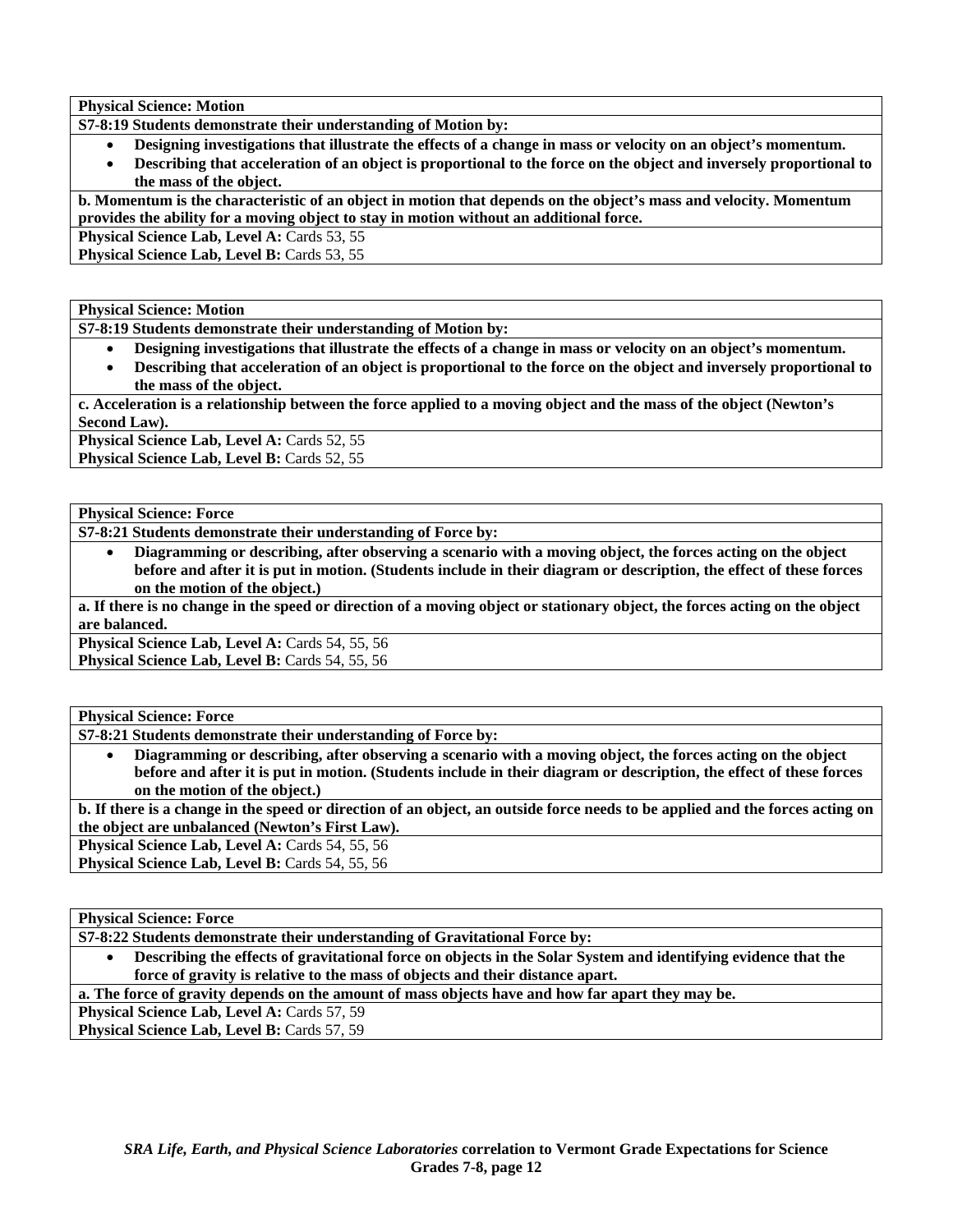**Physical Science: Force** 

**S7-8:22 Students demonstrate their understanding of Gravitational Force by:** 

• **Describing the effects of gravitational force on objects in the Solar System and identifying evidence that the force of gravity is relative to the mass of objects and their distance apart.** 

**b. The force of gravity is hard to detect unless at least one of the objects has considerable mass.** 

**Physical Science Lab, Level A: Cards 57, 59** 

**Physical Science Lab, Level B: Cards 57, 59** 

**Physical Science: Energy and Energy Transformation** 

**S7-8:23 Students demonstrate their understanding of Heat Energy by:** 

- **Creating a diagram, model, or analogy for a material in a warmer and cooler state showing or describing the motion of the molecules.**
- **Creating a diagram, model, or analogy to explain the difference between conduction, convection, and radiation, and using their visual to explain how heat energy travels in different directions and through different materials by each method of energy transfer.**

**a. Heat energy is the motion of molecules.** 

Physical Science Lab, Level A: Cards 42, 43, 44

**Physical Science Lab, Level B: Cards 42, 43, 44** 

**Physical Science: Energy and Energy Transformation** 

- **S7-8:23 Students demonstrate their understanding of Heat Energy by:** 
	- **Creating a diagram, model, or analogy for a material in a warmer and cooler state showing or describing the motion of the molecules.**
	- **Creating a diagram, model, or analogy to explain the difference between conduction, convection, and radiation, and using their visual to explain how heat energy travels in different directions and through different materials by each method of energy transfer.**

**b. Increased motion of the molecules in a system increases the heat energy of the system.** 

Physical Science Lab, Level A: Cards 42, 43

**Physical Science Lab, Level B: Cards 42, 43** 

**Physical Science: Energy and Energy Transformation** 

**S7-8:23 Students demonstrate their understanding of Heat Energy by:** 

- **Creating a diagram, model, or analogy for a material in a warmer and cooler state showing or describing the motion of the molecules.**
- **Creating a diagram, model, or analogy to explain the difference between conduction, convection, and radiation, and using their visual to explain how heat energy travels in different directions and through different materials by each method of energy transfer.**

## **c. Heat energy is transferred by:**

- **Conduction—Collusion of molecules in solids.**
- **Convection—Organized flow of heat currents through a fluid.**
- **Radiation—Transfer by waves that can travel through a vacuum.**

Physical Science Lab, Level A: Cards 43, 44, 46

Physical Science Lab, Level B: Cards 43, 44, 46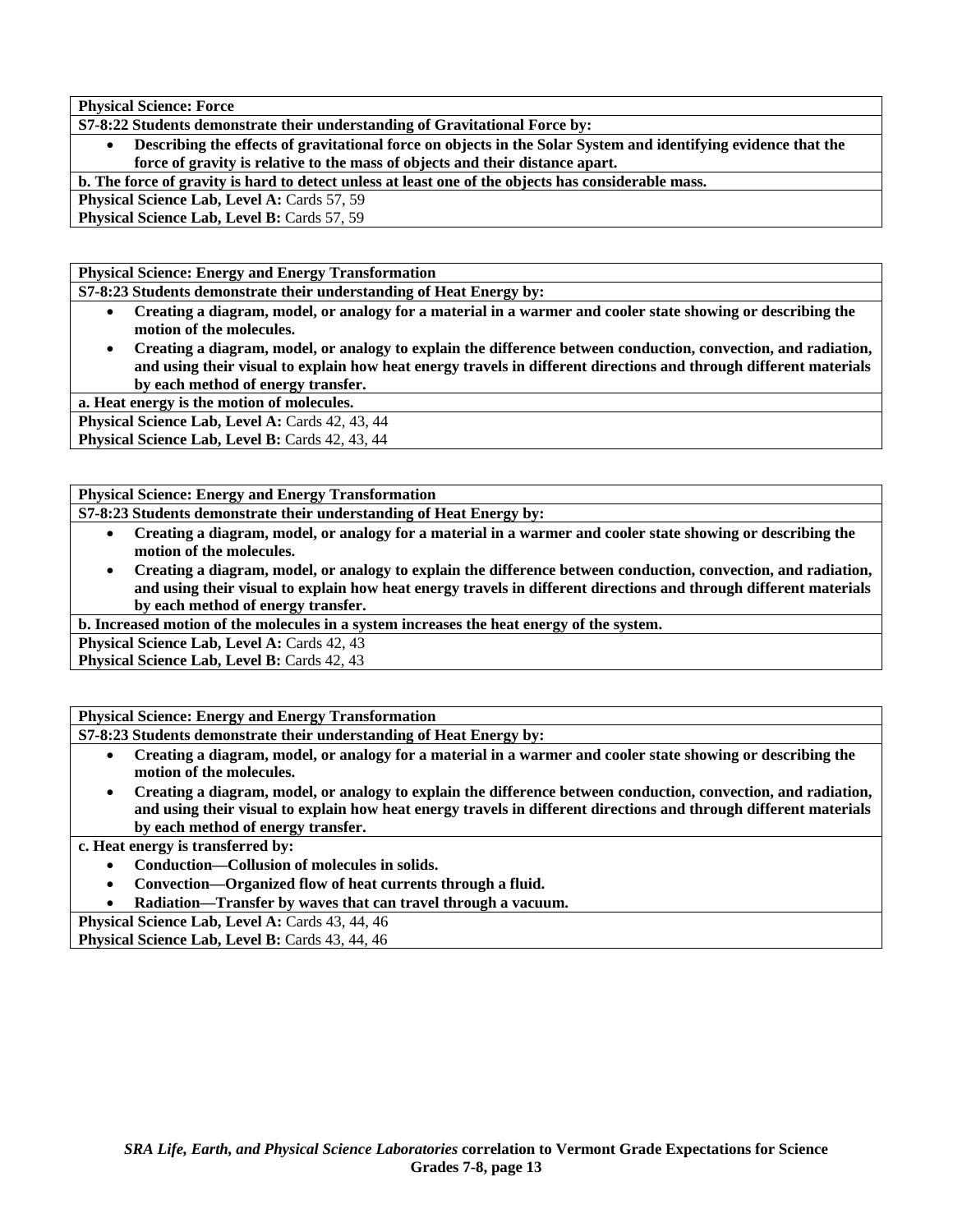**Physical Science: Energy and Energy Transformation** 

**S7-8:24 Students demonstrate their understanding of Electrical Energy by:** 

- **Building an electric circuit and explaining the transfer of electrical energy into heat, light, and sound, leaving the system but not destroyed.**
- **Describing the effect of a change in voltage in the circuit system.**

**a. Electric circuits provide a means of transferring electrical energy when heat, light, and sound are produced. The electrical energy is spread out yet still conserved.** 

**Physical Science Lab, Level A:** Cards 66, 67, 68, 69, 70, 71, 72, 73

**Physical Science Lab, Level B:** Cards 66, 67, 68, 69, 70, 71, 72, 73

**Physical Science Lab Teacher's Handbook:** Hands-On Activity 5, *Making a Potato Battery,* pages 93-95

**Physical Science: Energy and Energy Transformation** 

**S7-8:24 Students demonstrate their understanding of Electrical Energy by:** 

• **Building an electric circuit and explaining the transfer of electrical energy into heat, light, and sound, leaving the system but not destroyed.** 

• **Describing the effect of a change in voltage in the circuit system.** 

**b. Electric charges can have "Potential" energy (voltage). The higher the potential energy of the charges, the higher the voltage.** 

Physical Science Lab, Level A: Card 69

**Physical Science Lab, Level B: Card 69** 

**Physical Science: Energy and Energy Transformation** 

**S7-8:28 Students demonstrate their understanding of Light Energy by:** 

• **Designing demonstrations that represent the characteristics of light energy transfer.** 

• **Explaining that visible light is made up of the colored light waves.** 

**a. Light is a form of radiant energy.** 

**Physical Science Lab, Level A: Cards 82, 83, 84, 85** 

**Physical Science Lab, Level B: Cards 82, 83, 84, 85** 

**Physical Science: Energy and Energy Transformation** 

**S7-8:28 Students demonstrate their understanding of Light Energy by:** 

• **Designing demonstrations that represent the characteristics of light energy transfer.** 

• **Explaining that visible light is made up of the colored light waves.** 

**b. Transmitted light can be refracted (change in direction of the light) when it passes from one media into another.** 

Physical Science Lab, Level A: Cards 85, 87

Physical Science Lab, Level B: Cards 85, 87

**Physical Science: Energy and Energy Transformation S7-8:28 Students demonstrate their understanding of Light Energy by:** 

• **Designing demonstrations that represent the characteristics of light energy transfer.** 

• **Explaining that visible light is made up of the colored light waves.** 

**c. Visible light is part of the electromagnetic spectrum. Visible (white) light is made up of the colored light waves of the visible spectrum.** 

Physical Science Lab, Level A: Cards 82, 83, 85

**Physical Science Lab, Level B: Cards 82, 83, 85**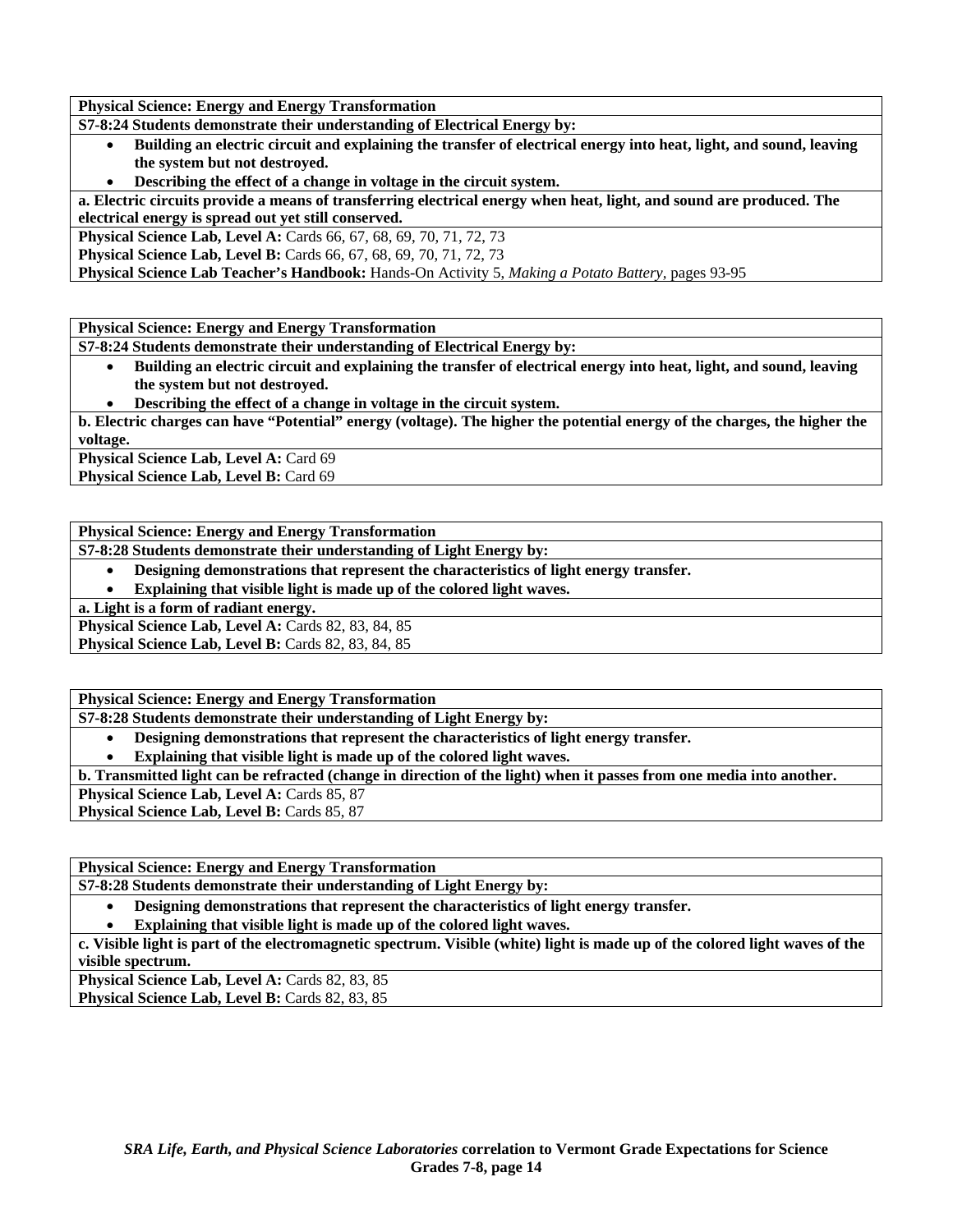**Life Science: Survival of Organisms and Cells** 

**S7-8: 30 Students demonstrate their understanding of Structure and Function-Survival Requirements by:** 

- **Conducting experiments that investigate how different concentrations of materials (inside vs. outside a cell) will cause water to flow into or out of cells.**
- **Examining cells under a microscope and identifying cell wall and chloroplasts and by comparing the function of a common cell structure such as membrane in all cells with the function of a unique structure such as chloroplast in plant cells.**
- **Examining cells under a microscope, identifying the nucleus and explaining the relationship between genes (located in the nucleus) and traits.**

**a. Cells contain structures that carry out survival functions.** 

**Life Science Lab, Level A: Cards 6, 7, 8, 9, 10** 

**Life Science Lab, Level B:** Cards 6, 7, 8, 9, 10

**Life Science Lab Teacher's Handbook:** Hands-On Activity 1, *Examining Cells,* pages 77-79

**Life Science: Survival of Organisms and Cells** 

**S7-8: 30 Students demonstrate their understanding of Structure and Function-Survival Requirements by:** 

- **Conducting experiments that investigate how different concentrations of materials (inside vs. outside a cell) will cause water to flow into or out of cells.**
- **Examining cells under a microscope and identifying cell wall and chloroplasts and by comparing the function of a common cell structure such as membrane in all cells with the function of a unique structure such as chloroplast in plant cells.**
- **Examining cells under a microscope, identifying the nucleus and explaining the relationship between genes (located in the nucleus) and traits.**

**b. The nucleus of a cell contains the genes. Every cell contains a complete set of genes for that organism.** 

Life Science Lab, Level A: Cards 10. 62 Life Science Lab, Level B: Cards 10, 62

**Life Science: Survival of Organisms and Cells** 

**S7-8: 30 Students demonstrate their understanding of Structure and Function-Survival Requirements by:** 

- **Conducting experiments that investigate how different concentrations of materials (inside vs. outside a cell) will cause water to flow into or out of cells.**
- **Examining cells under a microscope and identifying cell wall and chloroplasts and by comparing the function of a common cell structure such as membrane in all cells with the function of a unique structure such as chloroplast in plant cells.**
- **Examining cells under a microscope, identifying the nucleus and explaining the relationship between genes (located in the nucleus) and traits.**

**c. Genes provide the instructions that direct the functions of the cell.** 

Life Science Lab, Level A: Cards 62, 63

Life Science Lab, Level B: Cards 62, 63

**Life Science: Survival of Organisms and Cells** 

**S7-8: 30 Students demonstrate their understanding of Structure and Function-Survival Requirements by:** 

- **Conducting experiments that investigate how different concentrations of materials (inside vs. outside a cell) will cause water to flow into or out of cells.**
- **Examining cells under a microscope and identifying cell wall and chloroplasts and by comparing the function of a common cell structure such as membrane in all cells with the function of a unique structure such as chloroplast in plant cells.**
- **Examining cells under a microscope, identifying the nucleus and explaining the relationship between genes (located in the nucleus) and traits.**

**d. Plant cells have a cell wall in addition to a cell membrane. The cell wall has openings that allow materials to pass through to the cell and the cell wall provides structural support for the cell.** 

Life Science Lab, Level A: Card 7

Life Science Lab, Level B: Card 7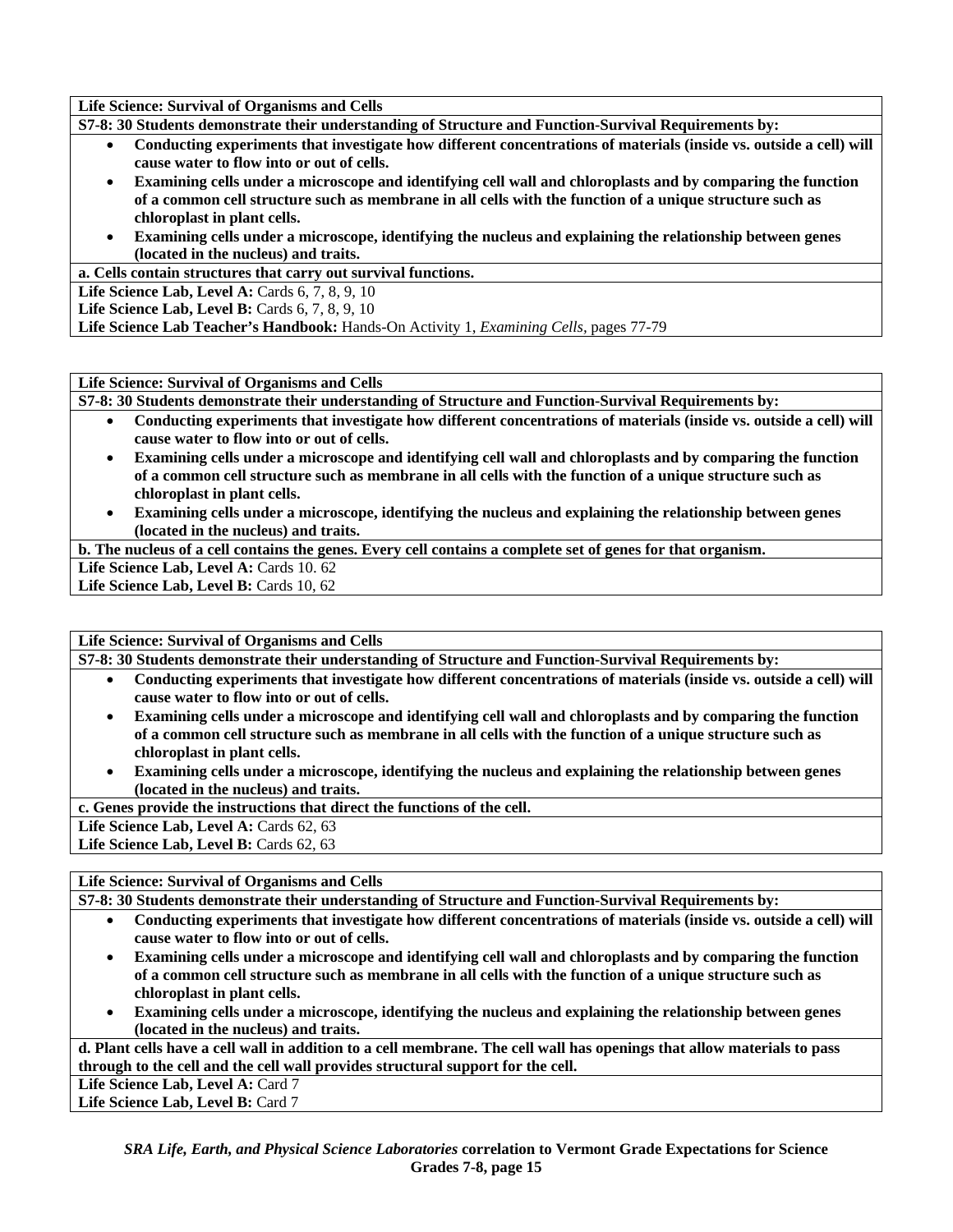**Life Science: Survival of Organisms and Cells** 

**S7-8: 30 Students demonstrate their understanding of Structure and Function-Survival Requirements by:** 

- **Conducting experiments that investigate how different concentrations of materials (inside vs. outside a cell) will cause water to flow into or out of cells.**
- **Examining cells under a microscope and identifying cell wall and chloroplasts and by comparing the function of a common cell structure such as membrane in all cells with the function of a unique structure such as chloroplast in plant cells.**
- **Examining cells under a microscope, identifying the nucleus and explaining the relationship between genes (located in the nucleus) and traits.**

**e. Most plant cells contain chloroplasts where green pigment traps the energy from sunlight and transforms it from light energy into chemical energy.** 

Life Science Lab, Level A: Cards 7, 9, 16, 17

**Life Science Lab, Level B: Cards 7, 9, 16, 17** 

#### **Life Science: Survival of Organisms and Cells**

**S7-8: 30 Students demonstrate their understanding of Structure and Function-Survival Requirements by:** 

- **Conducting experiments that investigate how different concentrations of materials (inside vs. outside a cell) will cause water to flow into or out of cells.**
- **Examining cells under a microscope and identifying cell wall and chloroplasts and by comparing the function of a common cell structure such as membrane in all cells with the function of a unique structure such as chloroplast in plant cells.**
- **Examining cells under a microscope, identifying the nucleus and explaining the relationship between genes (located in the nucleus) and traits.**

**f. Some materials can pass into and out of cells as concentrations move toward equilibrium (diffusion).** 

Life Science Lab, Level A: Card 8

**Life Science Lab, Level B: Card 8** 

#### **Life Science: Life Cycles and Reproduction**

**S7-8: 31 Students demonstrate their understanding of Reproduction by…** 

- **Explaining that cells come only from other living cells and that genes duplicate in the process of cell division producing an identical copy of the original cell.**
- **Describing the relationship between human growth and cell division.**

**a. Cells only come from other cells.** 

Life Science Lab, Level A: Cards 5, 10

Life Science Lab, Level B: Cards 5, 10

**Life Science: Life Cycles and Reproduction** 

**S7-8: 31 Students demonstrate their understanding of Reproduction by…** 

- **Explaining that cells come only from other living cells and that genes duplicate in the process of cell division producing an identical copy of the original cell.**
- **Describing the relationship between human growth and cell division.**

**b. Cells repeatedly divide to make more cells for growth and repair.** 

Life Science Lab, Level A: Cards 5, 10

Life Science Lab, Level B: Cards 5, 10

## **Life Science: Life Cycles and Reproduction**

**S7-8: 31 Students demonstrate their understanding of Reproduction by…** 

• **Explaining that cells come only from other living cells and that genes duplicate in the process of cell division producing an identical copy of the original cell.** 

• **Describing the relationship between human growth and cell division.** 

**c. During cell reproduction, genes duplicate so that each new cell will have an identical set of genes.** 

**Life Science Lab, Level A: Cards 10, 61, 62** 

**Life Science Lab, Level B:** Cards 10, 61, 62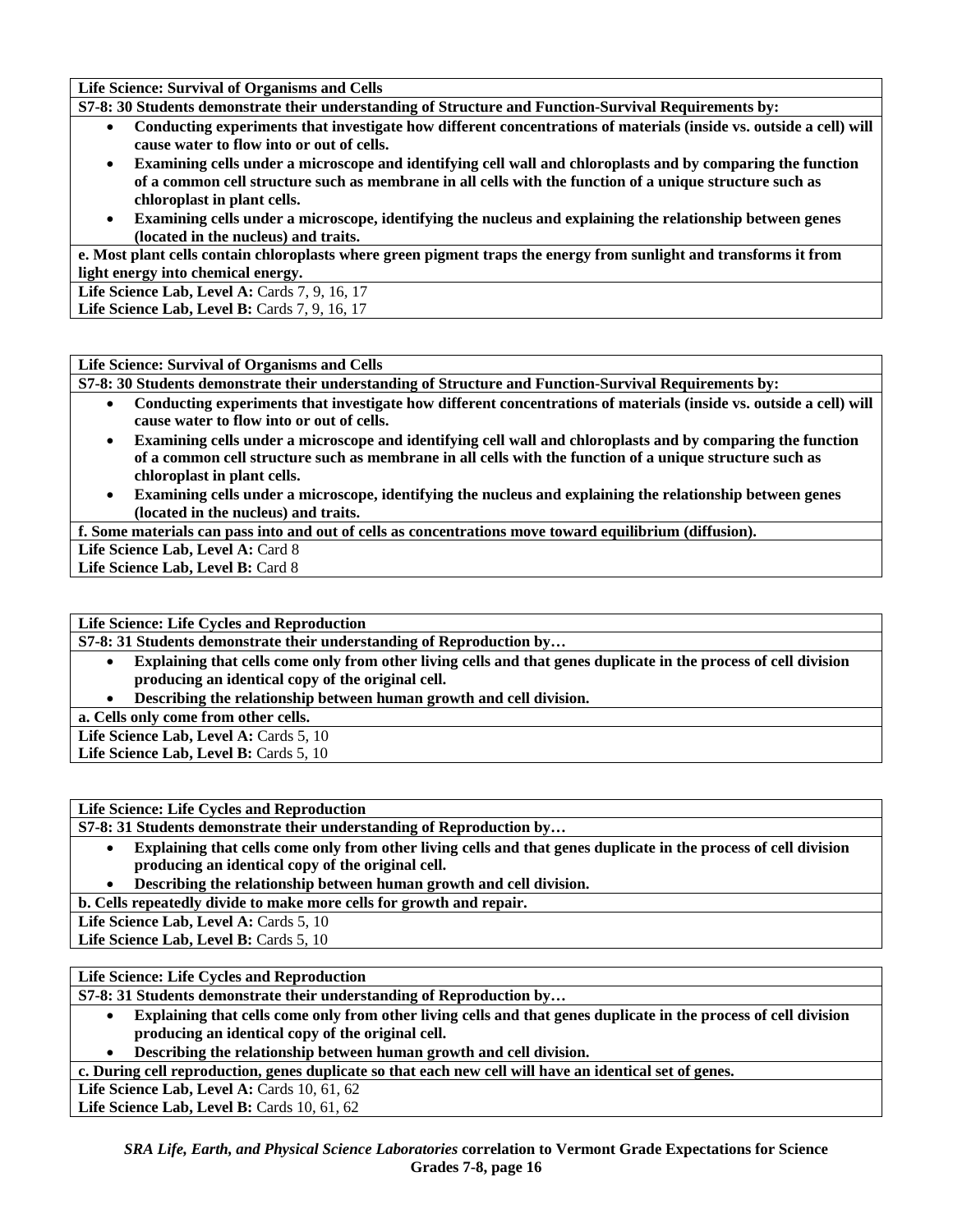**Life Science: Life Cycles and Reproduction** 

**S7-8: 31 Students demonstrate their understanding of Reproduction by…** 

- **Explaining that cells come only from other living cells and that genes duplicate in the process of cell division producing an identical copy of the original cell.**
- **Describing the relationship between human growth and cell division.**

**d. When cells divide, they are reproducing asexually.** 

Life Science Lab, Level A: Cards 10, 60

Life Science Lab, Level B: Cards 10, 60

**Life Science: Life Cycles and Reproduction** 

**S7-8: 31 Students demonstrate their understanding of Reproduction by…** 

- **Explaining that cells come only from other living cells and that genes duplicate in the process of cell division producing an identical copy of the original cell.**
- **Describing the relationship between human growth and cell division.**

**e. Some complete organisms can reproduce asexually (e.g., budding).** 

Life Science Lab, Level A: Card 60

Life Science Lab, Level B: Card 60

**Life Science: Life Cycles and Reproduction** 

**S7-8: 31 Students demonstrate their understanding of Reproduction by…** 

• **Explaining that cells come only from other living cells and that genes duplicate in the process of cell division producing an identical copy of the original cell.** 

• **Describing the relationship between human growth and cell division.** 

**f. In asexual reproduction, the new cell (organism) is identical to the parent.** 

**Life Science Lab, Level A: Cards 11, 12, 60** 

**Life Science Lab, Level B:** Cards 11, 12, 60

**Life Science: Life Cycles and Reproduction** 

**S7-8: 31 Students demonstrate their understanding of Reproduction by…** 

- **Explaining that cells come only from other living cells and that genes duplicate in the process of cell division producing an identical copy of the original cell.**
- **Describing the relationship between human growth and cell division.**

**g. Half of an individual's traits come from one parent—half from the other.** 

Life Science Lab, Level A: Cards 58, 61, 62, 63

**Life Science Lab, Level B:** Cards 58, 61, 62, 63

**Life Science: Chemical Reactions within Cells** 

**S7-8: 33 Students demonstrate their understanding of how Energy Flow within Cells Supports an Organism's Survival by…** 

• **Recognizing that energy from the sun is transferred and utilized in plant and animal cells through chemical changes and then transferred into other forms such as heat (e.g., using word equations).** 

**a. Plant cells take in carbon dioxide and water and use the energy from sunlight to chemically change them to food (sugar) and oxygen** 

**Life Science Lab, Level A:** Cards 7, 9, 16, 17 **Life Science Lab, Level B: Cards 7, 9, 16, 17**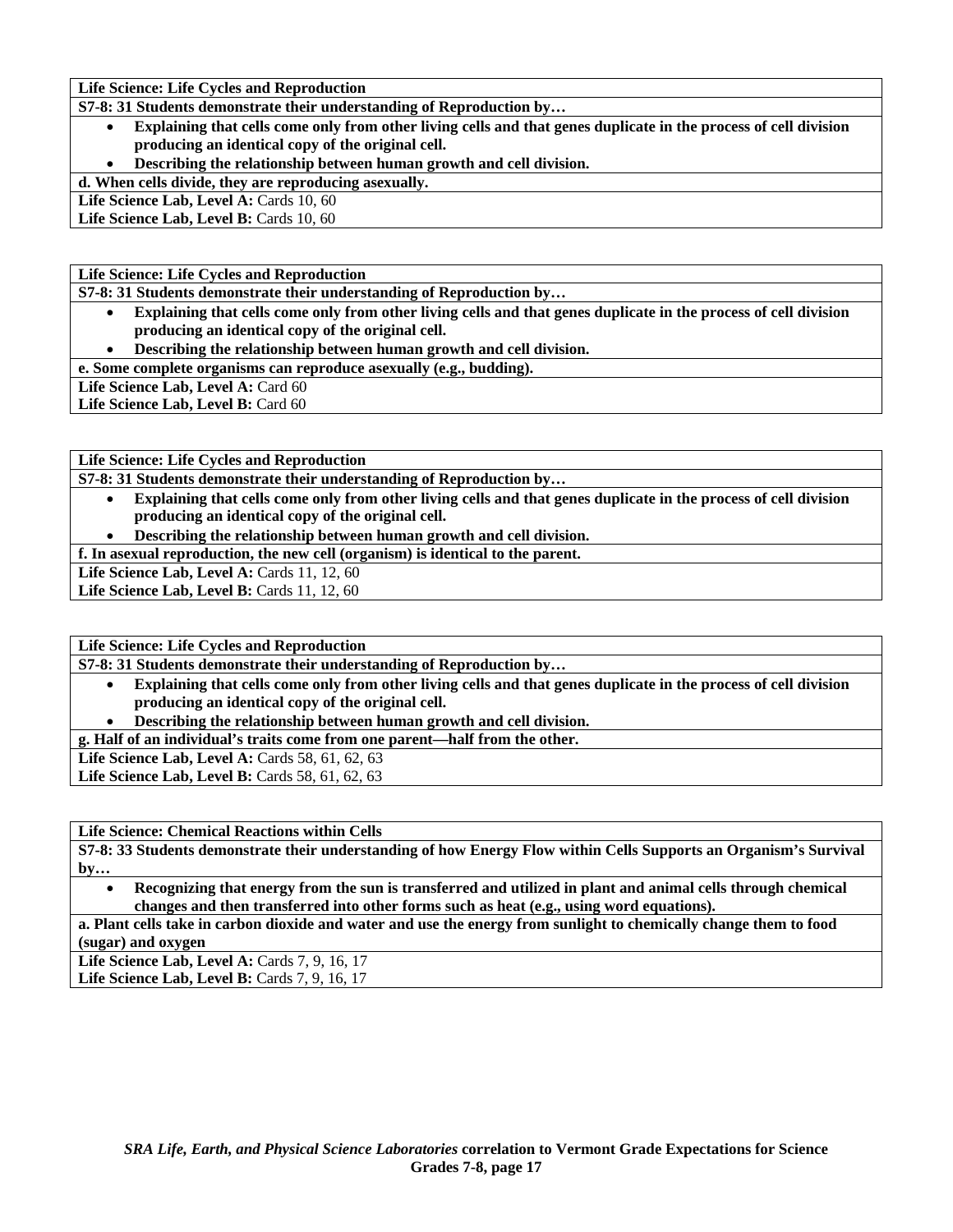**Life Science: Chemical Reactions within Cells** 

**S7-8: 33 Students demonstrate their understanding of how Energy Flow within Cells Supports an Organism's Survival by…** 

• **Recognizing that energy from the sun is transferred and utilized in plant and animal cells through chemical changes and then transferred into other forms such as heat (e.g., using word equations).** 

**b. All cells chemically change sugar (food) and oxygen into energy required to survive.** 

**Life Science Lab, Level A:** Cards 7, 9, 16, 17

**Life Science Lab, Level B:** Cards 7, 9, 16, 17

**Life Science: Chemical Reactions within Cells** 

**S7-8: 33 Students demonstrate their understanding of how Energy Flow within Cells Supports an Organism's Survival by…** 

• **Recognizing that energy from the sun is transferred and utilized in plant and animal cells through chemical changes and then transferred into other forms such as heat (e.g., using word equations).** 

**c. Energy is used by all cells to carry out functions for survival and some energy s transferred to the environment as heat.** 

Life Science Lab, Level A: Cards 1, 5, 9

Life Science Lab, Level B: Cards 1, 5, 9

**Life Science: Interdependence within Ecosystems** 

- **S7-8: 34 Students demonstrate their understanding of Energy Flow in an Ecosystem by:** 
	- **Describing how light is transformed into chemical energy by producers and how this chemical energy is used by all organisms to sustain life (e.g., using a word equation).**

**a. Plants transfer energy from the sun into stored chemical energy by changing carbon dioxide and water into sugar (food). Plants use or store the sugar they produce to satisfy their energy needs.** 

Life Science Lab, Level A: Cards 7, 9, 16, 17

Life Science Lab, Level B: Cards 7, 9, 16, 17

**Life Science: Interdependence within Ecosystems** 

**S7-8: 34 Students demonstrate their understanding of Energy Flow in an Ecosystem by:** 

• **Describing how light is transformed into chemical energy by producers and how this chemical energy is used by all organisms to sustain life (e.g., using a word equation).** 

**b. All organisms release energy stored in sugar (food) through a chemical change that requires oxygen and produces carbon dioxide and water in addition to energy. Some consumers eat plants directly (herbivores). Some consumers eat other animals (carnivores) and use the energy from the plant's sugar food that was stored in the animal's cells. Some consumers eat both plant and animal material (omnivore).** 

**Life Science Lab, Level A: Cards 1, 16, 17, 46, 76, 77** 

Life Science Lab, Level B: Cards 1, 16, 17, 46, 76, 77

**Life Science: Interdependence within Ecosystems** 

**S7-8: 36 Students demonstrate their understanding of Equilibrium in an Ecosystem by:** 

• **Identifying an abiotic or biotic change in local ecosystems and predicting the short and long-term effects of this change (e.g., local river study).** 

**a. Given adequate biotic and abiotic resources, an ecosystem will maintain equilibrium and continue indefinitely.** 

Life Science Lab, Level A: Cards 70, 71, 72, 80 Life Science Lab, Level B: Cards 70, 71, 72, 80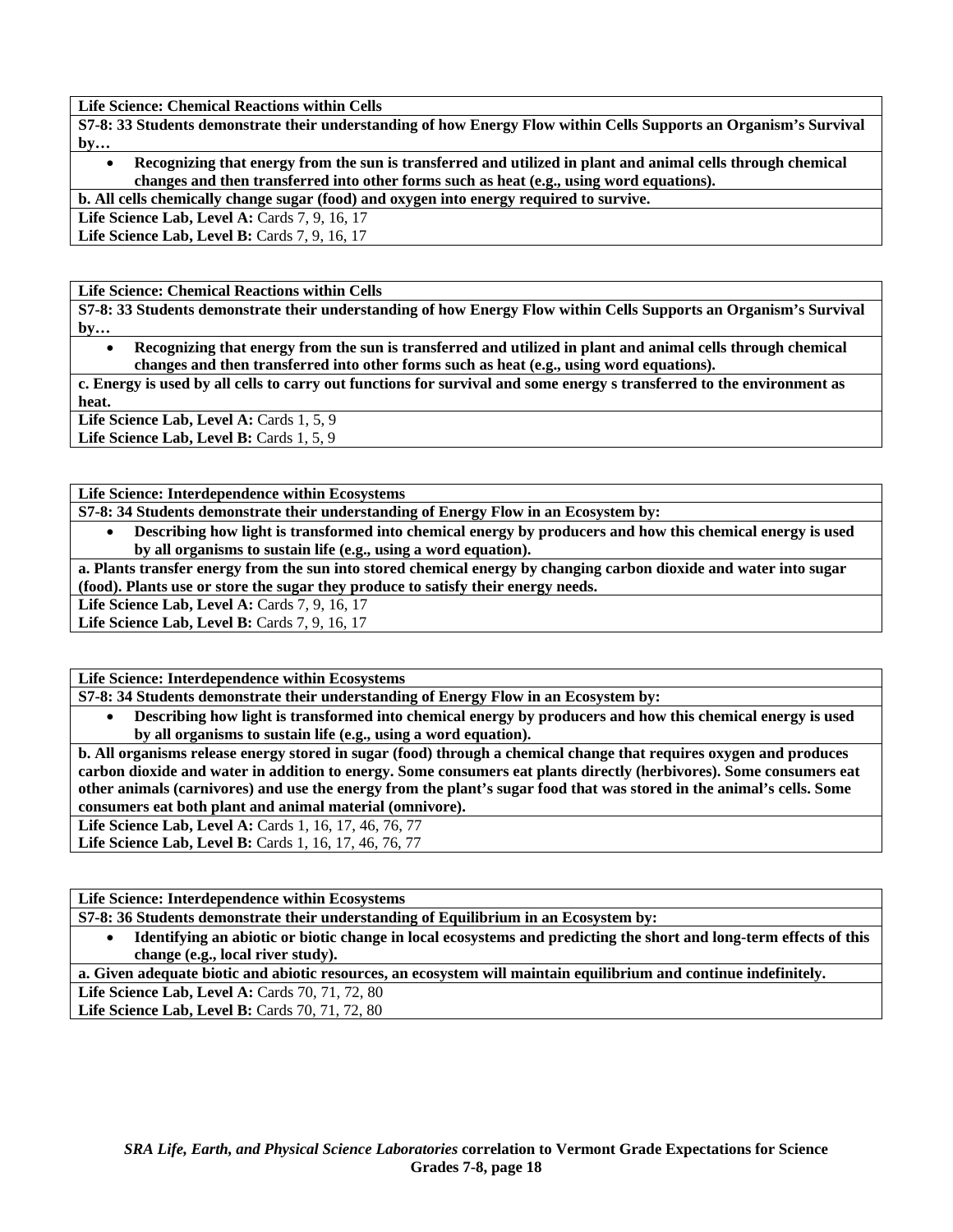**Life Science: Interdependence within Ecosystems** 

**S7-8: 36 Students demonstrate their understanding of Equilibrium in an Ecosystem by:** 

• **Identifying an abiotic or biotic change in local ecosystems and predicting the short and long-term effects of this change (e.g., local river study).** 

**b. Factors that affect biotic or abiotic resources such as disease, predation, climate and pollution can change the dynamics of an ecosystem and the interdependent relationships among populations of organisms, until a new** 

**equilibrium is reached (e.g., Members of a species that occur together at a given time are referred to as a population). Life Science Lab, Level A:** Cards 70, 71, 72, 73, 74, 75, 80, 86

**Life Science Lab, Level B:** Cards 70, 71, 72, 73, 74, 75, 80, 86

**Life Science: Interdependence within Ecosystems** 

**S7-8: 37 Students demonstrate their understanding of Recycling in an Ecosystem by:** 

• **Explaining how products of decomposition are utilized by the ecosystem to sustain life while conserving mass (e.g., worm farm, compost).** 

**a. When decomposers break down matter contained in plants and animals, the molecules of matter can be recycled through the ecosystem and used by plants to produce food or as a building material for all organisms.** 

Life Science Lab, Level A: Cards 13, 76, 77

**Life Science Lab, Level B: Cards 13, 76, 77** 

**Life Science: Interdependence within Ecosystems** 

**S7-8: 37 Students demonstrate their understanding of Recycling in an Ecosystem by:** 

• **Explaining how products of decomposition are utilized by the ecosystem to sustain life while conserving mass (e.g., worm farm, compost).** 

**b. As matter is transferred from one organisms to another in an ecosystem, the total amount (mass) remains the same.** 

Life Science Lab, Level A: Cards 76, 77

Life Science Lab, Level B: Cards 76, 77

**Life Science Lab Teacher's Handbook:** Hands-On Activity 6, *How Much Does Energy Cost?,* pages 97-99

**Life Science: Classification of Living Things** 

**S7-8: 38 Students demonstrate their understanding of Classification or Organisms by…** 

- **Comparing and sorting organisms with similar characteristics into groups based on internal and external structures recognized by scientists.**
- **Recognizing that individuals that can reproduce with one another and produce fertile offspring are classified as a species.**

**a. Scientists organize the vast diversity of organisms by describing similarities and differences among living things. Details of internal and external structures of organisms are more important for scientific classification than behavior and general appearance.** 

Life Science Lab, Level A: Cards 2, 3, 11, 12, 13, 14, 15, 16, 17, 18, 19, 20, 21, 22, 25, 27, 28, 29, 30, 31, 32, 33, 34, 35, 36, 37, 38, 39, 40

Life Science Lab, Level B: Cards 2, 3, 11, 12, 13, 14, 15, 16, 17, 18, 19, 20, 21, 22, 25, 27, 28, 29, 30, 31, 32, 33, 34, 35, 36, 37, 38, 39, 40

**Life Science Lab Teacher's Handbook:** Hands-On Activity 2, *Culturing Bacteria,* pages 81-83; Hands-On Activity 3, *Investigating Arthropods,* pages 85-87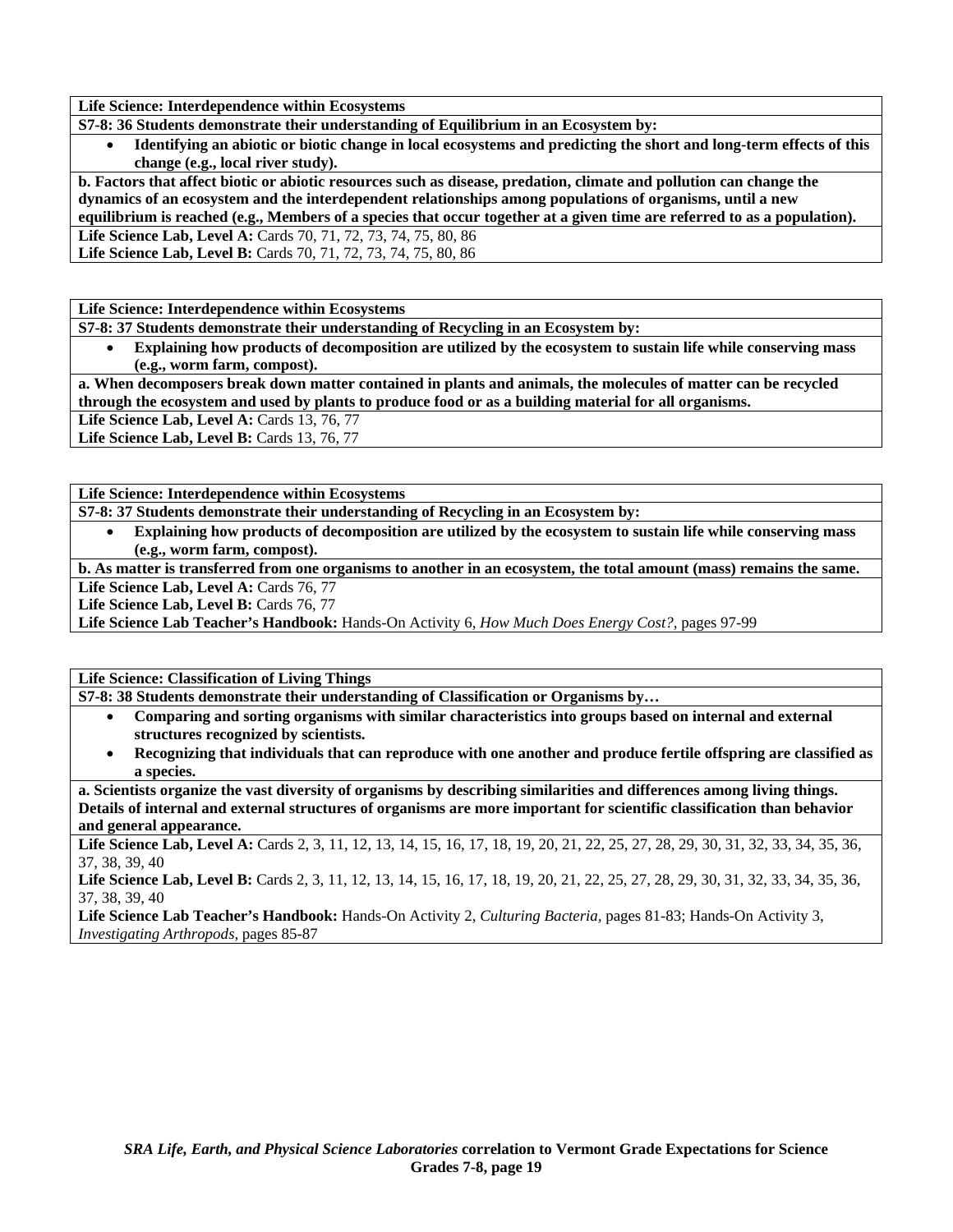**Life Science: Classification of Living Things** 

**S7-8: 38 Students demonstrate their understanding of Classification or Organisms by…** 

- **Comparing and sorting organisms with similar characteristics into groups based on internal and external structures recognized by scientists.**
- **Recognizing that individuals that can reproduce with one another and produce fertile offspring are classified as a species.**

**b. Individuals that can reproduce with one another and produce fertile offspring are classified as a species.** 

Life Science Lab, Level A: Card 1

Life Science Lab, Level B: Card 1

**Life Science: Natural Selection/Evolution** 

**S7-8: 39 Students demonstrate their understanding of Evolution/Natural Selection by:** 

- **Explaining that advantageous traits of organisms are passed on through reproduction.**
- **Identifying that traits occur randomly.**

**a. Differences in physical characteristics (traits) occur randomly (by chance) in a population or species.** 

Life Science Lab, Level A: Cards 64, 65

**Life Science Lab, Level B: Cards 64, 65** 

**Life Science: Natural Selection/Evolution** 

**S7-8: 39 Students demonstrate their understanding of Evolution/Natural Selection by:** 

- **Explaining that advantageous traits of organisms are passed on through reproduction.**
- **Identifying that traits occur randomly.**

**b. As environments change, organisms that possess advantageous traits (those that enable them to survive) pass those traits to offspring through reproduction.** 

**Life Science Lab, Level A:** Cards 64, 65, 66

Life Science Lab, Level B: Cards 64, 65, 66

**Human Body: Heredity** 

**S7-8:40 Students demonstrate their understanding of Human Heredity by:** 

• **Identifying that traits are produced from the instructions of one or more genes that are inherited from the parents.** 

**a. Every organism requires a set of instructions (genes) for specifying its traits. Heredity is the passage of these instructions from one generation to another.** 

Life Science Lab, Level A: Cards 58, 61, 62, 63

Life Science Lab, Level B: Cards 58, 61, 62, 63

**Human Body: Heredity** 

**S7-8:40 Students demonstrate their understanding of Human Heredity by:** 

• **Identifying that traits are produced from the instructions of one or more genes that are inherited from the parents.** 

**b. An inherited traits of an individual can be determined by one or more genes, and a single gene can influence more than one trait.** 

Life Science Lab, Level A: Cards 62, 63, 64

**Life Science Lab, Level B: Cards 62, 63, 64**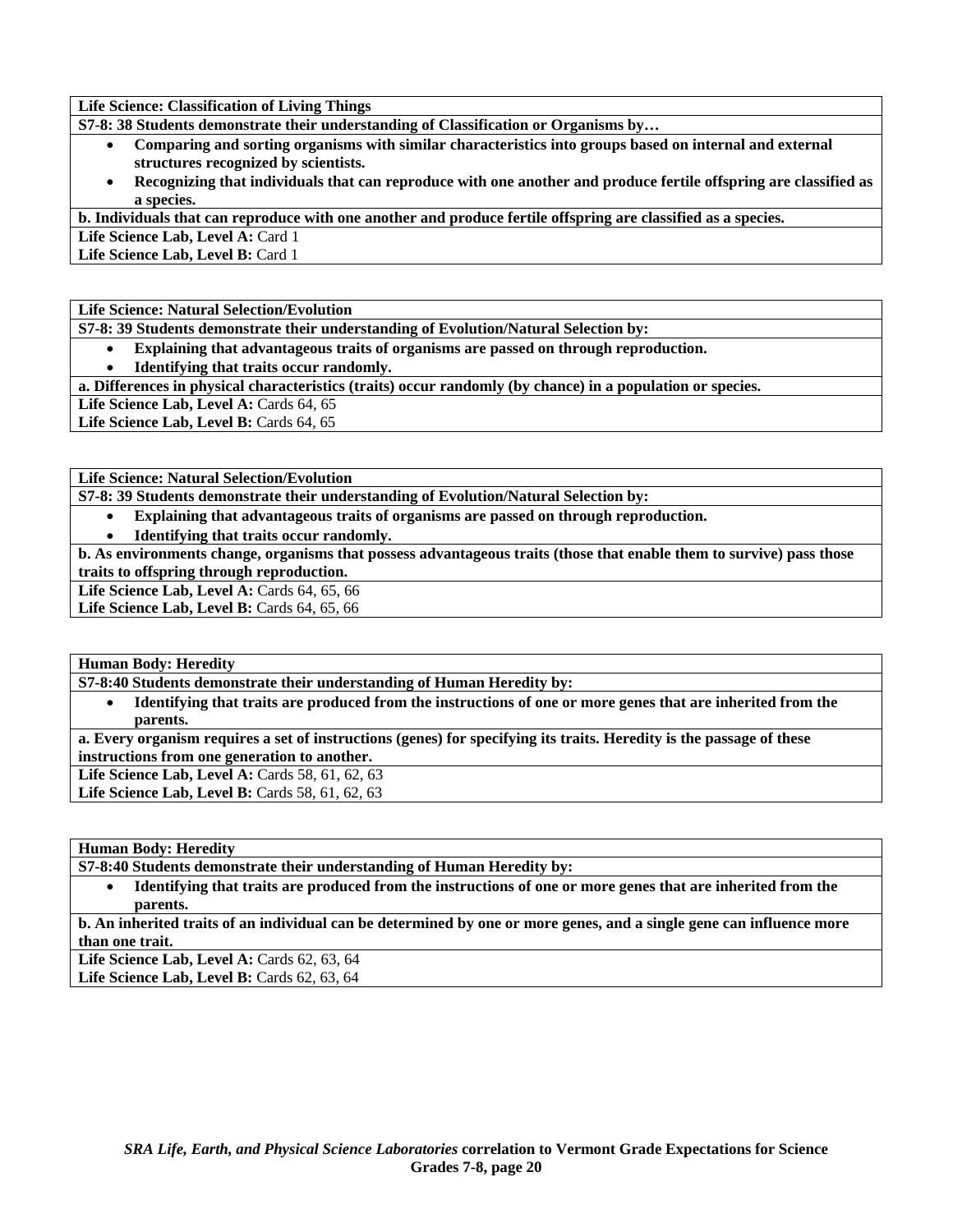**Human Body: Body Systems** 

**S7-8:41 Students demonstrate their understanding of Human Body Systems by:** 

- **Identifying ways that the human body responds to changes to maintain equilibrium.**
- **Explaining the function of the lungs in respiration.**
- **Developing models that illustrate the human reproductive system.**

**a. The lungs take in the oxygen that the body cells need for the chemical change that releases energy from food and the lungs eliminate carbon dioxide that produced during the chemical change.** 

Life Science Lab, Level A: Cards 47, 50, 51

**Life Science Lab, Level B: Cards 47, 50, 51** 

**Human Body: Body Systems** 

**S7-8:41 Students demonstrate their understanding of Human Body Systems by:** 

- **Identifying ways that the human body responds to changes to maintain equilibrium.**
- **Explaining the function of the lungs in respiration.**

• **Developing models that illustrate the human reproductive system.** 

**b. The reproductive system enables the whole organism (human) to reproduce.** 

Life Science Lab, Level A: Cards 58, 61

Life Science Lab, Level B: Cards 58, 61

**Human Body: Body Systems** 

**S7-8:41 Students demonstrate their understanding of Human Body Systems by:** 

- **Identifying ways that the human body responds to changes to maintain equilibrium.**
- **Explaining the function of the lungs in respiration.**
- **Developing models that illustrate the human reproductive system.**

**c. In order to maintain equilibrium, internal body systems react to environmental changes through the nervous system (e.g., sweating, increased respiration during exercise, response to environmental stimuli, etc.).** 

**Life Science Lab, Level A: Cards 44, 47, 54** 

**Life Science Lab, Level B:** Cards 44, 47, 54

**Human Body: Human Disease** 

**S7-8:42 Students demonstrate their understanding of the Patterns of Human Health/Disease by:** 

• **Identifying a variety of microbes (e.g., virus, bacteria, fungi) and toxic materials that can interfere with the body systems and cause harm.** 

**a. Viruses, bacteria, fungi, and parasites may infect the human body and interfere with normal body functions.** 

Life Science Lab, Level A: Cards 11, 12, 14, 15, 49

Life Science Lab, Level B: Cards 11, 12, 14, 15, 49

**Human Body: Human Disease** 

**S7-8:42 Students demonstrate their understanding of the Patterns of Human Health/Disease by:** 

• **Identifying a variety of microbes (e.g., virus, bacteria, fungi) and toxic materials that can interfere with the body systems and cause harm.** 

**b. The environment may contain dangerous levels of substances that are harmful to human beings.** 

Life Science Lab, Level A: Cards 11, 12, 13, 14, 15, 49, 51, 56, 87, 88, 89, 90

Life Science Lab, Level B: Cards 11, 12, 13, 14, 15, 49, 51, 56, 87, 88, 89, 90

**Life Science Lab Teacher's Handbook:** Hands-On Activity 7, *The Effects of Acid Rain,* pages 101-103

**Earth Science Lab, Level A: Cards 37, 42, 86** 

Earth Science Lab, Level B: Cards 37, 42, 86

**Earth Science Lab Teacher's Handbook:** Hands-On Activity 5, *What is in the Air?,* pages 89-91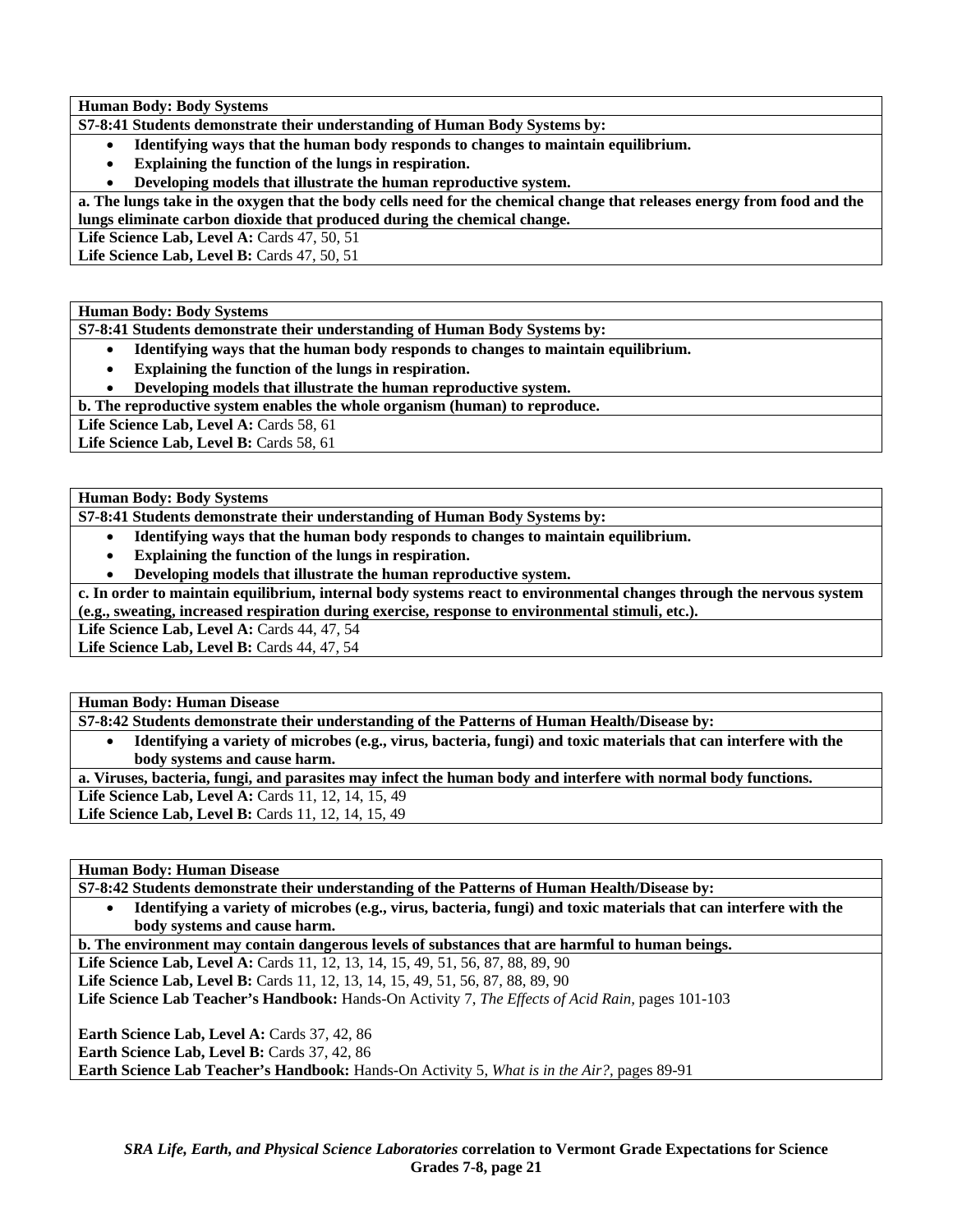**Universe, Earth, Environment: Scale, Distances, Star Formation, Theories, Instrumentation** 

**S7-8:45 Students demonstrate their understanding of Processes and Change over Time within Systems of the Universe by:** 

• **Identifying and labeling the location of the sun in our solar system and its relationship to the galaxy. a. The sun is many thousands of times closer to the earth than any other star. The sun is located near the edge of a discshaped galaxy of stars.** 

**Earth Science Lab, Level A: Cards 67, 75, 76, 77 Earth Science Lab, Level B: Cards 67, 75, 76, 77** 

**Universe, Earth, Environment: Atmosphere, Water Cycle, Weather, Seasons** 

**S7-8:48 Students demonstrate their understanding of Processes and Change over Time within Earth Systems by:** 

• **Diagramming, labeling, and explaining the process of the water cycle (precipitation, evaporation, condensation, run-off, ground water, transpiration).** 

**a. The cycling of water in and out of the atmosphere plays an important role in determining climatic patterns. Water evaporates from the surface of the earth, rises and cools, condenses into rain or snow, and falls again to the surface. Global patterns of atmospheric movement influence local weather. Oceans have a major effect on climate, because water in the ocean holds a large amount of heat.** 

Earth Science Lab, Level A: Cards 43, 44, 47, 48, 49, 54, 55, 56, 57, 58, 60, 87 **Earth Science Lab, Level B:** Cards 43, 44, 47, 48, 49, 54, 55, 56, 57, 58, 60, 87

**Universe, Earth, Environment: Atmosphere, Water Cycle, Weather, Seasons** 

**S7-8:48 Students demonstrate their understanding of Processes and Change over Time within Earth Systems by:** 

• **Diagramming, labeling, and explaining the process of the water cycle (precipitation, evaporation, condensation, run-off, ground water, transpiration).** 

**b. The entire planet is surrounded by a relatively thin blanket of air composed of nitrogen, oxygen, and small amounts of other gases, including water vapor.** 

**Earth Science Lab, Level A: Cards 36, 37** 

Earth Science Lab, Level B: Cards 36, 37

**Universe, Earth, Environment: Atmosphere, Water Cycle, Weather, Seasons** 

**S7-8:48 Students demonstrate their understanding of Processes and Change over Time within Earth Systems by:** 

• **Diagramming, labeling, and explaining the process of the water cycle (precipitation, evaporation, condensation, run-off, ground water, transpiration).** 

**c. Heat from the sun is the primary source of energy for changes on the earth's surface. The differences in heating of the earth's surface produces the planet's weather patterns.** 

**Earth Science Lab, Level A:** Cards 37, 38, 39, 40, 41, 43, 44, 45, 46, 47, 48, 49, 52, 53, 54 **Earth Science Lab, Level B:** Cards 37, 38, 39, 40, 41, 43, 44, 45, 46, 47, 48, 49, 52, 53, 54

**Earth Science Lab Teacher's Handbook:** Hands-On Activity 6, *Modeling a Tornado,* pages 93-95

**Physical Science Lab, Level A: Card 44 Physical Science Lab, Level B: Card 44** 

**Universe, Earth, Environment: Atmosphere, Water Cycle, Weather, Seasons** 

**S7-8:48 Students demonstrate their understanding of Processes and Change over Time within Earth Systems by:** 

• **Diagramming, labeling, and explaining the process of the water cycle (precipitation, evaporation, condensation, run-off, ground water, transpiration).** 

**d. Seasons result from variations in the amount of sun's energy hitting the earth's surface. This happens because of the tilt of the earth's axis and the orbit of the earth around the sun.** 

Earth Science Lab, Level A: Cards 55, 62

**Earth Science Lab, Level B: Cards 55, 62**